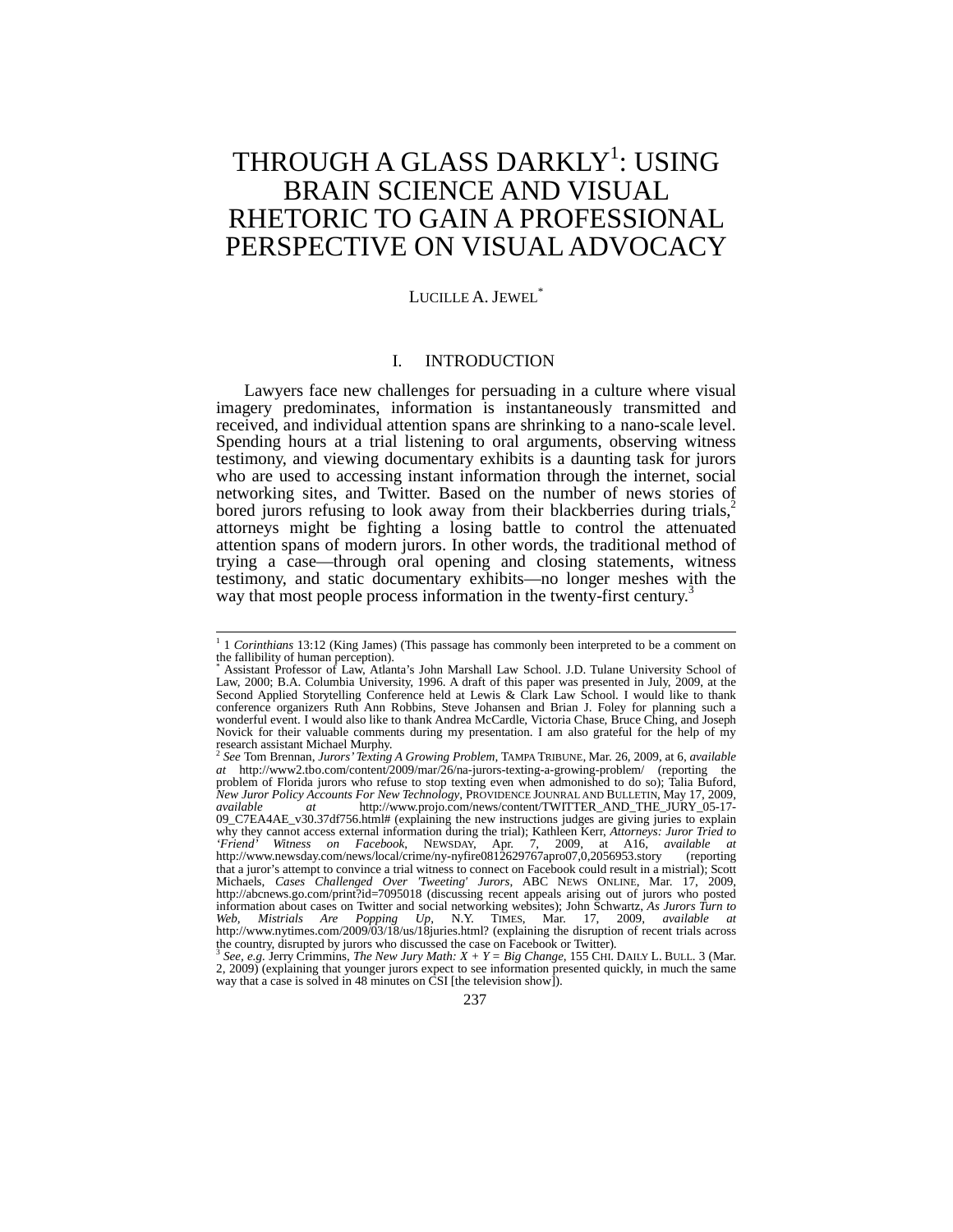One approach to captivating twenty-first century jurors is for lawyers to embrace new technology and incorporate computer-based visual arguments into their advocacy.<sup>4</sup> Although visuality is undeniably ascendant in American legal culture, visual arguments have been criticized as too superficial, emotional, and illogical, and responsible for a general "dumbing-down" of courtroom advocacy.<sup>5</sup> However, many of the criticisms that have been lodged against visual advocacy can be explained in terms of an imbalance in the adversarial system. When one side incorporates a compelling visual theme into its case but the other side does not have a counter visual strategy, one-sided results occur.<sup>6</sup> On the other hand, where both sides weave a visually-based narrative into their argument, a more level playing field emerges.<sup>7</sup> If all attorneys are familiar with how to construct and counter visual arguments, then the adversarial system should do its job and produce the right result.

The thesis of this Article is that attorneys should stay current with our evolving media culture by incorporating visual technologies into their advocacy toolboxes, but they must do so in a rigorous, ethical, and professional manner. Lawyers should develop what Ann Seward Barry calls "visual intelligence":

Visual intelligence . . . may be described as a quality of mind developed to the point of critical perceptual awareness in visual

<sup>4</sup> *See, e.g.*, Brian Carney & Neal Feigenson, *Visual Persuasion in the Michael Skakel Trial: Enhancing Advocacy Through Interactive Media Presentations*, 19 CRIM. JUST. 22, 22–23 (Spring 2004) (explaining how the prosecution incorporated multimedia elements into its case, resulting in a guilty verdict); Richard K. Sherwin et al., *Law in the Digital Age: How Visual Communication Technologies are Transforming the Practice, Theory, and Teaching of Law*, 12 B. U. J. SCI. & TECH. L. 227, 260 (Summer 2006) [hereinafter Sherwin et al., *Law in the Digital Age*]; Richard K. Sherwin, *A Manifesto*<br>for Visual Realism, 40 LOY. L.A. L. REV. 719 (2007) [hereinafter Sherwin, *A Manifesto for Visual Realism*] (Sherwin's position is that the law has unequivocally entered the digital age and that attorneys must embrace technology in order to remain effective advocates); Avi Stachenfeld & Christopher M. Nicholson, *Blurred Boundaries: An Analysis of the Close Relationship Between Popular Culture and the Practice of Law*, 30 U.S.F. L. REV. 903, 906–10 (1995) (explaining two early examples of incorporating digital media into a trial).

<sup>5</sup> *See generally*, Evelyn Marcus, Note *The New Razzle Dazzle: Questioning the Propriety of High-Tech Audiovisual Displays in Closing Argument*, 30 VT. L. REV. 361, 382 (2005–2006) (describing how visual presentations can appeal too strongly to the "non-rational portion of the mind," coming too close to the "machinations of Madison Avenue"); Sherwin et al.*, Law in the Digital Age*, *supra* note 4, at 267– 68 (generally explaining fears that too much visual culture within the law will contribute to a decline in rational deliberation).

For instance, in the much publicized murder trial that the State of Connecticut brought against Michael Skakel, the prosecution relied heavily on a "highly customized interactive multimedia evidence presentation system." Carney & Feigenson, *supra* note 4, at 22. Skakel's defense counsel, on the other hand, did not have a competing visual strategy and did not attempt to counter the prosecution's visual arguments. *See generally*, Robert F. Kennedy, Jr., *A Miscarriage of Justice*, 291 ATLANTIC MONTHLY 51, 74 (Jan.–Feb. 2003).

<sup>7</sup> A well-known example here is the Rodney King assault trial, where both the prosecution and defense relied on cognitive narrative frameworks to explain the videotape of Mr. King being beaten by the police officers. The prosecution approached the video with a certain amount of naivety, relying on the belief that the video itself, showing the violent beating of a prone man, was sufficient evidence to convict the police officers. *See* Ty Alper et al., *Stories Told and Untold: Lawyering Theory Analyses of*  the First Rodney King Assault Trial, 12 CLIN. L. REV. 1, 48 (2005); Sherwin, A Manifesto for Visual<br>Realism, supra note 4, at 734–36. The defense, on the other hand, relied on framing techniques to generate a narrative of heroic police officers doing battle with a dangerous African American man from the inner city. Alper et al., *supra* at 30. The defense also slowed down the videotape and had an expert tell the jury that each blow to Mr. King was in response to an act of aggression from King. Alper et al., *supra* at 36–38, 48; Sherwin, *A Manifesto for Visual Realism*, *supra* note 4, at 734–36. The defense's visual strategy helped acquit the police officers involved in the beating.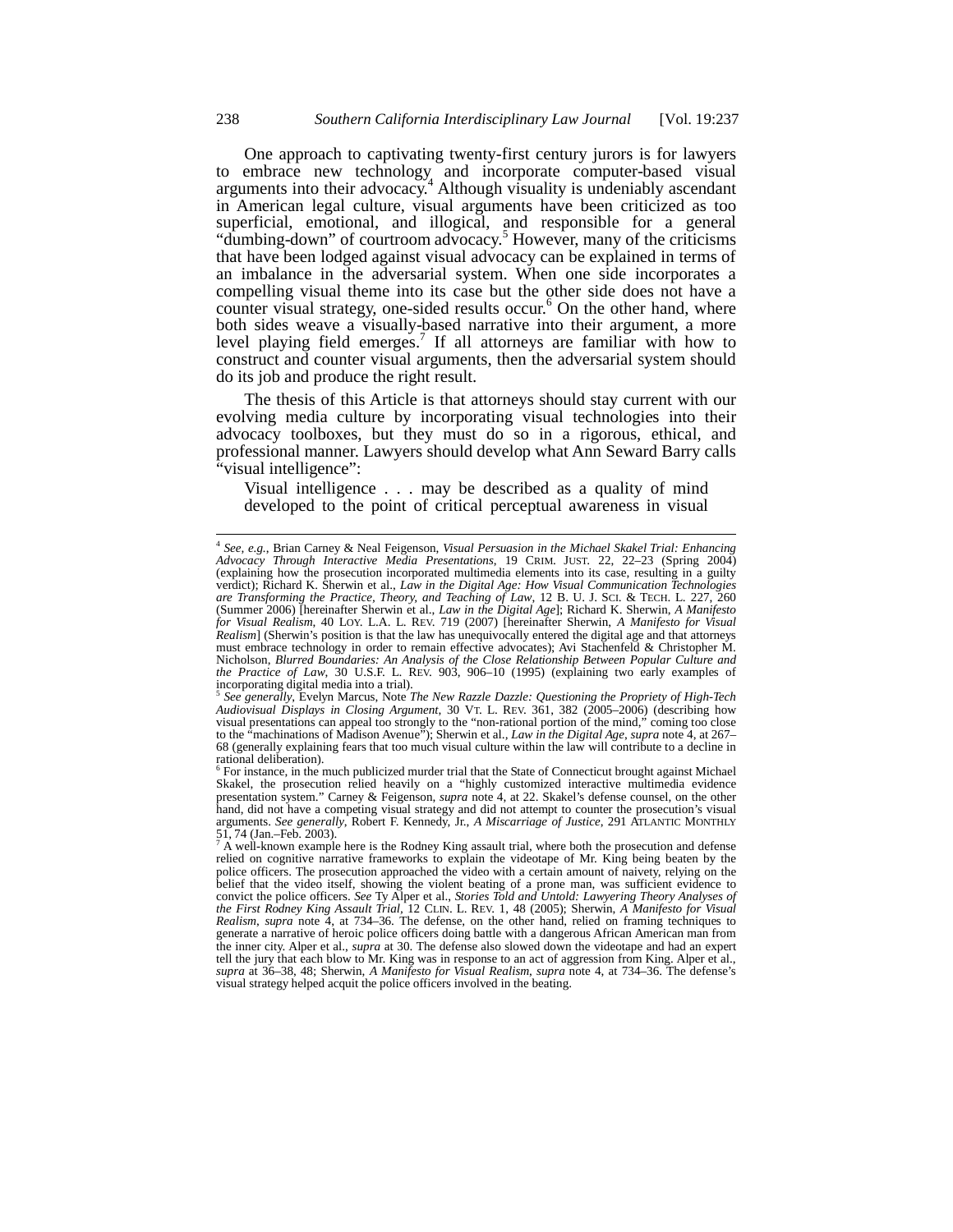communication. It implies not only the skilled use of visual reasoning to read and to communicate, but also a holistic integration of skilled verbal and visual reasoning, from an understanding of how the elements that compose meaning in images can be manipulated to distort reality, to the utilization of the visual in abstract thought.<sup>8</sup>

In the field of visual communication and law, several excellent articles discuss the emerging art of visual rhetoric and provide helpful illustrations of visual advocacy skills in action.<sup>9</sup> This Article expands upon the preexisting literature and contributes a detailed outline of the knowledge lawyers need to become effective visual advocates. Accordingly, the Article explores three areas relevant for developing a deeper understanding of  $\alpha$  visual issues within the law: the brain science principles<sup>10</sup> that explain how humans process visual information; the emerging discipline of visual rhetoric; and the dynamic confluence of factors that produce serious ethical and professional issues within visual advocacy.

Without a basic knowledge of the psychology and neuroscience principles that relate to visual processing, lawyers will never know exactly how visual persuasion works. The processes involved with visual perception differ from how we apprehend logo-centric information. For instance, many perceptual processes are unconscious processes that do not interact with rational cognition. The non-rational aspects of visual processing lead to perceptual decisions that can be based on rapid reactions of fear or implicit bias, reactions that do not register within conscious perception. While an intuitive understanding of visual issues might suffice on some levels, a deeper understanding of visual processing will help attorneys construct more effective arguments and analyze those arguments for potential inflammatory and overreaching characteristics. Moreover, to counter or object to an opposing counsel's visual presentations, an attorney needs to be able to identify the processes, both conscious and unconscious, that drive an audience's perceptual conclusions. If attorneys are in the dark as to how visual arguments work, they cannot construct and respond to visual arguments in a competent and professional way.

To competently analyze a visual argument from a professional and ethical standpoint, attorneys also need a thorough grounding in principles of visual rhetoric, an emerging discipline that draws upon cultural studies, psychology, classical rhetoric, and media studies.<sup>11</sup> Visual rhetoric asks how visual arguments are constructed and how images persuade.<sup>12</sup> Because

<sup>8</sup> ANN MARIE SEWARD BARRY, VISUAL INTELLIGENCE, PERCEPTION, IMAGE, AND MANIPULATION IN

VISUAL COMMUNICATION 6 (1997).<br><sup>9</sup> See, e.g., Neal Feigenson & Christina Spiesel, *Teaching Visual Rhetoric to Law Students*, *in* VISUAL<br>PRACTICES ACROSS THE UNIVERSITY (James Elkins ed. 2007); Christopher J. Buccafusco, *Gaining/Losing Perspective on the Law, or Keeping Visual Evidence in Perspective*, 58 U. Miami L. Rev. 609 (2003); Carney & Feigenson, *supra* note 4; Sherwin et al., *Law in the Digital Age*, *supra* note 4; Sherwin, *A Manifesto for Visual Realism*, *supra* note 4; Stachenfeld & Nicholson, *supra* note 4.<br><sup>10</sup> I use the term "brain science" to refer to a wide range of approaches to understanding the human

mind and visual processing, including neuroscience, cognitive psychology, and social psychology, <sup>11</sup> VISUAL RHETORIC xv (Lester C. Olson, Cara A. Finnegan, & Diane S. Hope eds., 2008).

<sup>&</sup>lt;sup>12</sup> Charles A. Hill, *The Psychology of Rhetorical Images*, *in* DEFINING VISUAL RHETORICS 25, 25–40 (Charles A. Hill & Marguerite Helmers eds., 2004).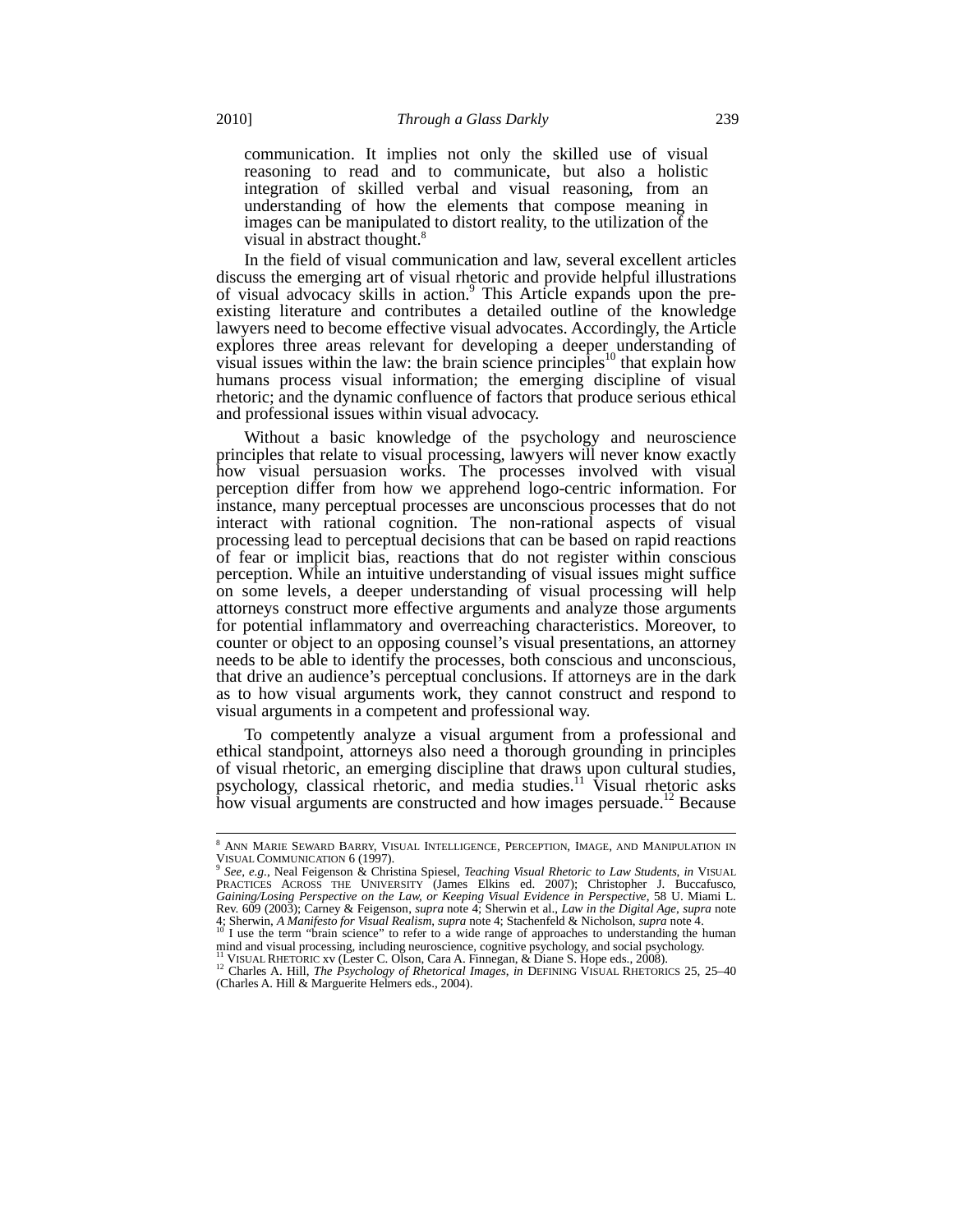our common law system is still text-based and reliant upon inductive and deductive reasoning, visual rhetoric can help lawyers translate visual arguments into logical text and vice versa. This translation skill is necessary to construct a visual argument in the legal context and to spot weaknesses and fallacies in an opposing counsel's visual argument.

Anytime a visual argument is raised, ethical and professional issues must be considered. What does it mean for professional advocacy when individuals sometimes do not see what is really there and reach erroneous snap judgments as to what they think they have seen? Should courts play a greater gate-keeping role for multimedia visual arguments or should they ban them altogether? What can lawyers do to ensure that they are presenting arguments in a professional way? A central idea of this Article is that in order for technology to have a positive effect on the quality of legal advocacy, the adversarial system must operate efficiently. And for that to happen, all lawyers engaged in advocacy must be able to make these new kinds of arguments in an ethical and professional manner. Because most educational institutions, including law schools, do not emphasize visual communication skills, $^{13}$  attorneys will have to engage in self-directed education to acquire the knowledge base discussed in this Article. Ideally, as proficiency in visual communication comes to be recognized as an indispensable skill for advocates, legal advocacy courses will routinely include lessons on visual rhetoric and visual narrative.

In Part II of this Article, I will explain the increasing role that visuality is playing in American legal culture. In Part III, I will explain certain aspects of the brain science that relate to human visual processing. In Part IV, I will introduce a few basic principles of visual rhetoric, focusing on common visual rhetorical devices and visual logical fallacies. Part III's explanation of how humans process visual images and Part IV's introduction to visual rhetoric provide the foundation for Part V of the Article, which summarizes the positive and negative attributes of visual arguments and identifies strategies to encourage a consistent level of balance and professionalism in visual arguments.

# II. VISUALITY IN AMERICAN ADVOCACY

# A. THE EMERGENCE OF IMAGE-BASED ARGUMENTS IN AMERICAN **COURTS**

Over the past two centuries, Western culture has become increasingly "occularcentric."<sup>14</sup> With the advent of the photograph, film, television, and now the internet, we receive and process much of our information through

<sup>13</sup> *See* M. ETHAN KATSCH, LAW IN A DIGITAL WORLD 153–55 (1995) (explaining that educational institutions do not teach skills in visual communication because it is assumed that no training is required in order to see and consume the visual). One notable exception is the law school class taught by Richard Sherwin and his colleagues, which focuses on teaching law students how to incorporate visual principles into their advocacy. *See* Sherwin et al., *Law in the Digital Age*, *supra* note 4, at 260–

<sup>61.</sup> <sup>14</sup> Bruce E. Gronbeck, VISUAL RHETORIC xxi, xxi–xxv (Lester C. Olson, Cara A. Finnegan & Diane S. Hope eds., 2008).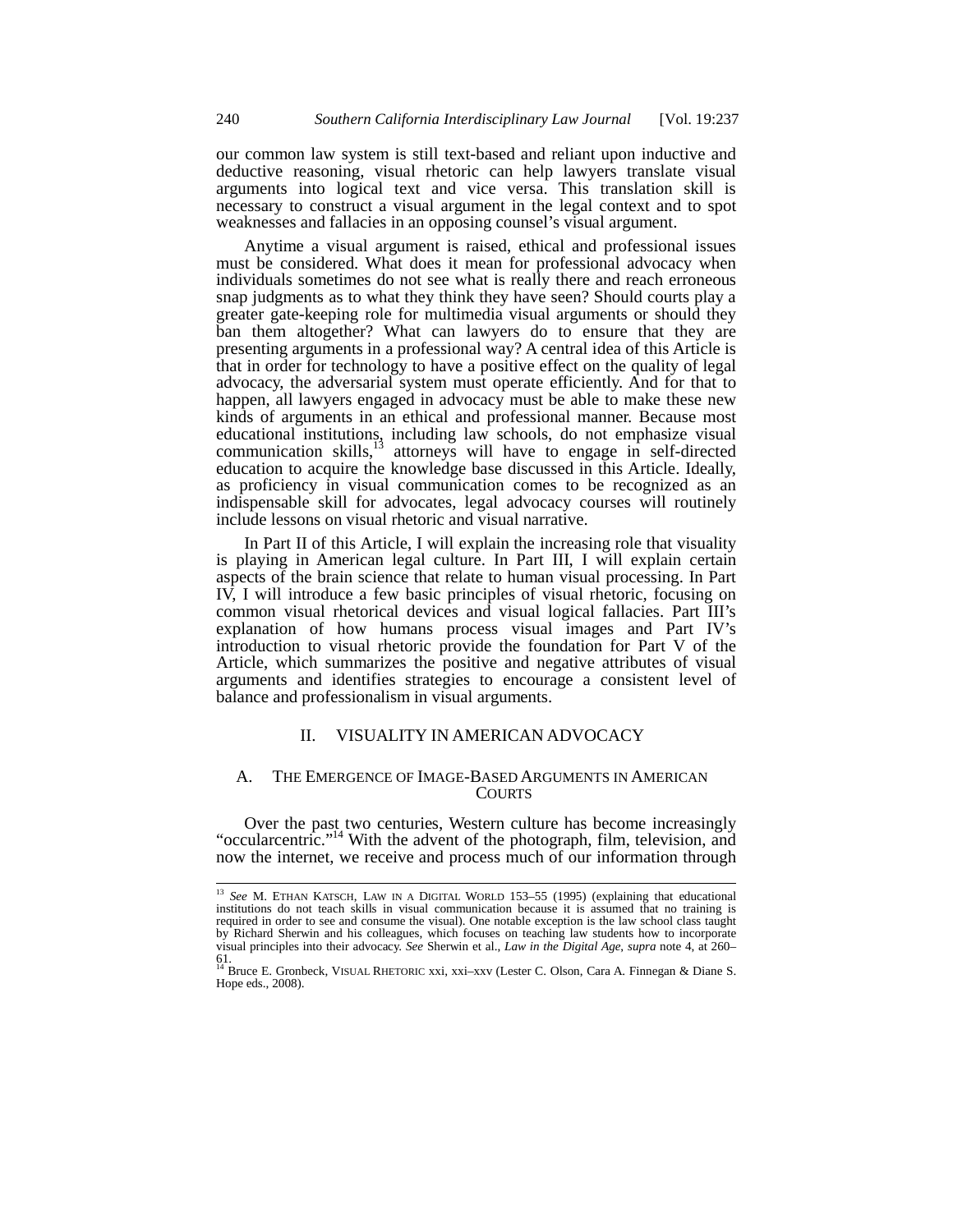images.<sup>15</sup> With respect to law, demonstrative visual evidence first became commonplace in American courtrooms in the nineteenth century, coinciding with the invention of the photograph.<sup>16</sup> By the 1880s, in terms of admitting visual images into evidence, many judges noted that photographs and diagrams were "too common . . . to meet anything but our approval."<sup>1</sup>

Today, modern technology has added a new level of sophistication to multimedia imagery in the courtroom. While visual aids used to consist of blackboards, blown-up posters, and documents passed around to jurors, courtroom technology now allows attorneys to seamlessly incorporate images, video, and sound into an argument.<sup>18</sup> Lawyers can now create a complementary multimedia narrative that interlocks with their primary argument; the two narratives, if done correctly, use audio, video, and images to reach a "well orchestrated synchrony."<sup>19</sup> The attorneys who created the prosecution's successful multimedia presentation for the much publicized Michael Skakel murder trial described it as a "highly customized interactive multimedia evidence presentation system."<sup>20</sup> At trial, while "witnesses were testifying, prosecutors displayed on a large screen photographic evidence, maps, diagrams of the murder scene, and other demonstrative evidence that they were able to summon on demand from a CD-Rom."<sup>21</sup> Just as the photograph was accepted into courtrooms in the  $1880s$ ,<sup>22</sup> courts are generally embracing computerized visual aids as "positive, inevitable, and in many ways quite natural."<sup>23</sup>

#### B. VISUAL ARGUMENT CASES

Much of the legal literature on visual advocacy has dealt with the visual issues raised in several high-profile cases. In addition to the Michael Skakel murder trial,  $^{24}$  these cases include the Rodney King assault trial,  $^{25}$ 

<sup>&</sup>lt;sup>15</sup> BARRY, *supra* note 8, at 3. Barry remarks that sleeping is now the only thing that children spend more time on than watching television. *Id.* 16 Jennifer L. Mnookin, *The Image of Truth: Photographic Evidence and the Power of Analogy*, 10

YALE J. L. & HUMANITIES 1, 4 (1998).<br><sup>17</sup> W. Gas. Const. Co. v. Danner, 97 F. 992, 996 (9th Cir. 1899); Mnookin, *supra* note 16, at 63–64

<sup>(</sup>citing Jordan v. Duke, 53 P. 197, 200 (Ariz. 1898).

<sup>&</sup>lt;sup>18</sup> Sam Guiberson, *Digital Media as Evidence and Evidence as Media*, 19 CRIM. JUST. 57, 60 (2004).<br><sup>19</sup> Id.<br><sup>20</sup> Carney & Feigenson, *supra* note 4, at 22.<br><sup>21</sup> Id. at 22–23.<br><sup>22</sup> Mnookin, *supra* note 16, at 63–64.<br><sup>23</sup>

*Evidence, and the Need for Institutional Reform and More Judicial Acceptance*, 13 HARV. J.L. & TECH. 161, 166–67 (2000).<br>
<sup>24</sup> Equation 1

<sup>24</sup> For instance, five law review articles have covered, from a positive and negative perspective, the prosecution's use of multimedia visual arguments during the trial of Michael Skakel, a cousin of the Kennedy family, for a murder that occurred more than twenty years prior. *See* Sherwin et al., *Law in the*  Digital Age, supra note 4; Sherwin, A Manifesto for Visual Realism, supra note 4. Both Sherwin articles describe and analyze the visual arguments that the prosecutors employed. Compare Robert Aronson and Jacqueline McMurtrie, *The Use and Misuse of High-Tech Evidence by Prosecutors: Ethical and Evidentiary Issues*, 76 FORDHAM L. REV. 1453 (2007), *and* Marcus, *supra* note 5 (both criticizing the Skakel prosecution for using technology to make a misleading and overreaching argument), *with* Carney & Feigenson, *supra* note 4 (celebrating the multimedia presentation that helped the prosecution convict Skakel (one of the authors of this article, Brian Carney, worked for the company that helped the Skakel prosecution build its multimedia presentation). For additional information on the *Skakel* case, see generally DOMINICK DUNNE, A SEASON IN PURGATORY (1st ed., Crown 1993) (a fictionalized account that is based on the facts of the case); Alison Leigh Cowan, *Skakel Seeks New Trial in 75'*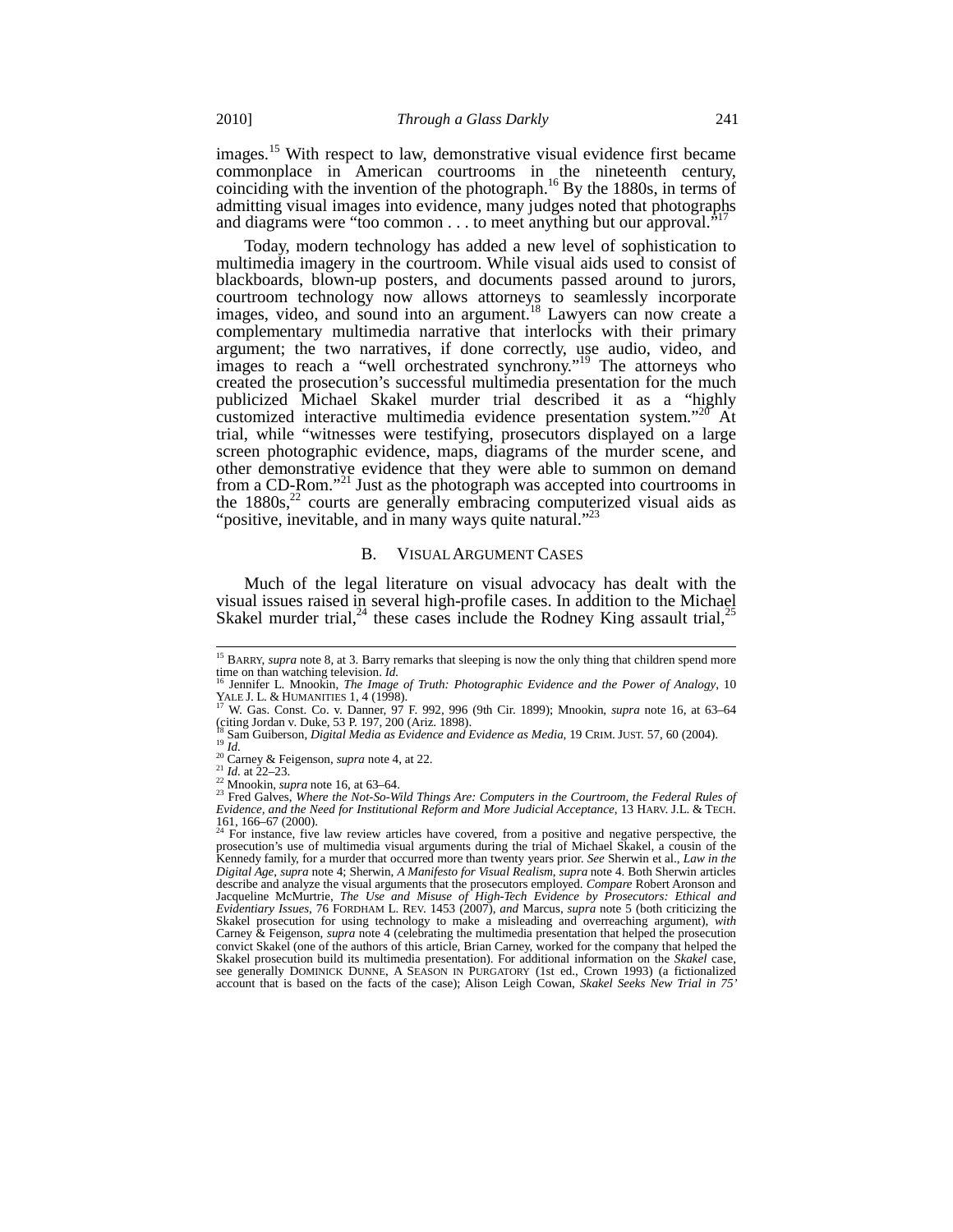and the recent Supreme Court decision of *Scott v. Harris*, <sup>26</sup> where the Court analyzed a police chase video and held as a matter of law that no reasonable juror could find that the fleeing driver did not pose a deadly risk to the public.<sup>27</sup> In this Article, I will look at these high-profile cases in a new light, analyzing how they specifically relate to visual perception and visual rhetoric issues.

In addition to these high-profile cases, the pervasiveness of high-tech visual technology has led to an explosion of reported cases where one party's visual argument has been challenged.<sup>28</sup> Most of these cases arise out of prosecutorial misconduct claims, where the defendant alleges that the prosecution made a prejudicial and misleading visual argument.<sup>29</sup> These cases usually involve challenges to visuals used in closing arguments, but a few cases have dealt with the use of visual images in an opening statement.<sup>30</sup> These emerging cases allow us to track and catalogue what types of visual arguments are being made in the courtroom, revealing how visual issues interrelate with the rules of evidence and professionalism concerns. Thus, in addition to the high-profile cases, I will be looking at several cases "from the trenches" as helpful sources for the study of visual advocacy.

# C. HOW DOES AN ARGUMENT BECOME VISUAL?

As a foundational matter, to make a visual argument, an attorney needs to have an arsenal of admitted visual evidence with which to work. Still and

*Moxley Killing*, N.Y. TIMES, April 18, 2007, at B3, *available at* http://www.nytimes.com/2007/04/18/nyregion/18skakel.html?\_r=1; Kennedy, *supra* note 6, at 51.<br><sup>25</sup> *See, e.g.* Alper et al., *supra* note 7 (analyzing the differing narrative approaches the prosecution and <sup>25</sup> See, e.g. Alper et al., *supra* note 7 (analyzing the differing narrative approaches the prosecution and defense took with respect to the video in the Rodney King case).<br><sup>26</sup> Scott v. Harris, 550 U.S. 372 (2007).

<sup>&</sup>lt;sup>26</sup> Scott v. Harris, 550 U.S. 372 (2007).<br><sup>27</sup> Dan M. Kahan, David Hoffman, & Donald Braman, *Whose Eyes Are You Going To Believe?* Scott v.<br>Harris *and the Perils of Cognitive Illiberalism*, 122 HARV. L. REV. 838 (2009). authors critique the idea that there is only one "reasonable" interpretation of a video. The authors conducted a study where they showed the video to 1350 people and found that a substantial minority (twenty-six percent) of those who viewed the video disagreed that the fleeing driver posed a deadly risk to the public.

<sup>28</sup> *See, e.g.*, Smith v. Hawaii*,* 304 F. App'x 535, 536 (9th Cir. 2008) (challenging prosecutor's PowerPoint presentation that included a photograph of a newborn followed by an autopsy photograph of the infant victim); State v. Hilton*,* No. 89220, 2008 WL 2477431, 13 (Ohio Ct. App. June 12, 2008) (challenging the use of a PowerPoint slide containing an image of a scale with the terms "defendant" and "State of Ohio" on each side of the scale; the scale balanced in favor of Ohio as the prosecution's closing proceeded); Bell v. State*,* 172 P.3d 622, 627 (Okla. Crim. App. 2007) (challenging the use of captions on photographs in the prosecution's PowerPoint presentation). <sup>29</sup> *See, e.g.,* State v. Sotelo*,* No. 2 CA-CR 2007-0226, 2008 WL 5104891, 6 (Ariz. Ct. App. Dec. 5,

<sup>2008) (</sup>prosecutorial misconduct alleged when the prosecutor used a PowerPoint slide containing a photograph of the defendant's father and a caption that read "gang banger"); No. F05482, 2009 WL 402088, 3 (Cal. Ct. App. Feb. 19, 2009) (prosecutorial misconduct alleged when the prosecutor displayed images of a dead fetus in his closing argument that had already been declared inadmissible). <sup>30</sup> *See, e.g.,* State v. Vega*,* No. CA-CR 06-0320, 2008 WL 3845456, 3 (Ariz. Ct. App. Feb. 19, 2008) (the prosecutor displayed a close-up photograph of the victim in his deceased condition in a PowerPoint presentation during her opening statement that had not been disclosed to the defense); People v. Kennedy, No. H030734, 2009 WL 791226, 24 (Cal. Ct. App. Mar. 26, 2009) (the prosecutor used photographs from the defendant's cell phone in a PowerPoint presentation in his opening statement); Bell v. State, 172 P.3d at 627 (Okla. Crim. App. 2007) (the prosecutor's opening statement PowerPoint presentation displayed photographs from the crime scene).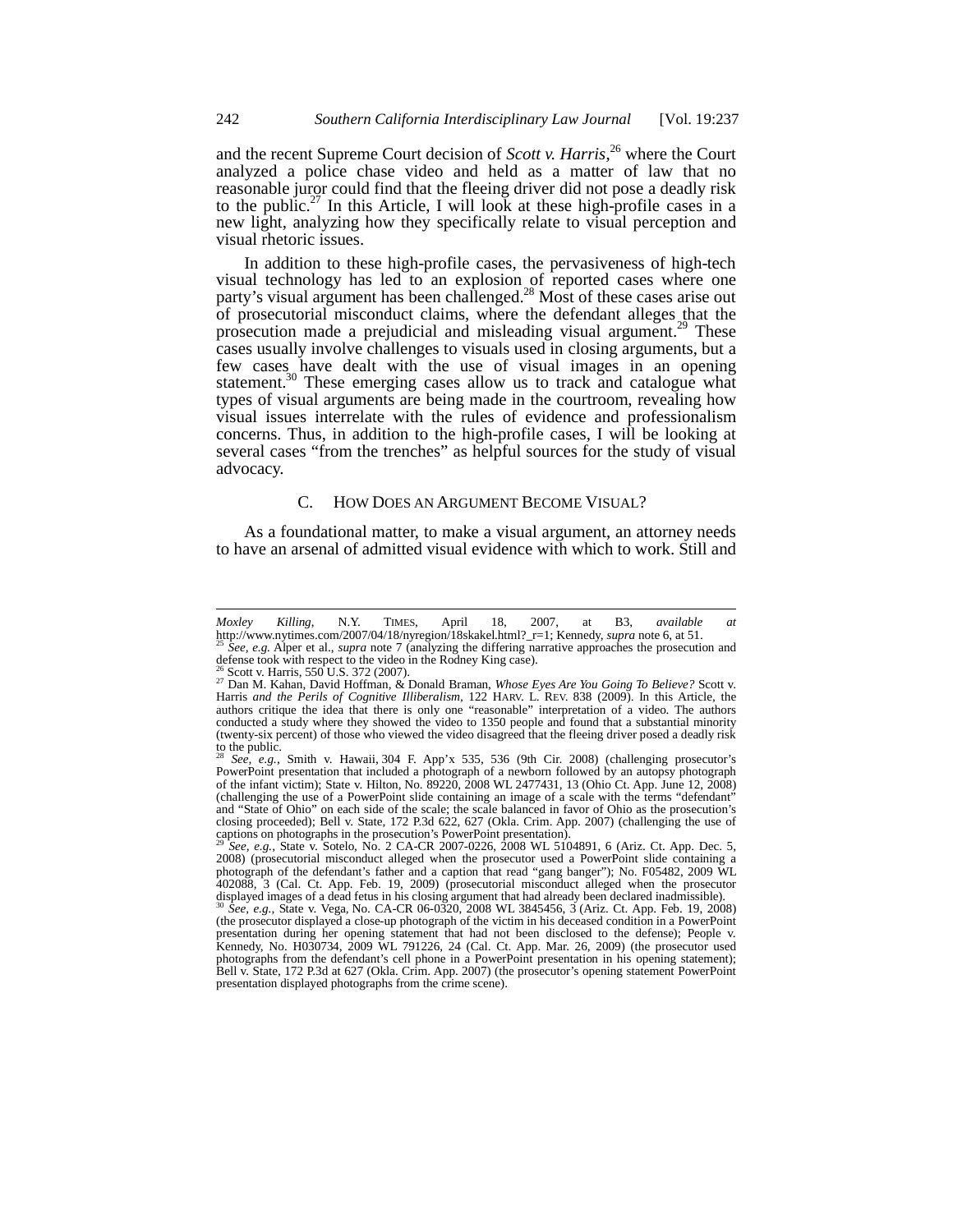moving visual images (photographs and video) $31$  are usually admitted into evidence as demonstrative evidence, offered to clarify or illustrate a witness's trial testimony,<sup>32</sup> or as direct visual evidence, offered as proof of what the image depicts. $33$  Demonstrative evidence has no probative value in and of itself; rather, its purpose is merely to aid the jury in understanding testimony.<sup>34</sup> On the other hand, direct visual evidence functions as a "silent" witness" that can provide substantive testimony of the facts portrayed in the image.<sup>35</sup>

Under Federal Rule of Evidence 1006, visual evidence might also be admitted as a chart, summary, or calculation, which helps a jury understand voluminous evidence.<sup>36</sup> Information that is admitted under Federal Rule of Evidence 1006 is considered direct evidence, although some confusion exists on the issue.<sup>3</sup>

To be admitted into evidence, visual evidence must be both authenticated<sup>38</sup> and relevant.<sup>39</sup> Even if visual evidence is relevant, it may be excluded under Federal Rule of Evidence 403 (and state law analogues) if its probative value is outweighed by a danger of unfair prejudice.<sup>40</sup> Graphic and gruesome photographs that have no evidentiary purpose other than to inflame the jury can be excluded under this rule. $41$ 

Once visual evidence has been properly admitted, lawyers can incorporate that evidence into "pedagogical devices," visual aids that

 $31$  While computer animations and simulations can also be admitted as demonstrative evidence, these tools are outside the scope of this Article. The focus of this Article is on simple visual displays that use basic projection or video technology, but which nonetheless employ sophisticated visual rhetoric. For a thorough explanation of the issues related to computer generated animations and simulations, see Galves, *supra* note 23; John Selbak, Comment, *Digital Litigation: The Prejudicial Effects of Computer-Generated Animation in the Courtroom,* 9 HIGH TECH. L.J. 337, 340–41 (1994); Mario Borelli, Note, *The Computer as Advocate: An Approach to Computer-Generated Displays in the Courtroom, 71 IND.*<br>L.J. 439 (1995).<br><sup>32</sup> *See* 29A AM IUP 2D *Evidence* 8040 (2000). MICUATE II CRAINALE 1 ISSUED 2010 - The T

L.J. 439 (1995). <sup>32</sup> *See*, 29A AM. JUR. 2D *Evidence* §949 (2009); MICHAEL H. GRAHAM, 1 HANDBOOK OF FED. EVID*.* §401.7 (6th ed. 2008).

<sup>33 29</sup>A AM. JUR. 2D *Evidence* §975 (2009).<br><sup>34</sup> *See generally*, 29A AM. JUR. 2D *Evidence* §950; THOMAS A. MAUET & WARREN D. WOLFSON, TRIAL<br>EVIDENCE 332-33 (3d ed. 2005).

EVIDENCE 332–33 (3d ed. 2005).<br><sup>35</sup> 29A AM. JUR. 2D *Evidence* §975 (2009).<br><sup>36</sup> *See* United States v. Milkiewicz, 470 F.3d 390, 398 (1st Cir. 2006) (defining a chart as a sufficient<br>summary of large volumes of evidence); (admitting charts as relevant because they helpfully summarized complex background information for the jury); FED. R. EVID. 1006.<br><sup>37</sup> *See, e.g.*, U.S. v. Green, 428 F.3d 1131, 1134 (8th Cir. 2005) ("Charts properly admitted under Rule"

<sup>1006</sup> can be treated as evidence and allowed in the jury room during deliberations, but the district court should issue proper limiting instructions."); U.S. v. DeBoer*,* 966 F.2d 1066, 1069 (6th Cir. 1992) ("[N]otwithstanding Rule 1006, this Circuit has traditionally endorsed summary evidence so long as an appropriate limiting instruction informs the jury that 'the chart is not itself evidence but is only an aid in evaluating the evidence."). <sup>38</sup> *See* FED. R. EVID. 901; 29A AM. JUR. 2D *Evidence* §§ 980, 981 (2009) (photographs); 29A AM. JUR.

<sup>2</sup>D *Evidence* §996 (2009) (video footage); 29A AM. JUR. 2D *Evidence* §1003 (2009) (maps and diagrams).

<sup>39</sup> FED. R. EVID. 401, 402, 403. <sup>40</sup> FED. R. EVID. 403 ("Although relevant, evidence may be excluded if its probative value is substantially outweighed by the danger of unfair prejudice, confusion of the issues, or misleading the jury, or by considerations of undue delay, waste of time, or needless presentation of cumulative evidence."). <sup>41</sup> 29A AM. JUR. 2D *Evidence* §979 (2009).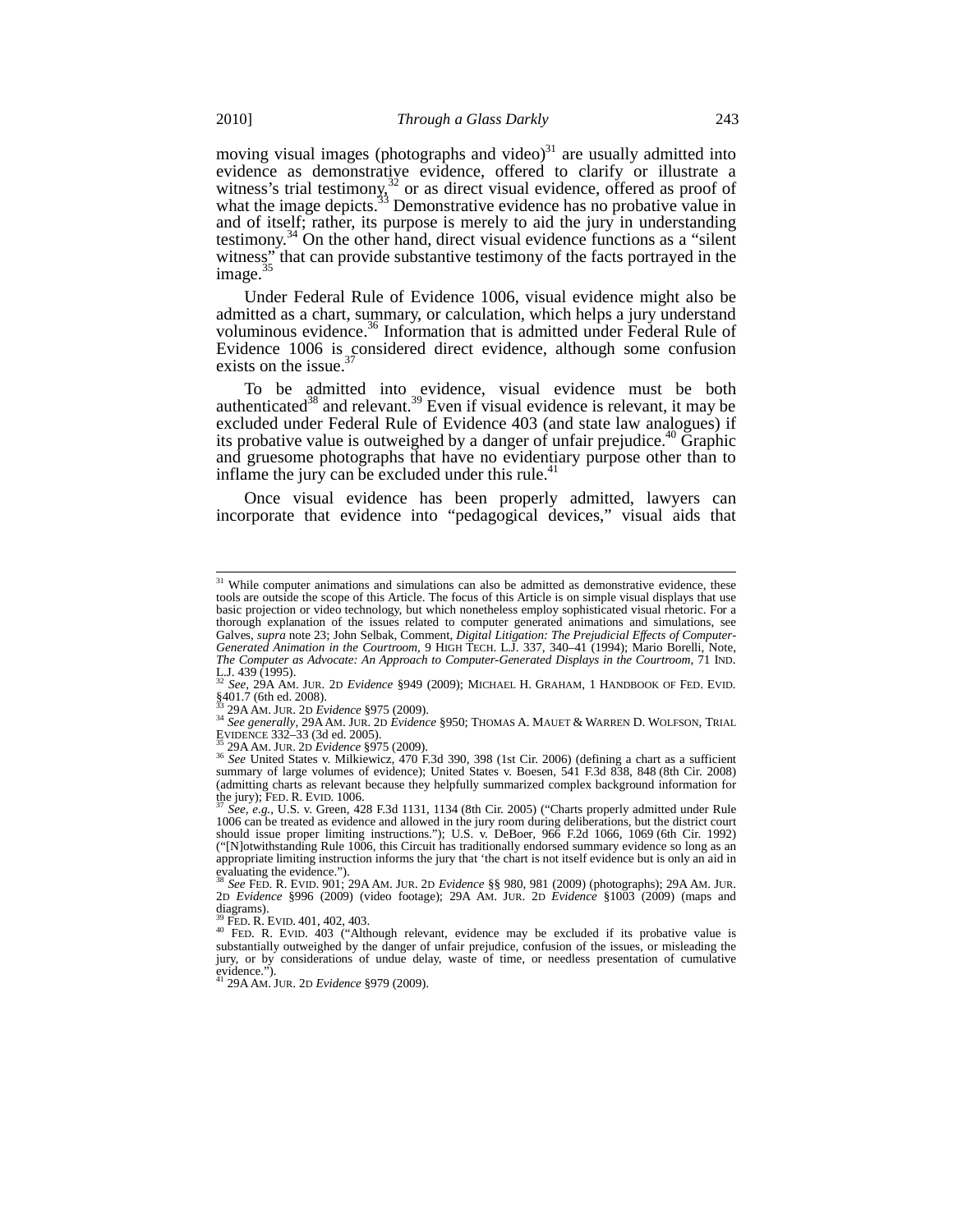summarize or illustrate previously admitted evidence.<sup>42</sup> Federal Rule of Evidence 611(a) grants courts discretion to allow pedagogical devices in the interest of efficiency in order to reach the truth and save time.<sup>43</sup> Unlike direct visual evidence, demonstrative exhibits, and summary evidence admitted pursuant to Federal Rule of Evidence 1006, pedagogical devices are not admitted into evidence and the jury should be instructed not to consider the pedagogical devices as evidence.<sup>44</sup> Pedagogical devices "may reflect to some extent, through captions or other organizational devices or descriptions, the inferences and conclusions drawn from the underlying evidence by the summary's proponent."<sup>45</sup>

# D. VISUAL CLOSING ARGUMENTS

Closing arguments are the place where attorneys can practice their most powerful visual rhetoric.<sup>46</sup> As it stands, attorneys have great latitude in closing arguments.

There are no hard-and-fast limitations within which the argument of earnest counsel must be confined—no well-defined bounds beyond which the eloquence of an advocate shall not soar. He may discuss the facts proved or admitted in the pleadings, assess the conduct of the parties, and attack the credibility of witnesses. He may indulge in oratorical conceit or flourish and in illustrations and metaphorical allusions.<sup>4</sup>

By way of example, in the prosecution's rebuttal closing argument in the *Skakel* trial, a slide was projected that combined Skakel's audio testimony about his feeling of panic the morning after the victim's death, the text of his testimony, and a photo of the victim's corpse.<sup>48</sup> For many

<sup>42</sup> *See* 4 JACK B. WEINSTEIN AND MARGARET A. BERGER, WEINSTEIN'S FEDERAL EVIDENCE § 611.02(vii) (Joseph M. McLaughlin ed. 2009). For cases that generally discuss pedagogical devices as beneficial for clarifying complex issues, see United States v. Ollison, 555 F.3d 152, 162 (5th Cir. 2009); *Milkiewicz*, 470 F.3d at 397; United States v. Janati, 374 F.3d 263 (4th Cir. 2004); United States v. Jamison, 1996 WL 84916, 5 (9th Cir. 1996).United States v. Pelullo, 964 F.2d 193, 205 (3rd Cir. 1992); United States v. Bradley*,* 869 F.2d 121, 123 (2nd Cir. 1989); Gomez v. Great Lakes Steel Div., Nat. Steel Corp., 803 F.2d 250, 257 (6th Cir. 1986);

<sup>43</sup> *See FED.* R. EVID. 611(a); WEINSTEIN & BERGER, *supra* note 42.<br><sup>44</sup> *See FED.* R. EVID. 611(a); WEINSTEIN & BERGER, *supra* note 42.<br><sup>44</sup> *See* United States v. Scales, 594 F.2d 558, 564 (6th Cir. 1979) (Pedagogical d allowed into the jury room without the consent of all parties because they are more akin to argument than evidence.); United States v. Taylor*,* 210 F.3d 311, 315 (5th Cir. 2000) (Although charts may be used as pedagogical devices within the court's discretion under Federal Rule of Evidence 611, jury must be warned that the chart is not evidence and may not go into jury room, absent consent.); WEINSTEIN &<br>BERGER, supra note 42.<br> $\frac{45 \text{ Hz}}{100 \text{ Hz}}$ 

United States v. Bray, 139 F.3d 1104, 1111 (6th Cir. 1998) (citing United States v. Wood, 943 F.2d 1048, 1053–54 (9th Cir. 1991). *Cf* United States v. Sawyer*,* 85 F.3d 713, 740 (1st Cir. 1996). <sup>46</sup> While there are some instances of attorneys employing visual arguments in their opening statements,

use of visual imagery in opening statements creates evidentiary difficulties because at the time of opening, visual exhibits have not yet been authenticated or admitted into evidence. *See, e.g.,* State v. Dann, 207 P.3d 604, 616 (Ariz. 2009) (the court allowed the attorney to use images in opening that had not yet been admitted into evidence but gave the caveat that if any of the images in the PowerPoint were not admissible into evidence, that could be grounds for a mistrial); Ford v. Gooden, 2007 WL 4554444, \*5 (Ohio App. 2007) (the court excluded an opening statement PowerPoint presentation because the incorporated photographs had not been properly admitted into evidence).

<sup>47</sup> Wilhelm v. State, 326 A.2d 707, 714 (Md. 1974) (citing 53 AM. JUR. *Trials* §463 (1956)). <sup>48</sup> Carney & Feigenson, *supra* note 4, at 28–29 (describing the sequence of slides); Sherwin, *<sup>A</sup> Manifesto for Visual Realism*, *supra* note 4, at 737 (there is a photo of the slide at issue included in the article).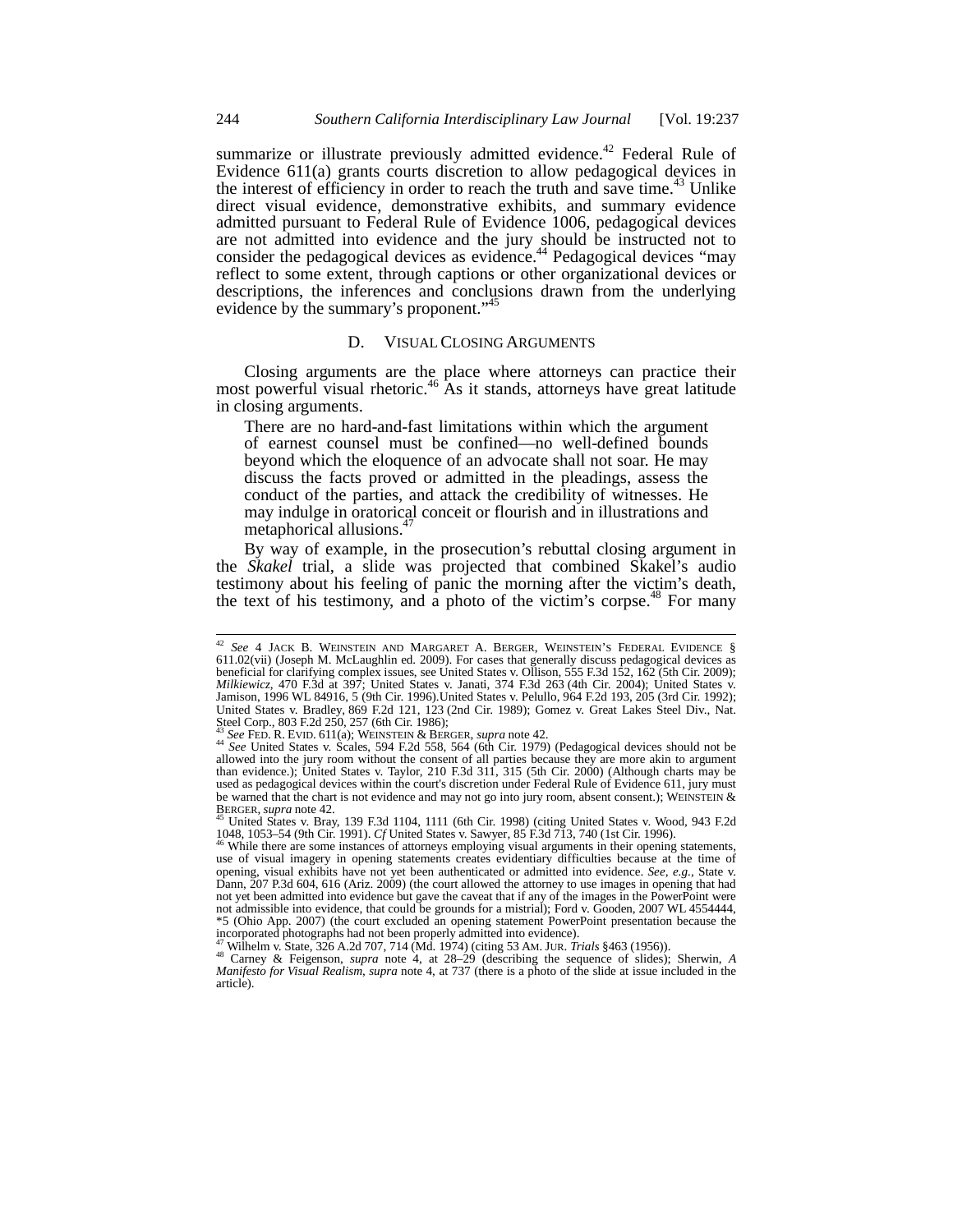commentators, the prosecution's multimedia presentation was the deciding factor that led to the guilty verdict. $49$  Because closing arguments are where the most powerful visual fireworks are seen, much of this Article will focus on visual representations in closing arguments. However, I will also address instances where attorneys have used visual techniques to present evidence and create visual associations in the minds of jurors in their cases in chief, before closing arguments.

We are beginning to see more and more published cases involving visual closing arguments made using Microsoft's PowerPoint presentation software. Although PowerPoint has been maligned as a "pushy" template that turns all presentations into a bullet-pointed sales pitch, $50^\circ$  the format provides an effective, simple, and cheap method for creating visual arguments. PowerPoint can easily be used to integrate video, sound, text, and images into a presentation.<sup>51</sup> If attorneys do not abuse the form and follow good design principles,<sup>52</sup> PowerPoint can be a highly effective advocacy tool. The relative ease with which PowerPoint and courtroom presentation technology can be used means that resource disparities have become less of an issue for visual arguments.<sup>53</sup>

What is an issue, however, are disparities in skill between attorneys who are comfortable incorporating imagistic arguments into their trial presentations and those who are not. Another issue is that attorneys may be comfortable with making visual presentations on a technical level but do not understand what they are doing on a rhetorical level. To evaluate whether or not a visual argument is effective and professional, lawyers need to understand how visual processing and visual rhetoric relate back to logo-centric law arguments. Thus, attorneys should become familiar not only with the technology that goes into making visual arguments, but also with the science that underlies visual images and the rhetoric that makes these images come alive.

# E. WILL TEXT BECOME OBSOLETE?

In 1995, Ethan Katsh predicted that a more visual model of the law was emerging.<sup>54</sup> Katsh predicted that the legal system would embrace more visual forms of communication such that law would no longer be an

 $\overline{\phantom{a}}$ 

<sup>49</sup> Marcus, *supra* note 5, at 361 n.5 (citing various legal commentators who all agreed that the prosecution's multimedia presentation was what convicted Michael Skakel in the end).

<sup>50</sup> Edward Tufte, *PowerPoint Is Evil*, WIRED MAGAZINE (September 2003), *available at* http://www.wired.com/wired/archive/11.09/ppt2.html ("PowerPoint's pushy style seeks to set up a speaker's dominance over the audience. The speaker, after all, is making power points with bullets to followers. Could any metaphor be worse?"). *See also* the Gettysburg Address in PowerPoint format, http://norvig.com/Gettysburg/sld001.htm (illustrates the futility of turning a substantive speech into a PowerPoint presentation).<br><sup>51</sup> Simon Jones, *Product Review: PowerPoint 2007*, http://www.pcpro.co.uk/reviews/100144 (February

<sup>2007).</sup> <sup>52</sup> The work of Edward Tufte is an excellent source of good design principles that attorneys can follow in presenting information visually. *See* EDWARD R. TUFTE, THE VISUAL DISPLAY OF QUANTITATIVE INFORMATION (1983); EDWARD R. TUFTE, VISUAL EXPLANATIONS, IMAGES AND QUANTITIES, EVIDENCE AND NARRATIVE (1997). <sup>53</sup> Disparities in resources do become an issue for computer generated animations and simulations,

which can cost between \$50,000 and \$150,000. *See* Galves, *supra* note 23, at 288–89. 54 KATSCH, *supra* note 13, at 145, 153.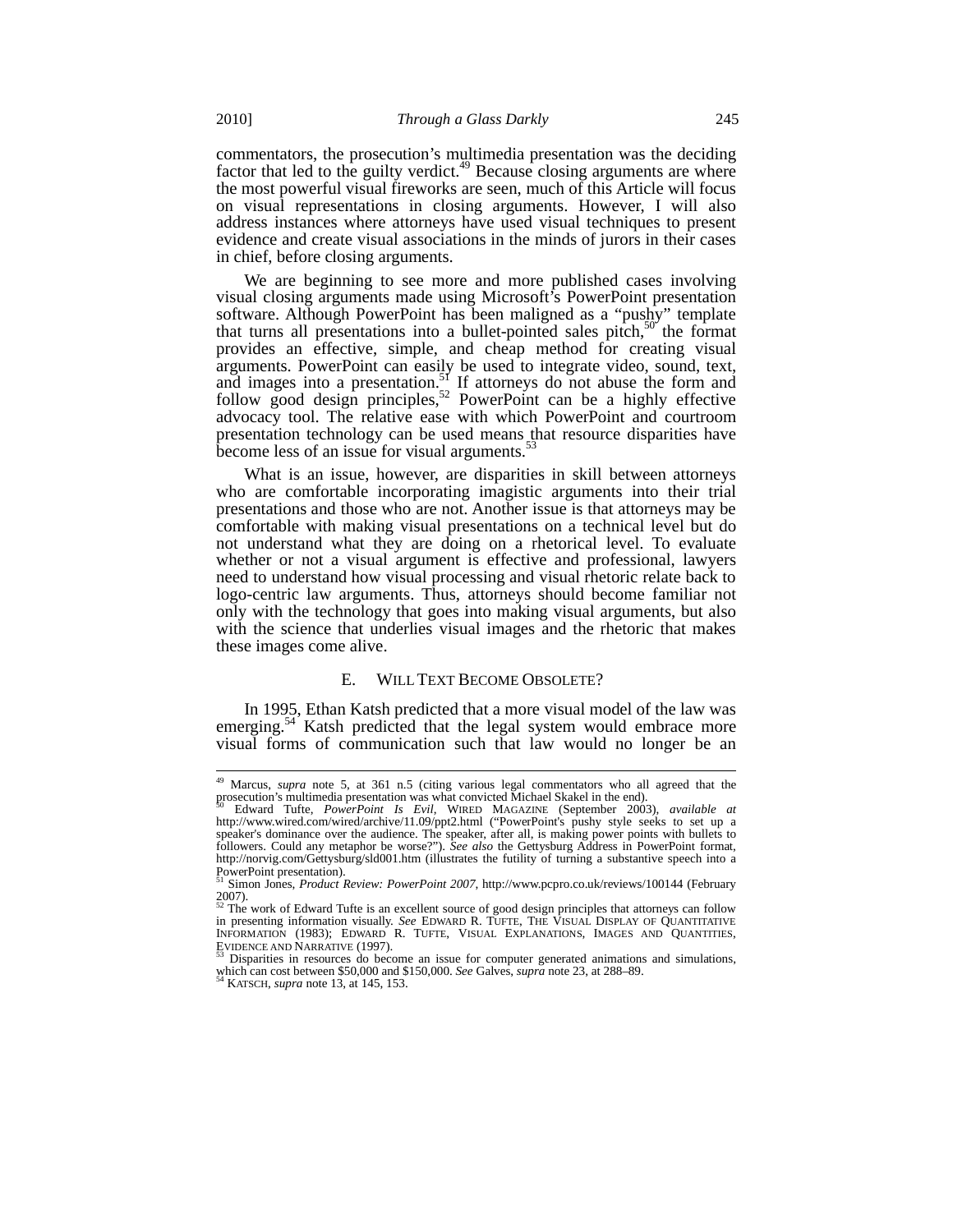exclusively print and text-based culture.<sup>55</sup> In a contemporaneous review of Katsh's book, Eugene Volokh agreed that the law had become more visual, but disagreed that a more visual model of the law had emerged or would emerge.<sup>56</sup> More than a decade after Katsh made his predictions, the law has definitely become more visual, but Volokh was correct to point out that certain aspects of the law have not embraced visual communication. Why is this? The reason is that our common law system has always been and will continue to be highly linear, logo-centric, textual, and iterative.<sup>57</sup> The written brief, relying on logical and analytical arguments, is still the primary method by which lawyers persuade judges. In the late 1990s and early 2000s, we did see some movement toward using new technology in the formatting of e-briefs, particularly with CD-ROM briefs that organized information in a more interactive way.<sup>58</sup> However, it does not appear that the CD-ROM hypertext form really took off as a viable brief format.<sup>59</sup>

Thus, despite the fact that lawyers might incorporate more visual arguments into their presentations, the fact remains that the primary goal of legal advocacy is to determine what the facts are, identify what the law is, and use deductive logic to construct a persuasive case theory.<sup>60</sup> The relationship between logo-centric text arguments and visual argument means that attorneys need to be able to translate a visual argument back into a text-based form in order to see its logical structure (or lack thereof). A foundation in visual rhetoric principles (the subject of Part IV of this Article) will assist attorneys with this translation endeavor. Further,

<sup>&</sup>lt;sup>55</sup> Id.<br><sup>56</sup> Eugene Volokh, *Technology and the Future of Law*, 47 STAN. L. REV. 1375 (1994) (reviewing KATSCH, LAW IN A DIGITAL WORLD, *supra* note 13). <sup>57</sup> *See, e.g.*, Morgan Cloud, *Pragmatism, Positivism, And Principles In Fourth Amendment Theory*, 41

<sup>57</sup> See, e.g., Morgan Cloud, Pragmatism, Positivism, And Principles In Fourth Amendment Theory, 41<br>UCLAL. REV. 199, 297–98 (1993) (explaining Fourth Amendment jurisprudence as a text-based system of rules); Lawrence A. Cunningham, *The Common Law as Iterative Process: A Preliminary Inquiry*, 81 NOTRE DAME L. REV 747 (2005–2006) (explaining that the common law system relies on the endless repetition of text-based legal decisions, creating a system that is "simultaneously stable and dynamic"). <sup>58</sup> *See* Maria Perez Crist, *The E-Brief: Legal Writing For An Online World*, 33 N.M. L. REVIEW 49, 66 (Winter 2003) (explaining that electronically filed e-briefs using Adobe Acrobat software can include a table of contents that includes hypertext links to the arguments in the brief); Marilyn Devin, *Thinking Like a Lawyer in Hypertext*, 32 BEVERLY HILLS B. ASS'N J. 65, 74 (Winter–Spring 1998) (explaining how the hypertext format offers great potential for briefs because it allows "complex tapestries that have until now had to be squeezed into a single thread will be free to flow naturally")

<sup>59</sup> CD-ROM itself has become a somewhat obsolete technology. Most of the media that would have been produced on CD-ROM is now produced on websites or stored in flash memory drives. *See* LEV MANOVICH, THE LANGUAGE OF NEW MEDIA 127 (MIT 2001).

While e-filing has become more prevalent, "lawyers are still doing little more than 'dumping' a traditional print brief into electronic format." Maria Perez Crist, *The E-Brief: Legal Writing For An Online World*, 33 N.M. L. REVIEW 49, 66 (Winter 2003). The failure of interactive e-briefs to take off could be due to the fact that appellate rules for the electronic filing of appellate briefs require the electronic version to mimic the paper version in terms of format and text. For instance, 11th Cir. R. 31-5 requires that any electronically filed brief be the "same brief in electronic format." However, the rules for electronic filing do allow hypertext links or bookmarks (a tool that Adobe Acrobat allows) to cases, statues and other reference materials on the web as well as on a self-contained CD-ROM. *See, e.g.*, 11TH CIR. R. 31-5 (a), (b), and (c). Thus, while hypertext links to external sources are countenanced by the rules, the brief itself must still retain the linear format of a traditional brief. *See, e.g.*, 3RD CIR. RULE 113.13 (Allows hypertext links as long as the links are replicated in a normal citation format); 9th Cir. Administrative Order, R. 11 (allows the use of hypertext links in case-briefs, but hypertext links do not replace formal citation requirements); 11TH CIR. R. 31-5 (requires submission of "the same brief" in electronic form but allows hypertext links).<br><sup>60</sup> Joel R. Cornwell, *Legal Writing as a Kind of Philosophy*, 48 MERCER L. REV. 1091, 1113 (1997)

<sup>(&</sup>quot;The deductive syllogism is the backbone of traditional legal rhetoric even when it is not expressly acknowledged.").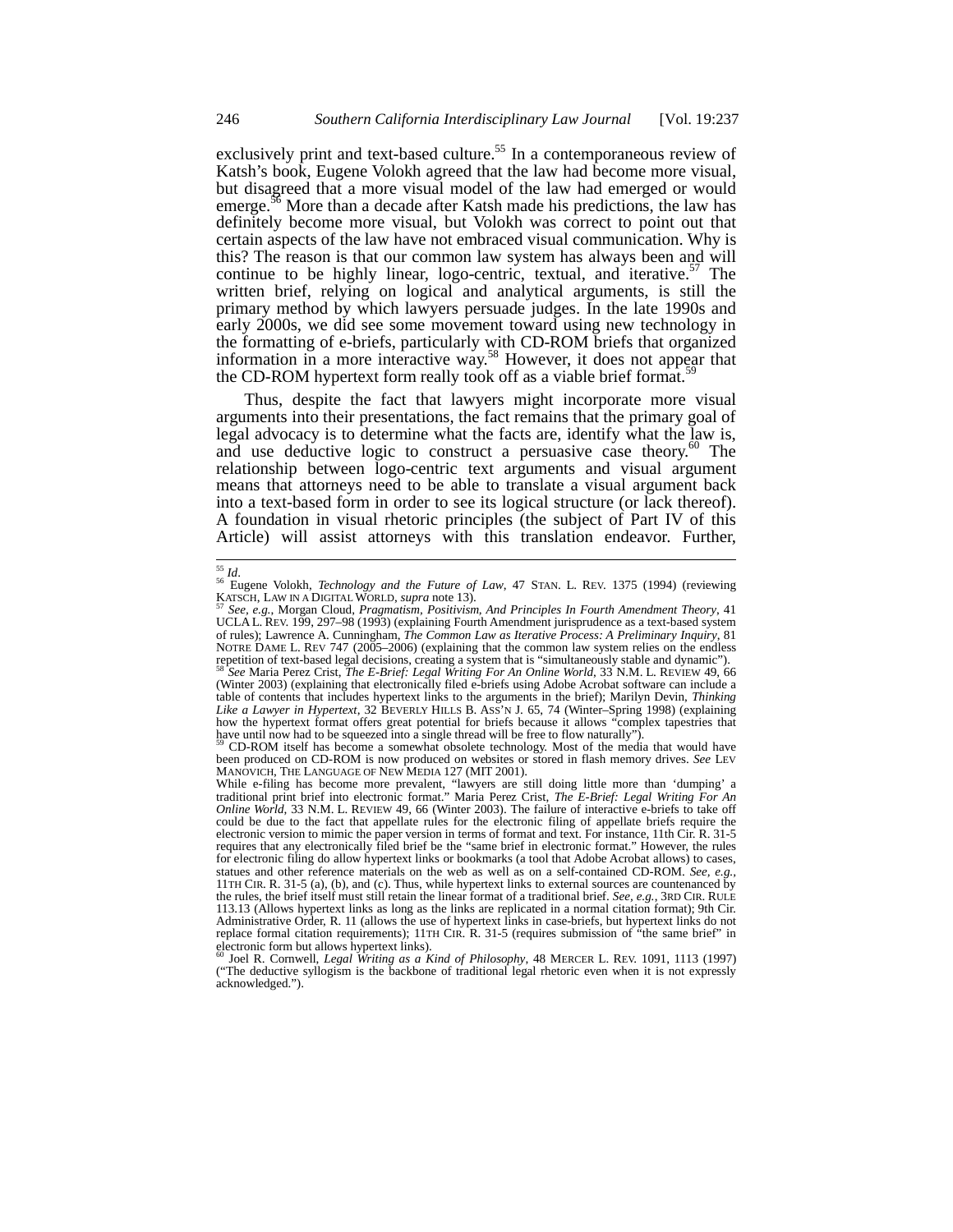translating arguments into a visual form requires knowledge of how visual processing differs from text-based processing and how perception operates in the human mind. It is to this subject of visual processing that I now turn.

# III. VISION AND THE HUMAN BRAIN

#### A. WHY ATTORNEYS NEED TO KNOW BRAIN SCIENCE

To develop visual intelligence, lawyers should understand how perception works in the human mind. Robert Sherwin writes that learning how visual processing works in the brain will help lawyers understand the multiple ways that meaning can be interpreted. $61$  Indeed, understanding how the mind constructs meaning from visual images has far-reaching practical and professional uses. Specifically, if attorneys have a deeper knowledge of the brain science that underlies visual processing, they will be better equipped to analyze the efficacy and ethics of their own arguments and counter opposing visual arguments.

With respect to being able to analyze one's own arguments for ethical rigor, that analysis cannot be completed without a full understanding of exactly how a visual argument works in the mind of the audience. As it stands now, attorneys who counter or object to another attorney's visual argument usually rely on intuitive arguments about why a particular visual argument goes too far. For instance, common objections to visual advocacy include arguments that persuasive images are too emotional and illogical, $\alpha$ <sup>0</sup> rely on swift non-deliberative thinking, $63$  and may result in decisions that are the product of implicit or unconscious bias. $^{64}$  While these arguments might sometimes sustain a valid objection to a prejudicial visual argument, a more sophisticated understanding of how the mind processes visual arguments might lead to more successful objections. For example, in Michael Skakel's appeal of his murder conviction, his attorneys unsuccessfully argued that "[t]he state's use of the selectively edited snippets of the defendant's voice pasted into the graphic photos of the victim conveyed false literal and subliminal messages to the jury"<sup>65</sup> and that the presentation was "manipulative."66 Skakel's attorneys' attempt to explain the manipulative nature of the prosecution's visuals did not go far enough. First of all, the slide presentation in the Skakel trial was not at all "subliminal" within the traditional meaning of the word.<sup>67</sup> Second, the slide did not contain any false information. The manipulation problem is best explained in the way the prosecution took advantage of the rapid cognition

<sup>&</sup>lt;sup>61</sup> Sherwin et al., *Law in the Digital Age, supra* note 4, at 239.<br><sup>62</sup> Hill, *supra* note 12, at 26.<br><sup>63</sup> *Id.* at 34.<br><sup>64</sup> *Id.* at 35.<br><sup>64</sup> *Id.* at 35. <sup>65</sup> Brief of Appellant at 61, Connecticut v. Skakel, 888 A.2d 985 (Conn. Jan. 24, 2006) (No. 16844), 2003 WL 25439693 [hereinafter Skakel Appellate Brief].

<sup>&</sup>lt;sup>66</sup> *Id*. <sup>67</sup> A truly subliminal visual presentation would flash an image so swiftly that the subject would have no conscious recollection of the image. BARRY, *supra* note 8, at 262–63. A true subliminal image flashes on a screen for 1/3000 of a second. *Id.*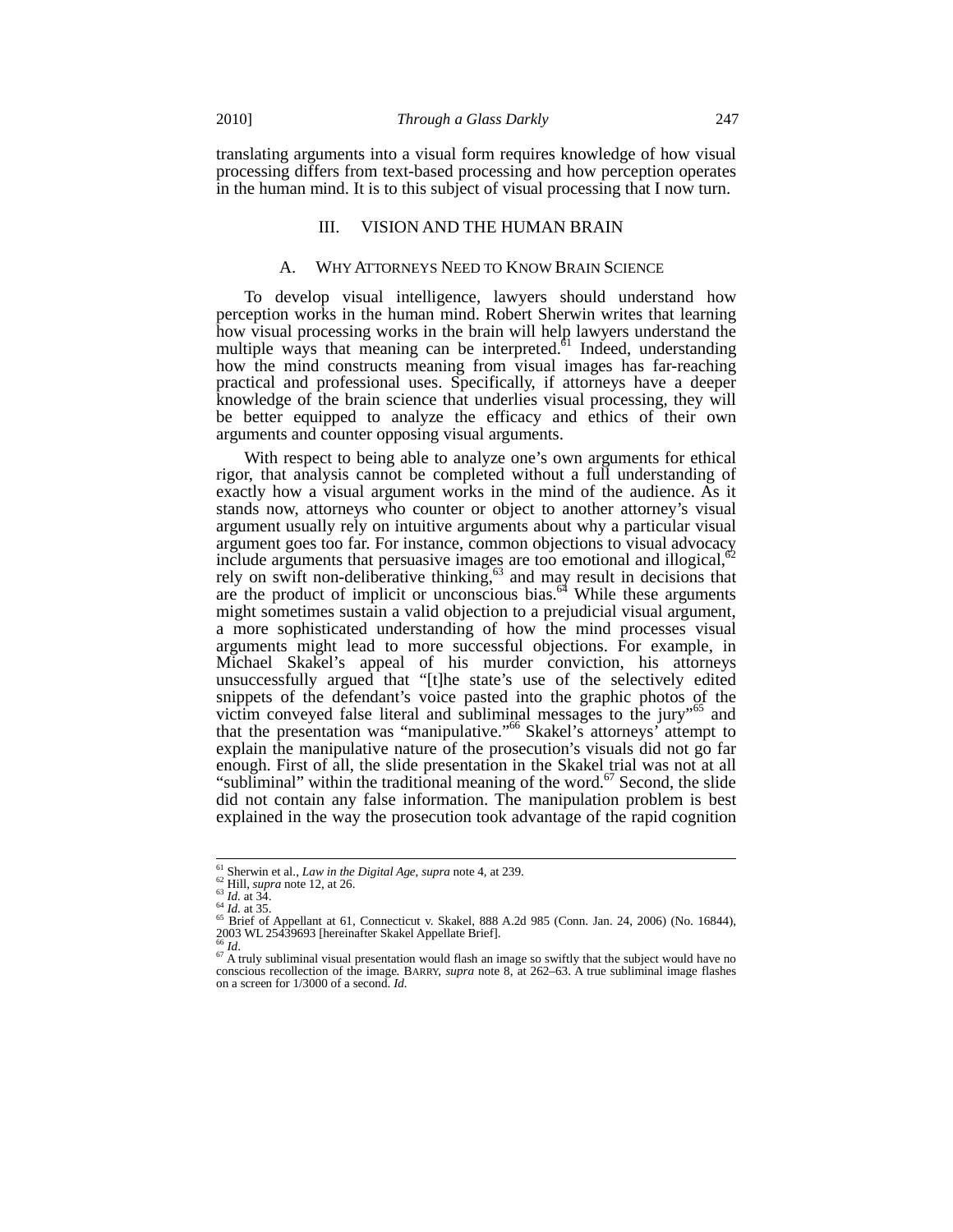process individuals use to comprehend sensory information<sup>68</sup> and the unconscious emotional reactions people have when they see gruesome images.<sup>69</sup> Skakel's attorneys, however, may not have had the knowledge base necessary to make an in-depth argument as to why the visuals went too far.<sup>70</sup> Thus, in order to make more sophisticated objections to prejudicial visuals (at the trial and appellate level), attorneys should become conversant with the ways that humans process visual information. To this end, I will now summarize some of the basic psychological and neuroscientific principles that shed light on how humans perceive and give meaning to visual images.

# B. SEEING IS NOT ALWAYS BELIEVING

What individuals' eyes tell them they are seeing does not always mirror reality.<sup>71</sup> There is a disconnect between perception and reality that is "fundamental—it is, in fact, a gulf that is never closed."<sup>72</sup> The eye does not work like a camera; $\frac{73}{3}$  rather, reality is a map-like mental image of the external world.<sup>74</sup> Thus, because of distortions in the retina and the shortcuts the mind takes to fill in sensory gaps, the images the eye generates do not always match external reality.<sup>7</sup>

Perception refers to the general process the mind uses to reach an understanding of an image. Perception is a "dynamical system that utilizes the input from the body's sensory systems, synthesizes this with memory and understanding, and creates from both an integrated sense of self and mind."<sup>76</sup> Perception begins at the retina, where photoreceptors pick up light and turn it into electrical signals, which are then transmitted through the optic nerve into the brain.<sup>77</sup> What enters the brain through the retina is two-

<sup>68</sup> <sup>68</sup> *See, e.g.*, MALCOLM GLADWELL, BLINK 11–12 (2005) (explaining that humans have a decisionmaking system that is capable of turning out decisions very quickly, so swiftly that we are not aware of the process); JOSEPH LEDOUX, THE EMOTIONAL BRAIN 165 (1996) (explaining that the rapid processing of fearful sensory information is a survival mechanism that allowed us to quickly react to danger in the wild); TOM STAFFORD & MATT WEBB, MIND HACKS 124-25 (2005) (explaining that the evolutionarily ancient part of the brain that looks for dangerous stimuli or occurrences that require urgent action processes images very quickly). <sup>69</sup> *See, e.g.*, Kevin S. Douglas, David R. Lyon and James R. P. Ogloff, *The Impact of Graphic* 

*Photographic Evidence on Mock Jurors' Decisions in a Murder Trial: Probative or Prejudicial?,* 21 L. & HUM. BEHAV. 485, 492 (1997) (In this study, mock jurors who were shown graphic photographs of a murder victim had a much higher likelihood of voting for conviction than mock jurors who did not see the photo).

In addition to an understanding of visual processing, a better grasp on visual rhetoric and the visual logical fallacies within this presentation may have also benefitted Skakel's argument. The slide presentation definitely took advantage of the rapid and unconscious sensory processing, but it also utilized emotionally powerful but analytically weak visual logic in the form of visual syllogism with a weak unstated premise, and a visually displayed causal logic which became much stronger when displayed visually.<br>
<sup>71</sup> BARRY, *supra* note 8, at 15.<br>
<sup>72</sup> Id.

<sup>&</sup>lt;sup>73</sup> *Id.* at 33; STAFFORD & WEBB, *supra* note 68, at 32–33.<br><sup>74</sup> BARRY, *supra* note 8, at 15.<br><sup>75</sup> *Id.*<br><sup>76</sup> *Id.* at 36.<br><sup>77</sup> STAFFORD & WEBB, *supra* note 68, at 34.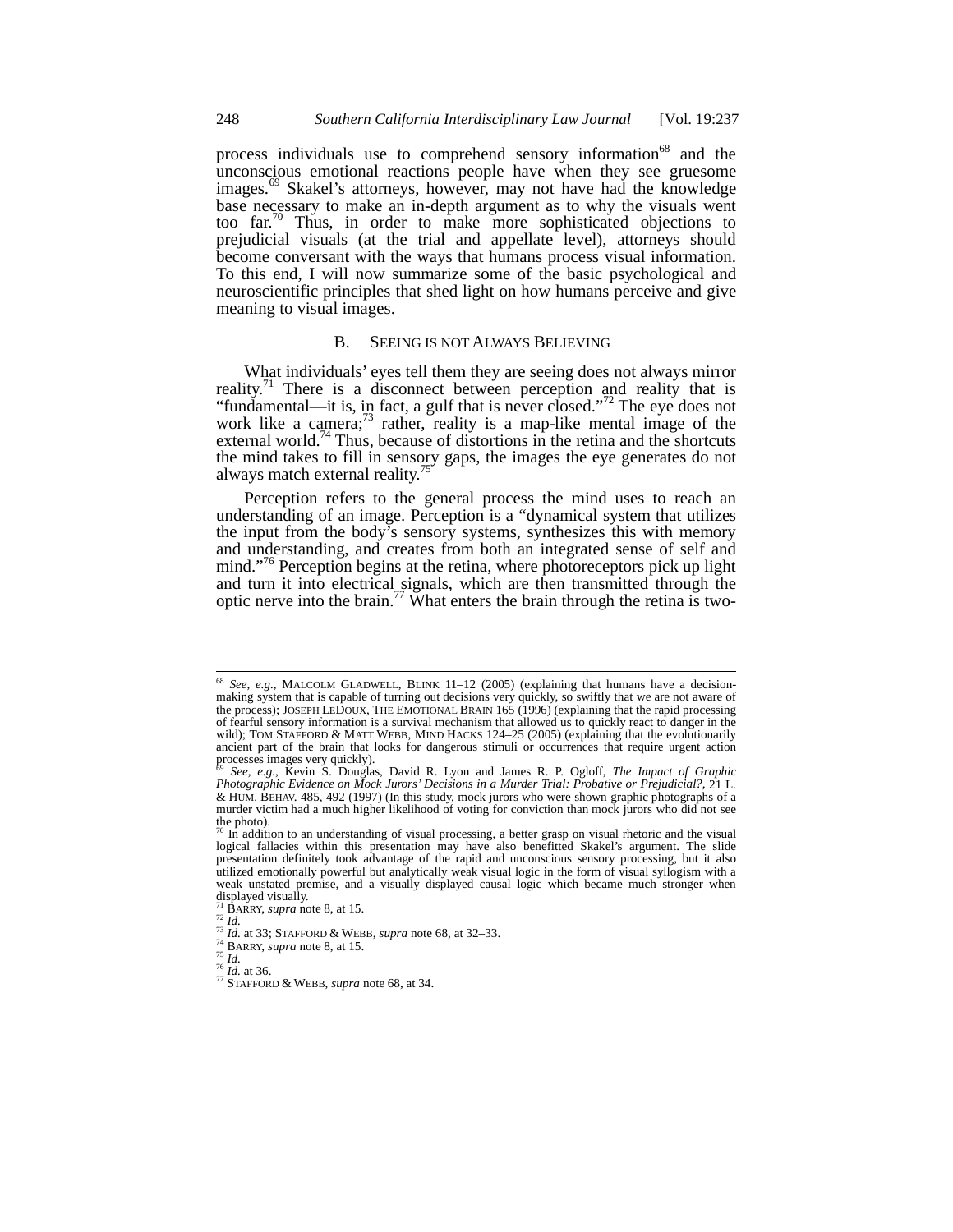dimensional; the brain then processes the two-dimensional image into a three-dimensional image.<sup>78</sup>

## 1. *Conscious and Unconscious Processing of Visual Information*

The information processing theory of perception<sup>79</sup> tells us that there are two basic systems,  $\frac{80}{3}$  routes,  $\frac{81}{3}$  or stages of processing  $\frac{82}{3}$  that the brain uses to generate an image in the mind. The first is a crude, atavistic system that operates early in the cognition process and relies on "automatic (gut-level) responses" to determine basic information about an image (such as shape).<sup>83</sup> The second, "upper-level" system is centered in the cortex and relies on cognitive processes to make perceptual judgments.<sup>84</sup> The cruder perceptual system does not have access to rational cognitive thought processes<sup>85</sup> and does not operate using rational, logical principles.<sup>86</sup>

By way of example, the phenomenon of blindsight supports the theory that there are elements of perceptual processes that are disconnected from cognitive thought. $87$  With blindsight, blind persons with damaged visual cortexes cannot consciously register that they are seeing, yet they can perform vision related tasks such as reaching for objects with their hands.<sup>88</sup> The Ponzo and Müller-Lyon optical illusions also demonstrate a disconnect between logic and our perceptual process. $89$ 

<sup>&</sup>lt;sup>78</sup> Steven Pinker, How the Mind Works 8 (1997); Zenon W. Pylyshyn, Seeing and Visualizing

IT'S NOT WHAT YOU THINK 5 (2003).<br><sup>79</sup> The information processing theory of the mind is the dominant view in cognitive science. LEDOUX,<br>*supra* note 68, at 27. The basic idea behind the information processing theory of pe is a pre-conscious visual processing stage that then segues into later stages of processing in which conscious attention is added. For an overview of the information processing theory of perception, see BARRY, *supra* note 8, at  $41-42$ .<br><sup>80</sup> PINKER, *supra* note 78, at 135 (describing information processing as two concurrent systems or

<sup>&</sup>quot;pools"). <sup>81</sup> BARRY, *supra* note 8, at 18 (citing, Joseph LeDoux, *"Sensory Systems and Emotion,"* 4 INTEGRATIVE

PSYCHIATRY 237–48 (1986)) (describing LeDoux's theory of two routes of sensory perceptual processing—an "immediate and crude" route with connections to the amygdala and a longer and more complex route that involves cognition in the cortex).

<sup>82</sup> *See* Stanislas Dehaene et al., *Conscious, Preconscious, and Subliminal Processing: A Testable Taxonomy,* TRENDS IN COGNITIVE SCIENCE 1 (2006) (In this article, the authors theorize that cognitive processing occurs in stages, beginning with the subliminal stage, then the preconscious stage, and ending with conscious activity).

<sup>&</sup>lt;sup>83</sup> PINKER, *supra* note 78, at 135; PYLYSHYN, *supra* note 78, at 50.<br><sup>84</sup> PINKER, *supra* note 78, at 135; LEDOUX, *supra* note 68, at 90.<br><sup>85</sup> PINKER, *supra* note 78, at 135; LEDOUX, *supra* note 68, at 90.<br><sup>86</sup> PYLY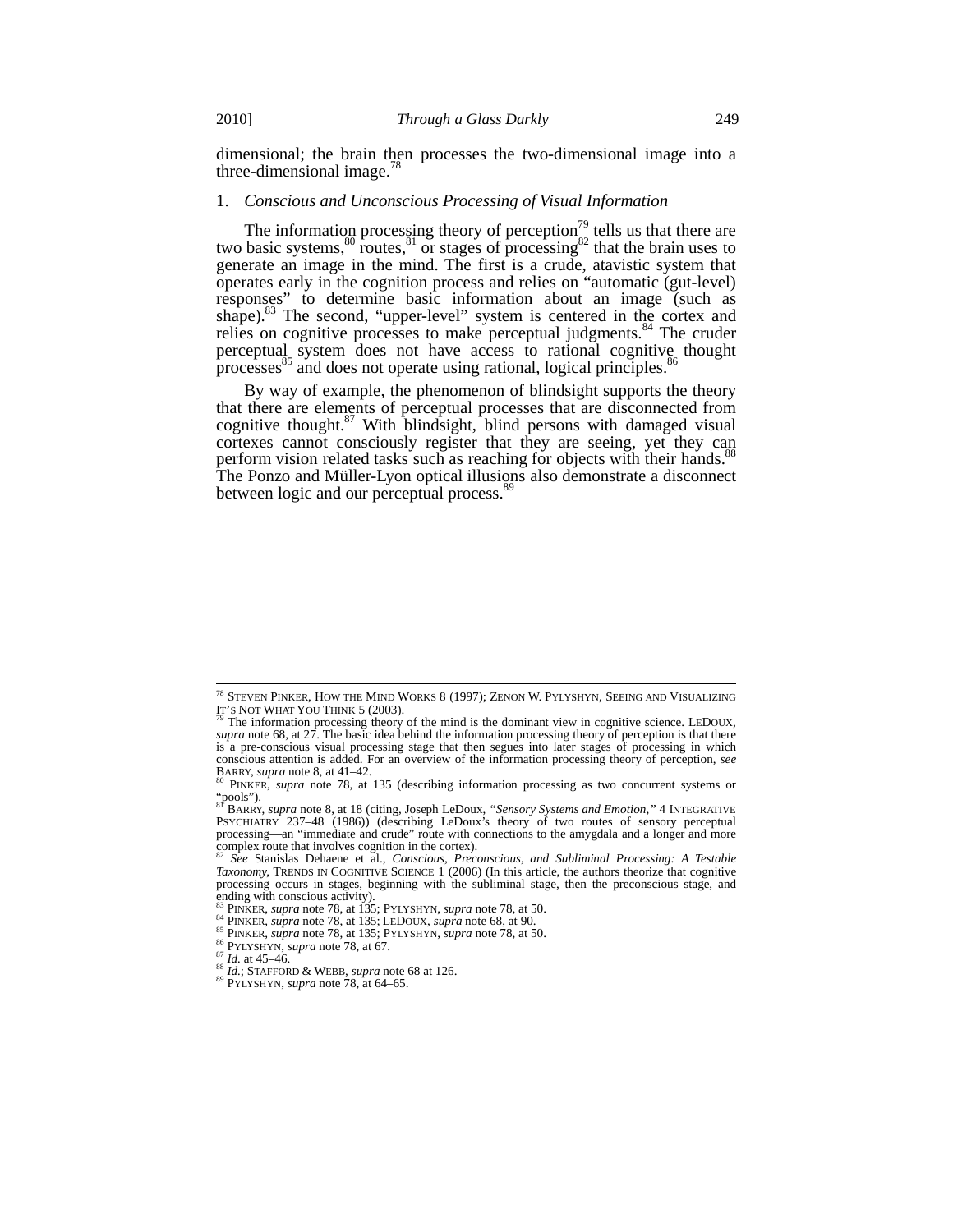

The Ponzo illusion is on the left and the Müller-Lyer Illusion is on the right.<sup>90</sup> In both these images, the mind sees the top line as being larger than the bottom line even though both lines are the same length.<sup>91</sup> Thus, even though people know that what they are seeing is wrong (both shapes are the same), they still perceive the shapes to be of different sizes.

Instead of rational thought and logic, low-level perceptual processing relies on a set of abstract rules and principles to make sense of the world.<sup>9</sup> One of these rules is the completion principle. The eye tends to see partially obscured or occluded figures as complete.<sup>93</sup> For instance, in the below illustration, individuals perceive the figure underneath the square to be a circle, even though that perceptual decision is not based on any principle of rational logic.<sup>94</sup>

<sup>90</sup> <sup>90</sup> These illusions can also be viewed at http://www.illc.uva.nl/~seop/entries/mentalimagery/illusion.gif.

<sup>&</sup>lt;sup>91</sup> PYLYSHYN, *supra* note 78, at 64–65.<br><sup>92</sup> *Id.* at 66–67.<br><sup>93</sup> *Id.* at 67. This illustration is based on a figure that can be found at http://www.mi.sanu.ac.yu/vismath/fila/Fig08.jpg.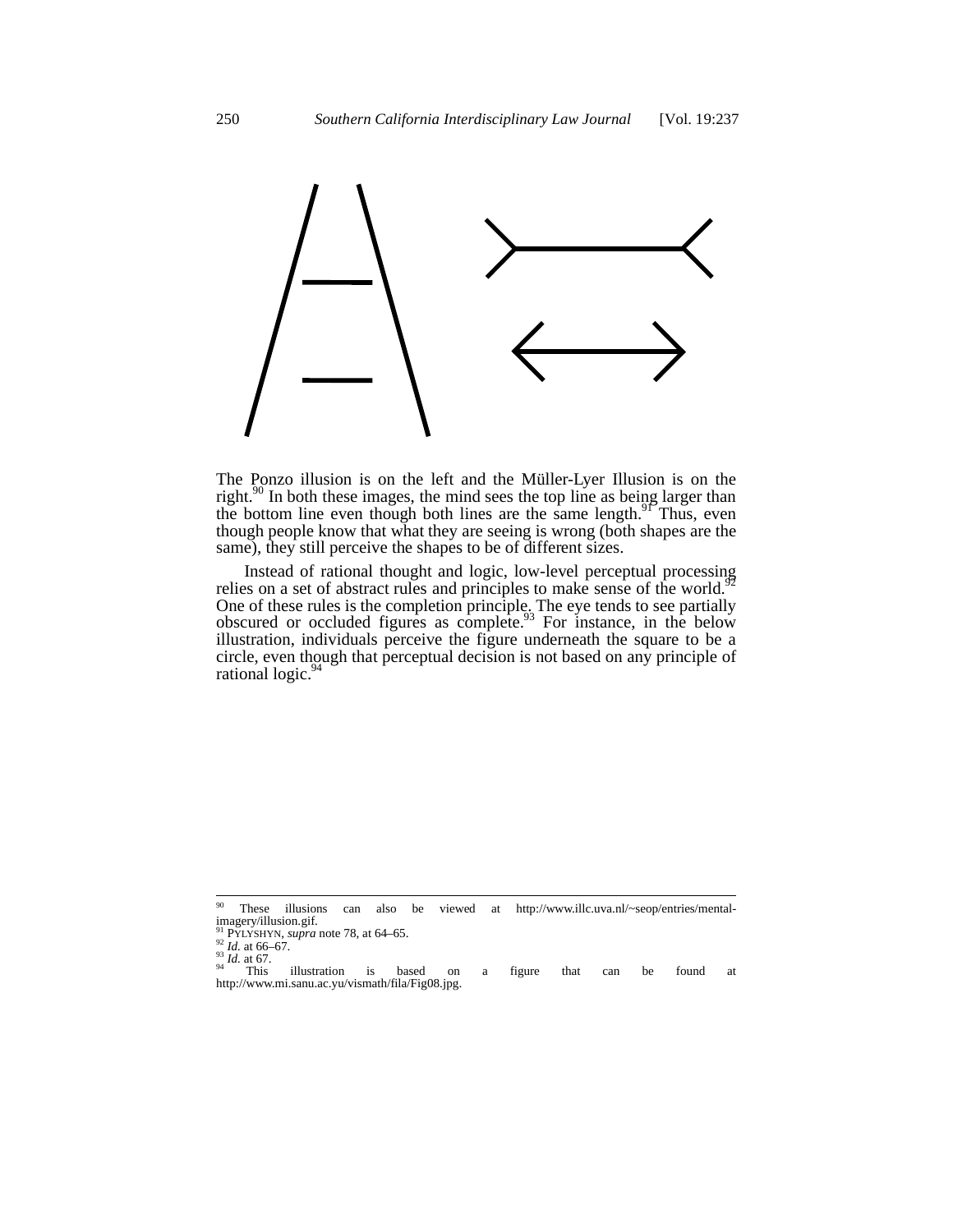

The completion theory is related to the Gestalt Theory of perception, which holds that perception is a "holistic, direct interpretation of the environment, a natural mechanism for detecting ecologically significant information.<sup>"95</sup> Under the Gestalt Theory, we tend to simplify complex information, fill in partial information to make it complete, and try to fit information into pre-existing patterns.<sup>96</sup> The conceptual principles we use to organize images in our mind are often a stronger influence than the contents of the images themselves (which would rely on rational logic). $97$ By way of example, Steven Pinker provides the following test: which of these statements are true?

Madrid is farther north than Washington D.C.

Reno is farther west than San Diego.

Portland, Oregon is farther north than Toronto.

The Atlantic entrance to the Panama Canal is farther west than the Pacific entrance.<sup>9</sup>

The answers to the above questions are all true and demonstrate that we tend to store and access visual information in a way that differs from how we relate to text-based information.<sup>99</sup>

<sup>&</sup>lt;sup>95</sup> BARRY, *supra* note 8, at 40.

<sup>95</sup> BARRY, *supra* note 8, at 40. <sup>96</sup> *Id.* at 47, 52. <sup>97</sup> PINKER, *supra* note 78, at 295. 98 *Id.* <sup>99</sup> *Id.*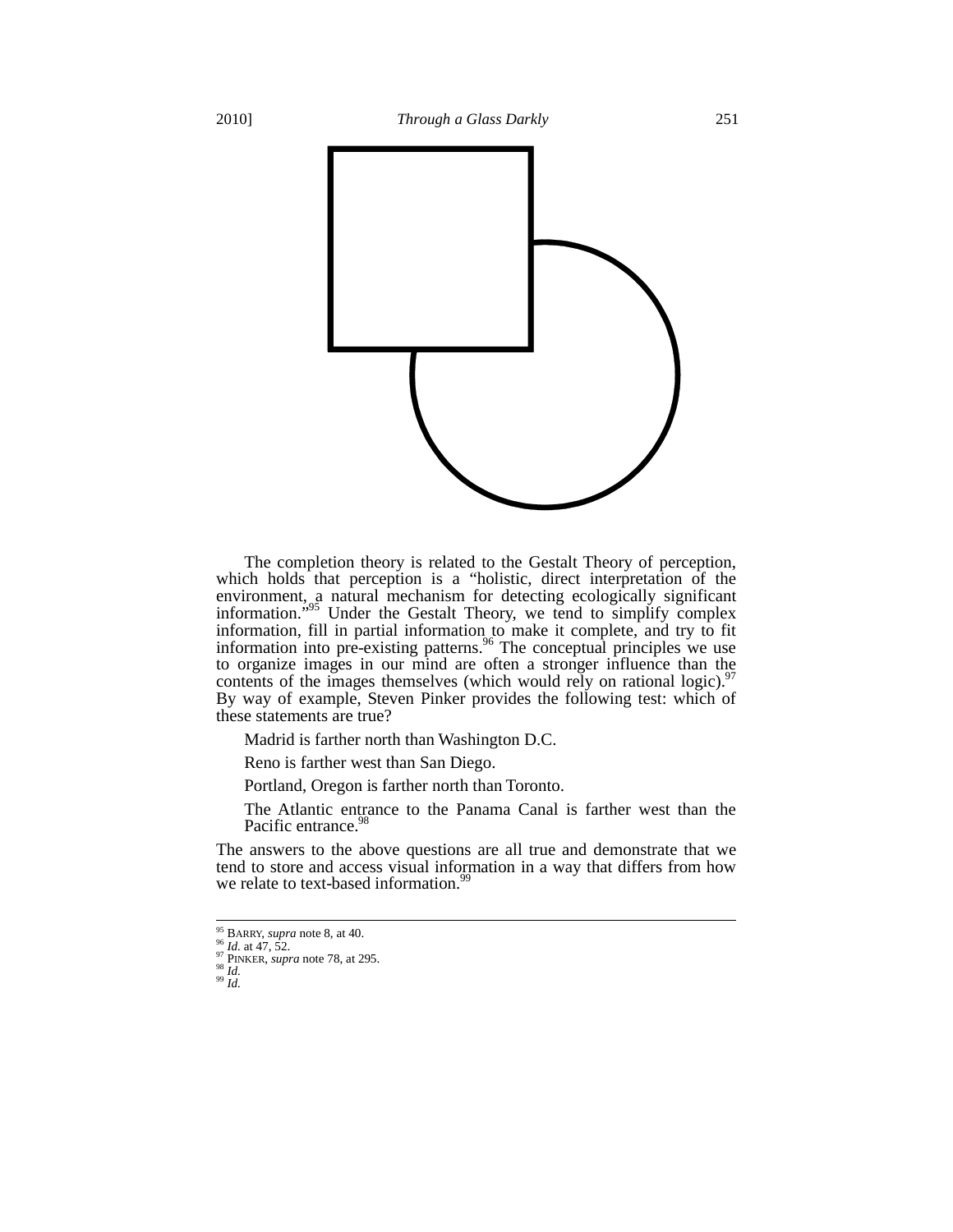# 2. *Unconscious Influences on Perception*

Unconscious responses to stimuli<sup>100</sup> operate within the lower level processing system and can affect both our emotions and our decisionmaking processes.<sup>101</sup> This phenomenon originates in our evolutionary history. To survive in the wild, animals had to develop a lightning-fast ability to analyze a stimulus and determine whether that stimulus warrants a flight, fight, or neutral response.<sup>102</sup> When presented with a visual stimulus, before we even know what the image is, our brain can generate an automatic nervous system ("ANS") response in the form of a rapid heartbeat, an involuntary flinch, stiffer muscles, and hormonal infusions (such as adrenaline).<sup>103</sup> For example, one ancient ANS response is that we involuntarily flinch when we are presented with a looming object.<sup>104</sup> Our ancient rapid response system has stayed with us, meaning that we often respond to images "instantaneously and without the benefit of a sustained rational analysis."<sup>105</sup>

Unconscious processing provides a quick and efficient method of analyzing a stimulus because only the most relevant information is allowed in. If all processing involved rational cognition, then there would be an information overload, making it impossible to process information in a rapid fashion.<sup>106</sup> Rapid, unconscious nonverbal processing is the most tried and true (and fastest) method of stimulus appraisal; slower conscious processes (such as language) are the "new kids on the evolutionary block."<sup>107</sup> Thus, even though we have progressed into modernity, some atavistic processes remain in our minds and continue to influence our emotions and our decision-making processes, often without our conscious knowledge. Usually our unconscious decision-making processes successfully guide us to a point where we can add cognition and make sound, rational decisions.<sup>108</sup> However, unconscious emotional responses do exert a non-rational influence on our emotions and decision-making processes, often without us even knowing about it.<sup>109</sup>

## *a. Unconscious Influences on Emotion*

The swiftness by which the pre-conscious processing system operates means that "the emotional meaning of a stimulus can begin to be appraised by the brain before the perceptual systems have fully processed the stimulus. It is possible for our brain to know that something is good or bad

<sup>&</sup>lt;sup>100</sup> Unconscious processing is not exclusive to visual stimuli. Speech also relies on unconscious processing. For instance, we do not consciously think about the grammar of the sentences we use in our pocessing. To missince, we use in Our experiences we assemblance everyday conversations. LEDOUX, supra note 68, at 31.<br>  $^{101}$  LEDOUX, supra note 68, at 30, 69.<br>  $^{102}$  BARRY, supra note 68, at 30, 69.<br>  $^{103}$  LEDOUX,

unconscious usually does an adequate job of quickly sifting through information, focusing only on what is relevant to make a decision).<br> $^{107}_{108}$  LEDOUX, *supra* note 68, at 71.

<sup>&</sup>lt;sup>108</sup> BARRY, *supra* note 8, at 19.<br><sup>109</sup> *Id.*; PYLYSHYN, *supra* note 78, at 41.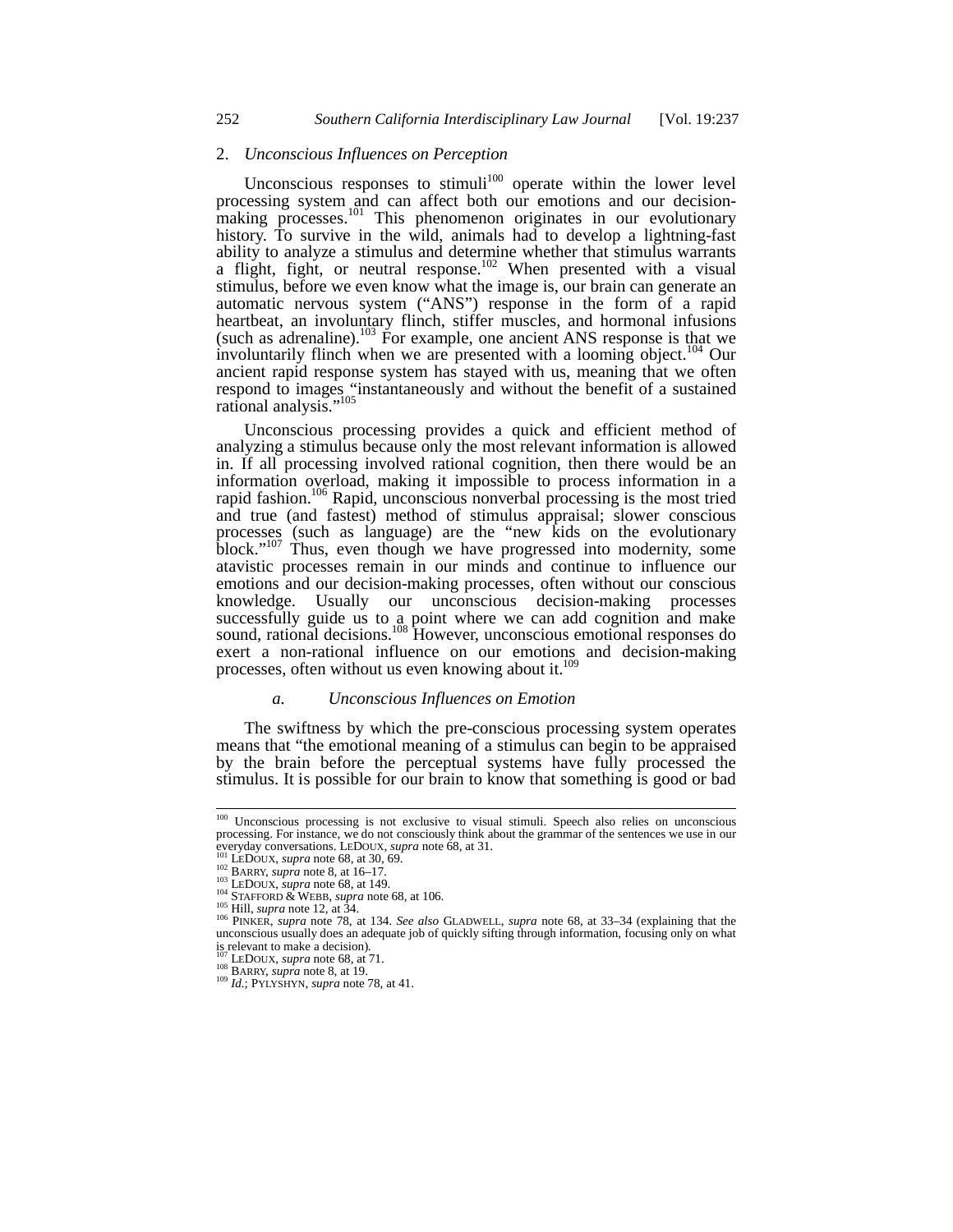before it knows exactly what it is."<sup>110</sup> For instance, experiments in splitbrain patients<sup>111</sup> have shown that a person can register emotional content in one area of the brain yet be consciously unaware of the stimulus that generated the emotional response.<sup>112</sup> In a study by social psychologist Robert Zajonc, which neuroscientist Joseph LeDoux cites as evidence that unconscious stimuli can affect emotion, subjects were subliminally exposed to a series of images and then asked to choose which image they preferred from another series of images.<sup>113</sup> The subjects tended to choose those images that they had been previously subliminally exposed to but had no conscious recollection of. $114$ 

With respect to the emotion of fear, scientists have been able to pinpoint where fear processing takes place in the brain and show that this processing occurs independently from the part of the brain responsible for rational processing.115 In fear-conditioning experiments, a subliminally presented stimulus is associated with a fear-inducing stimulus such as an electric shock.<sup>116</sup> Eventually, the subliminally presented stimulus will by itself generate an ANS response in the form of a faster heartbeat, muscle contractions or stiffening, and hormonal changes.<sup>117</sup> While performing these fear-conditioning experiments, scientists have been able to map pathways in the brain by injecting a tracer into it.<sup>118</sup> The brain maps generated during fear-conditioning experiments show that ANS responses to subliminally presented stimuli use pathways in the brain that are not connected to the cortex (the place where rational thought takes place).<sup>119</sup> Scientists have also used fear-conditioning experiments to pinpoint the evolutionarily ancient area of the brain known as the amygdala as the central processing unit for unconsciously generated fear responses.<sup>120</sup>

In terms of the persuasive influence unconscious stimuli can have on our emotions, the scientific research supports the broad conclusion that our "emotions are more easily influenced when we are not aware that the influence is occurring"<sup>121"</sup> and that "the emotional mind seems to be particularly susceptible to stimuli that its conscious counterpart does not have access to."<sup>122</sup>

Initially, social science research into subliminally presented stimuli generated great interest in how these stimuli might be employed in advertising.<sup>123</sup> However, a truly subliminal image projection requires that

 $110$  LEDOUX, supra note 68, at 69.

<sup>&</sup>lt;sup>111</sup> Split brain patients have had the two halves of their brains surgically severed as a treatment for severe epilepsy. LEDOUX, *supra* note 68, at 13. severe epilepsy. LEDOUX, *supra* note 68, at 13.<br>
<sup>113</sup> *Id.* at 13–15.<br>
<sup>113</sup> *Id.* at 52–53.<br>
<sup>114</sup> *Id.*<br>
<sup>115</sup> *Id.* at 158–59.<br>
<sup>116</sup> *Id.* at 141–50.<br>
<sup>117</sup> LEDOUX, *supra* note 68, at 149.<br>
<sup>117</sup> LEA 154, 158–59.<br>

involvement of the higher processing systems of the brain").

<sup>1&</sup>lt;sup>20</sup> *Id.* at 158–59. <sup>121</sup> *Id.* at 59. <sup>122</sup> *Id.* at 61. <sup>123</sup> *Id.* at 61. <sup>123</sup> PINKER, *supra* note 78, at 57; BARRY, *supra* note 8, at 261–62.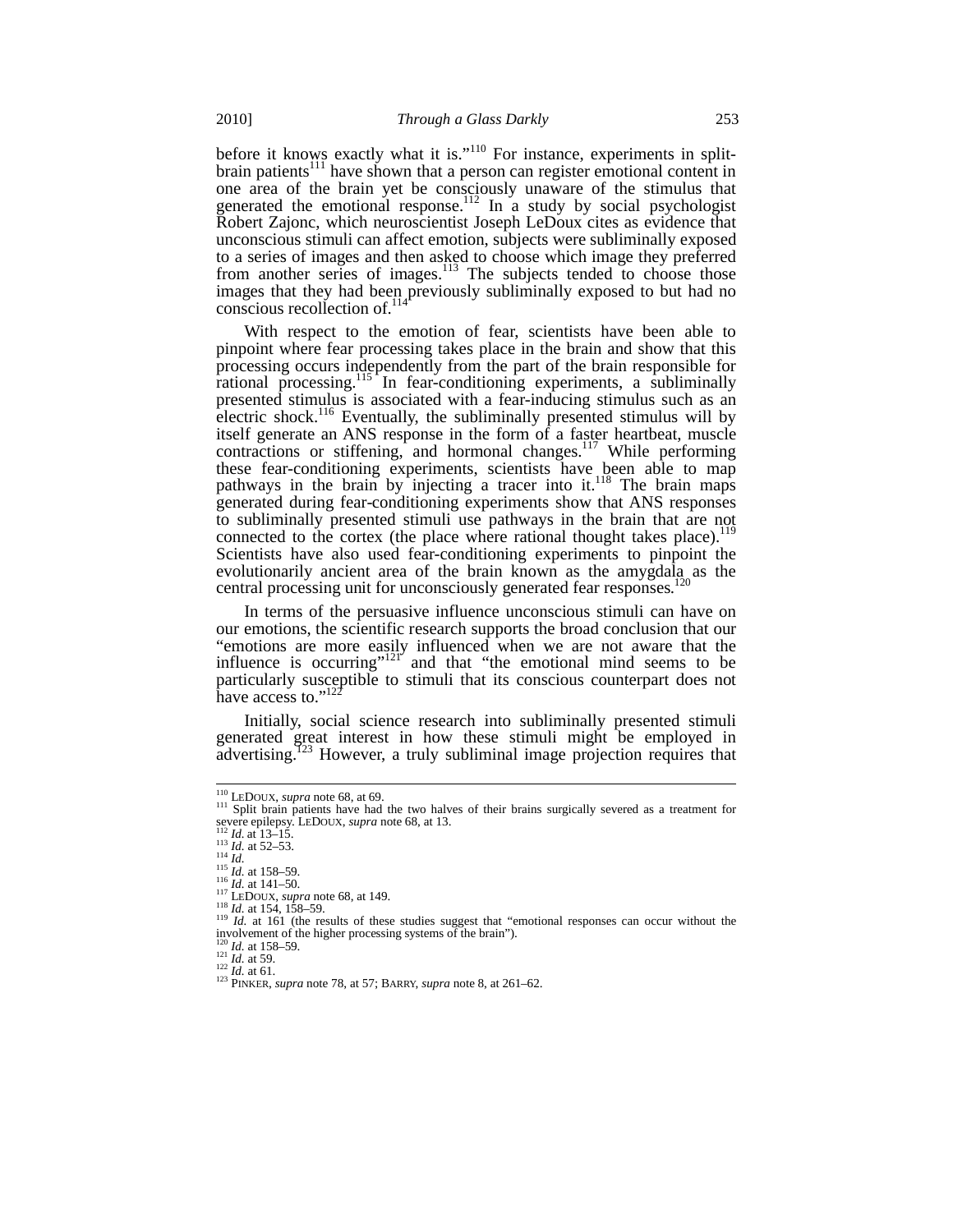an image be projected below the threshold of consciousness, for about  $1/3000$  of a second.<sup>124</sup> Aside from the ethical and moral problems with using subliminal persuasion, subliminal advertising never became a commercial media force because television did not have the technical capacity to project undetectable images.<sup>125</sup> In any event, more recent research shows that subliminal messages are not nearly as effective as supraliminal messages, which reach the viewer consciously.<sup>126</sup>

Even though true subliminal persuasion is not a viable method for legal advocacy, *consciously viewed* visual stimuli can generate *unconscious* emotional responses in the courtroom. For instance, a 1997 mock jury trial study demonstrated that viewing graphically gruesome evidence had a measurable effect on juror verdicts.  $127$  In this study, one-third of the study participants viewed a gruesome color photograph of the murder victim; one-third viewed the same photo in black-and white; and the last third, the control group, did not view the gruesome photo.<sup>128</sup> The purpose of the experiment was to analyze the potential prejudicial effect of graphic photographs.<sup>129</sup>

In introducing the purpose and design of the experiment, the authors noted that gruesome photos can "induce a dysphoric mood in jurors which influences their subsequent perceptions and judgments."<sup>130</sup> Although the authors did not attempt to take biological measurements of ANS responses, the study participants who saw the gruesome photos (both color and blackand-white) reported feeling "anxious, anguished, and disturbed."<sup>131</sup> The participants who were exposed to the graphic photograph of the murder victim were almost twice as likely to find the defendant guilty in comparison to the participants who were not exposed to the photograph.<sup>132</sup> However, when asked whether or not the photographs impacted their verdict, the majority of the jurors (those who saw the gruesome photograph and those who did not) answered that it did not, indicating that the jurors were unaware of how their emotional reaction to the photograph may have affected their verdict.<sup>133</sup> This study shows that the danger in using emotionally vivid imagery is not that it is subliminally persuasive, but that it tends to generate emotionally driven reactions that can unconsciously affect a decision-maker's thought process.

<sup>&</sup>lt;sup>124</sup> BARRY, *supra* note 8, at 261 (discussing a now-discredited 1957 study in which the words "Drink" Coca-Cola" and "Eat Popcorn" were projected in a New Jersey Movie Theater for 1/300 of a second).<br><sup>125</sup> Id. at 262. These tasks the second *Id.* at 262. These technological requirements would make it equally difficult to use this technique in

the courtroom.<br> $\frac{^{126}}{^{127}}$  *Id.* at 499–500.

<sup>&</sup>lt;sup>126</sup> *Id.*<br><sup>127</sup> *Id.* at 499–500.<br><sup>129</sup> Douglas et al., *supra* note 69, at 489–91.<br><sup>129</sup> *Id.* at 486.<br><sup>131</sup> *Id.* at 487.<br><sup>131</sup> *Id.* at 492. It can be hypothesized that before the participants consciously felt these are exposed to visual information our body reacts much as it would if the danger represented in the image were actually present. Our evolutionary response kicks in, and we are prompted to make a quick decision and to take action without an extensive amount of analysis."). <sup>132</sup> Douglas et al., *supra* note 69, at 492. <sup>133</sup> *Id.* at 494.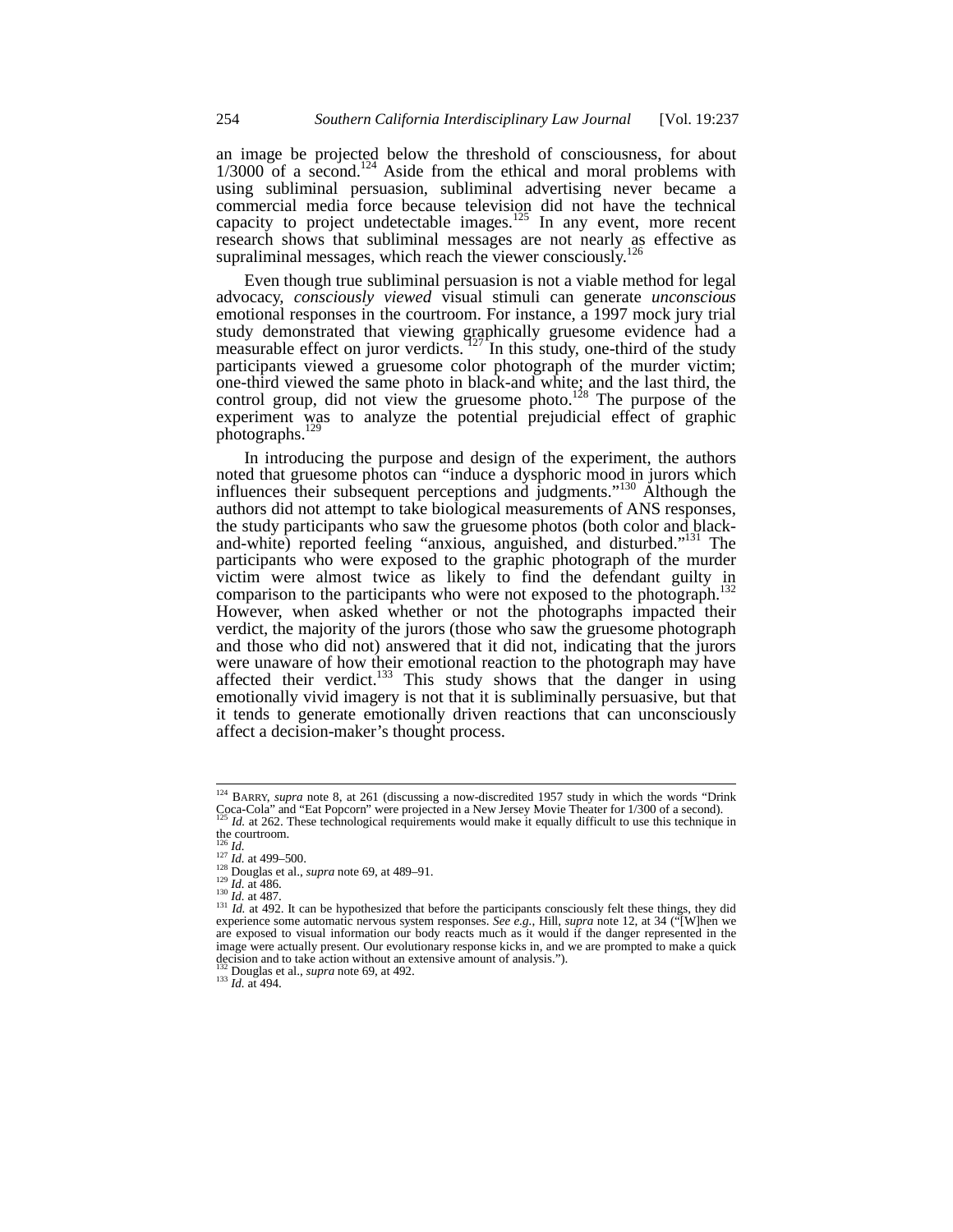## *b. Unconscious Decision-Making Processes*

Not only can our emotions be unconsciously influenced by stimuli, the way we make decisions (normally considered to be a product of rational thought) can also be affected by unconscious processes. In *Blink*, Malcolm Gladwell describes the rapid cognition system that allows humans to make decisions very quickly based on a limited amount of information.<sup>134</sup> We access this rapid cognition system so quickly that we never become aware of the process we use to make a decision.<sup>135</sup> Also known as thin-slicing, unconscious decision-making processes have "the ability . . . to find patterns in situations and behavior based on very narrow slices of experience."<sup>136</sup> While the unconscious usually excels at making decisions quickly, the system is fallible and particularly susceptible to bias and prejudice. $\frac{1}{2}$ 

In terms of how *Blink* fits in with the theme of this Article, almost all of the examples that Gladwell provides represent rapid decisions based on *visually* presented information. For instance, in one study, participants rated the quality of an instructor's teaching after watching a three-second videoclip of the instructor in the classroom.<sup>138</sup> The three-second evaluations did not measurably differ from the evaluations that students completed for the instructor at the end of a semester.<sup>139</sup> This example illustrates that when persons engage in a rapid decision-making process, they do not tend to rethink that decision over time.

With respect to visual first impressions, advertisers and manufacturers also try to take advantage of rapid decision-making processes. For instance, with sensation transference, a manufacturer engineers a situation where the consumer transfers "sensations or impressions that they have about the packaging of the product to the product itself."<sup>140</sup> As examples, Gladwell points out that sales of canned peaches increased after a manufacturer changed the packaging from a metal can to a glass jar.<sup>141</sup> Another example is that consumers will pay more for ice cream packaged in cylindrical containers than for ice-cream packaged in rectangular containers.<sup>1</sup>

While rapid decision-making can lead to good results, decisions made in this way are also highly susceptible to implicit bias.<sup>143</sup> As an example, Gladwell cites a study of the opening offers provided to customers at Chicago-area car dealerships.<sup>144</sup> The thirty-eight study participants, of diverse genders and races, were told to dress and behave as young college-

<sup>&</sup>lt;sup>134</sup> GLADWELL, *supra* note 68.<br><sup>135</sup> *Id.* at 11-12.<br><sup>136</sup> *Id.* at 13.<br><sup>137</sup> *Id.* at 15, 233.<br><sup>138</sup> *Id.* at 12-13.<br><sup>139</sup> *Id.* 

<sup>&</sup>lt;sup>134</sup> GLADWELL, *supra* note 68.<br>
<sup>135</sup> *Id.* at 11–12.<br>
<sup>136</sup> *Id.* at 15, 233.<br>
<sup>137</sup> *Id.* at 15, 233.<br>
<sup>137</sup> *Id.* at 11–13.<br>
<sup>140</sup> GLADWELL, *supra* note 68, at 160.<br>
<sup>141</sup> *Id.* at 164.<br>
<sup>142</sup> *Id.* at 164.<br>
<sup>142</sup>

<sup>144</sup> GLADWELL, *supra*, note 68, at 92–94 (citing Ian Ayres, *Race and Gender Discrimination in Negotiation For the Purchase of a New Car*, 84 AM. ECON. REV. 304 (1995) (with Peter Siegelman)).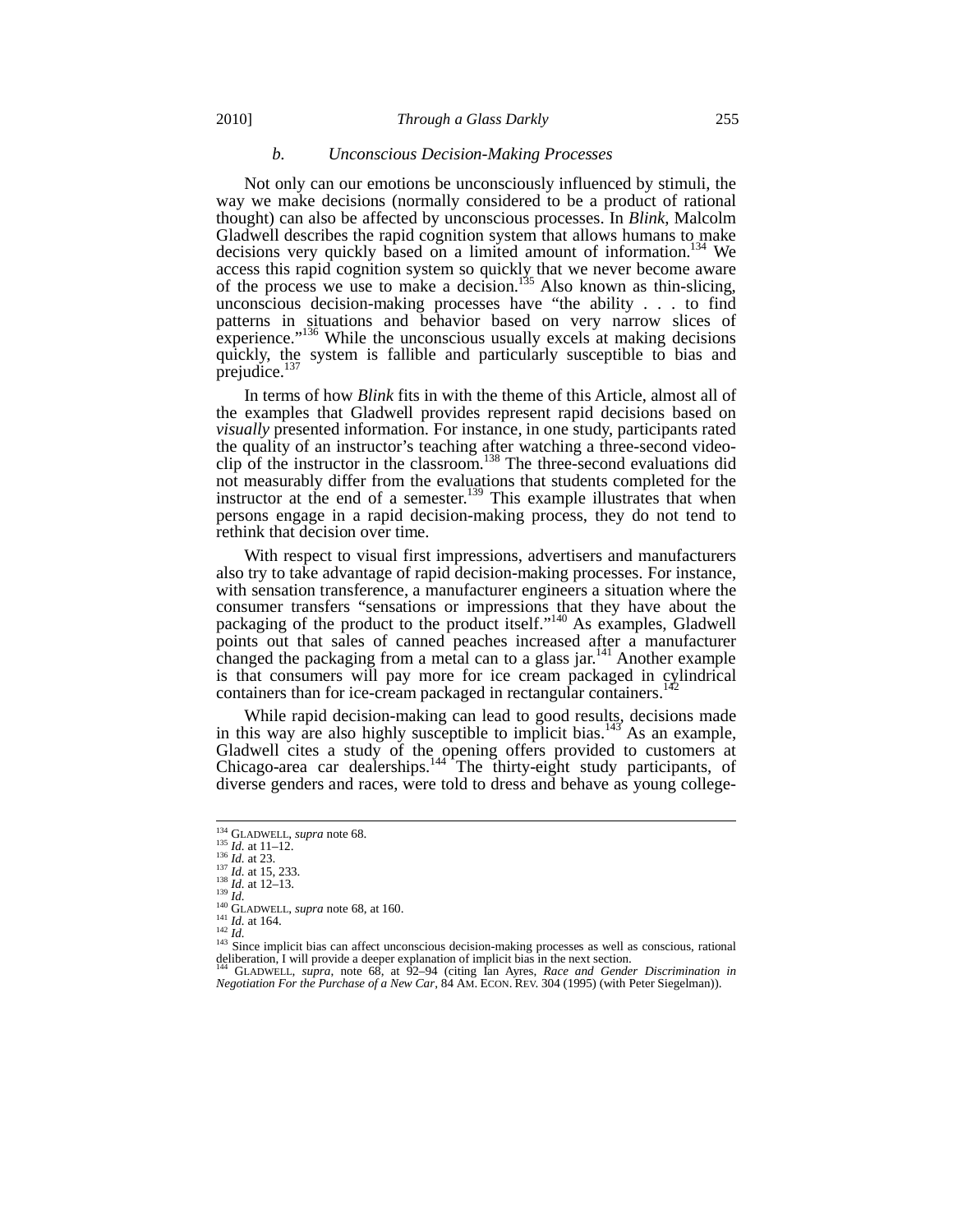educated professionals.<sup>145</sup> On average, the white male participants received initial offers of \$725 above the dealer's invoice; white women received offers of \$935 above invoice; black women received offers of \$1,195 over invoice; and black men received initial offers of \$1,687 over the invoice price.<sup>146</sup> The initial price the car dealers offered to the customers, rapidly calculated based on a visual first impression, appeared to be based on an automatic association between the person's gender and race and their gullibility for paying the full sticker price on a car.<sup>14</sup>

A far more serious example of how bias can infect rapid decisions is the Amadou Diallo shooting, where New York City police officers, in a split-second decision, mistook the edge of Diallo's wallet for a gun.<sup>148</sup> In the early morning hours, Diallo, an immigrant from Guinea, stood on the steps of his apartment building in the Soundview section of the Bronx, drawing the attention of four white police officers on patrol.149 When the police followed him into his apartment building, one police officer quickly decided that Diallo was reaching for his gun when in fact he was reaching for his wallet.<sup>150</sup> That police officer yelled, "He's got a gun!" and opened fire, prompting the others to join with him in opening fire, resulting in the forty-one fatal shots.<sup>151</sup> Due to the social and racial factors involved, the Diallo shooting shows how rapid cognition in response to a visual stimulus can combine with implicit biases to lead to tragic results.<sup>152</sup> The lesson from these anecdotal examples is that we should become more aware of how rapidly we can make decisions and cognizant of the role that unconscious bias might play in the process.

One of the more disturbing facets of unconscious decision-making is that we tend to fabricate rational reasons for our behavior after the fact.<sup>1</sup> For instance, in one famous experiment, subjects were asked to pick out the highest quality pantyhose stockings from a box.<sup>154</sup> Unbeknownst to the subjects, all of the stockings were identical.<sup>155</sup> When asked why they picked the particular stocking that they did, the subjects fabricated a range of false reasons.<sup>156</sup> In another study, participants were provided with a subtle clue that enabled them to complete a puzzle.<sup>157</sup> Although they were unable to figure out the answer to the puzzle without the clue, the participants did not consciously register the clue in their minds.<sup>158</sup> When asked how they determined the answer to the puzzle, the participants reported that the solution came to them on their own.<sup>159</sup> These studies show

- <sup>145</sup> *Id.* at 92.<br>
<sup>146</sup> *Id.* at 92–94.<br>
<sup>147</sup> *Id.* at 94–95.<br>
<sup>147</sup> *Id.* at 189–197.<br>
<sup>149</sup> *Id.* at 190–191.<br>
<sup>150</sup> GLADWELL, *supra* note 68, at 192.<br>
<sup>151</sup> *Id.* at 197.<br>
<sup>152</sup> *Id.* at 197.<br>
<sup>152</sup> *Id.* at 32–33.
- 
- 

l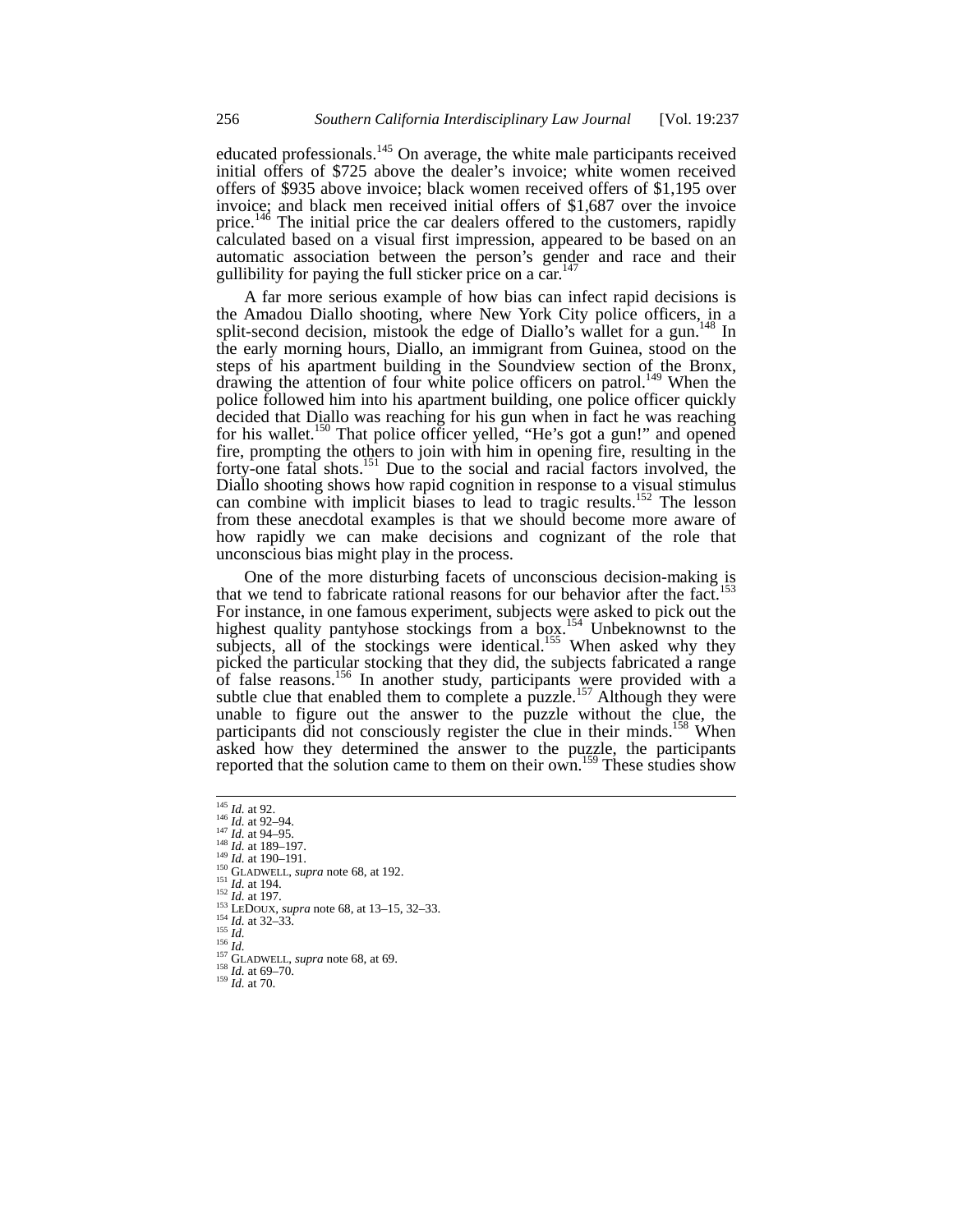that even though people may not be cognizant of how they reached a particular decision, they will rarely admit their ignorance.<sup>160</sup> From a professional standpoint, knowledge of rapid cognition based on visual first impressions should drive attorneys to infuse the decision-making process with as much conscious, rational deliberation as possible.<sup>1</sup>

## 3. *Tacit Bias in Rational Perception*

While implicit adherences to stereotypes and prejudices can influence our *unconscious* decision-making processes, they can also influence, in an unconscious way, our rational, *conscious* decision-making processes. In other words, even when we are able to consciously think and deliberate on a problem, our rational abilities can be affected by biases that originate from our social backgrounds, expectations, and pre-existing biases. We have already seen how the lower-level sensory processing system enables us to make pre-conscious or unconscious perceptual judgments. Unlike the lower-level system, the upper-level sensory processing system is a rational system, centered in the cortex of the brain, which uses visual memory, cognitive thought, and deliberate decision-making.<sup>162</sup> Although the upperlevel system relies on cognitive processes, it is nonetheless highly susceptible to influence by tacit biases, expectations, background, and other social factors.<sup>163</sup>

The New Look theory of behavioral psychology rose to prominence after World War II with the work of Jerome Bruner.<sup>164</sup> New Look theorists posited that our perceptions are merely constructs that combine sensory information about an object's physical attributes with internal social based factors such as expectations, needs, and attitudes.<sup>165</sup> Because so much of what we "see" is based on social factors such as our expectations and beliefs, it is not possible to separate vision from cognition.<sup>166</sup> While the New Look movement has fallen out of favor as a unifying theory,<sup>167</sup> many of its principles survived to become accepted tenets of behavioral psychology.

 $160$  *Id.* at 71.

<sup>&</sup>lt;sup>161</sup> *See infra* note 464 and accompanying text (explaining the principle that legal decisions should result from a rational, deliberative process).

<sup>&</sup>lt;sup>162</sup> BARRY, *supra* note 8, at 16–17; PINKER, *supra* note 78, at 135.<br><sup>163</sup> Jerome S. Bruner & Cecile C. Goodman, *Value and Need as Organizing Factors in Perception, in*<br>BEYOND THE INFORMATION GIVEN: STUDIES IN THE PSYC Anglin ed., W.W. Norton Company 1973) [hereinafter Bruner, *Value and Need*]; Jerome S. Bruner, *On Perceptual Readiness*, *in* BEYOND THE INFORMATION GIVEN: STUDIES IN THE PSYCHOLOGY OF KNOWING 7, 30 (Jeremy M. Anglin ed., W.W. Norton Company 1973) [hereinafter Bruner, *On Perceptual Readiness*]; LEDOUX, *supra* note 68, at 55; PYLYSHYN, *supra* note 78, at 52–53. 164 Jerome S. Bruner, *S. Bruner, S. Bruner, S. Bruner, S. Bruner, S. Bruner, S. Bruner, S. Bruner, S. Bruner, <i>in a Bernard* Th

<sup>&</sup>lt;sup>164</sup> Jerome S. Bruner, *The Functions of Perceiving: New Look Theory in Retrospect*, *in* BEYOND THE INFORMATION GIVEN STUDIES IN THE PSYCHOLOGY OF KNOWING 114, 114 (Jeremy M. Anglin ed., W.W. Norton Company 1973) [hereinafter Bruner, *The Functions of Perceiving*]; LEDOUX, *supra* note 68, at 55; PYLYSHYN, *supra* note 78, at 52–53.<br><sup>165</sup> LEDOUX, *supra* note 68, at 55.<br><sup>165</sup> Bruner, *The Functions of Perceiving*, *supra* note 164, at 121; PYLYSHYN, *supra* note 78, at 52–53.<br><sup>167</sup> LEDOUX, *supra* note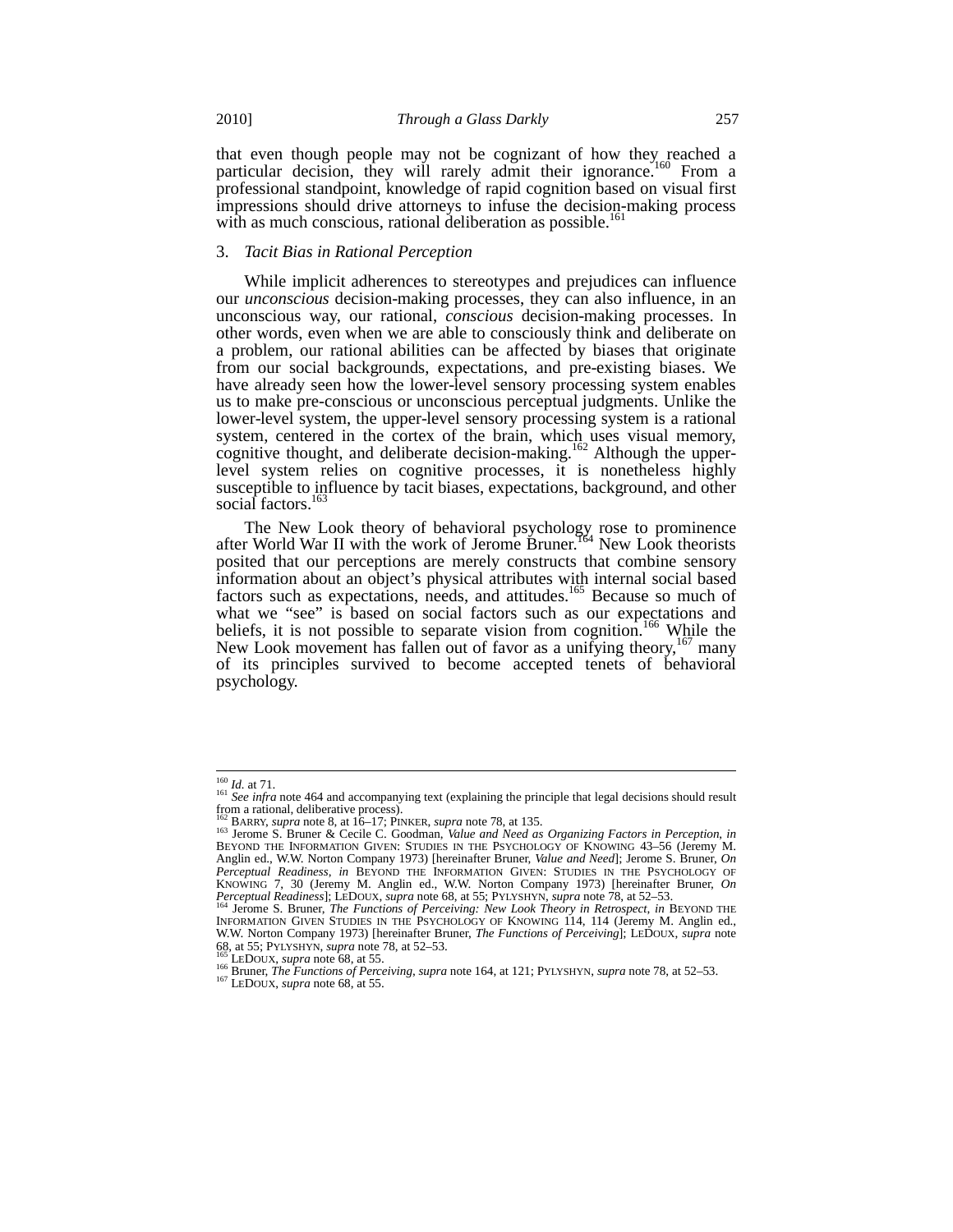# *a. The Impact of Social and Cultural Factors on Perception*

One principle put forth by New Look theorists is that one's social and cultural background can affect one's perceptions.<sup>168</sup> Early on in his career, Bruner conducted a study to test this hypothesis. In this study, Bruner divided up groups of children by their socioeconomic status and had them estimate the size of coins.<sup>169</sup> The poor children overestimated the size of the coins more so than the wealthier group of children.<sup>170</sup> Bruner's theory for this result was that the poor children, having a greater need for money, estimated the size of the coin to be greater than it really was.<sup>171</sup> In other words, socially derived behavioral determinants caused the poor group of children to perceive the coins as larger.

In terms of how this principle operates within the law, Dan M. Kahan, David Hoffman, and Donald Braman authored a recent Harvard Law Review article that argues that the Supreme Court's decision in *Scott v.* Harris<sup>172</sup> was based on cultural and social factors rather than reality-based perception.<sup>173</sup> In this case, a motorist sued a police department for paralyzing injuries sustained when a police officer made the decision to deliberately run his car off the road during a high-speed police chase.<sup>174</sup> The Supreme Court affirmed the District Court's grant of summary judgment for the police department, deciding that, as a matter of law, the police officer's decision to deliberately run the car off the road (paralyzing the motorist) was not an illegal seizure under the Fourth Amendment because the fleeing driver clearly posed a deadly risk to the public.<sup>175</sup> The unique aspect of this case is that the Court uploaded the police video of the chase onto its official website, seemingly inviting members of the public to agree that the video speaks for itself.<sup>1</sup>

In response to this decision, Professors Kahan, Hoffman, and Braman organized a study in which 1350 participants were shown the *Scott v. Harris* video and asked whether or not the police officer was justified in running the car off the road.<sup>177</sup> Although the majority of the study participants agreed with the Supreme Court's decision, the authors identified a substantial subgroup (the actual number is not disclosed by the authors) that came to the conclusion that the police officer was not justified in running the car off the road.<sup>178</sup> According to the authors, this minority subgroup was composed primarily of African-Americans, low-income

<sup>&</sup>lt;sup>168</sup> The anecdotal example that Bruner provides is that African visitors to London believed that British bobbies were friendly because of the way they raised their hand to halt coming traffic. Bruner, *On Perceptual Readiness*, *supra* note 163, at 30.

<sup>169</sup> Bruner, *Value and Need*, *supra* note 103, at 30.<br>
<sup>170</sup> *Id.* at 50.<br>
<sup>171</sup> *Id.* at 48, 51.<br>
<sup>172</sup> Scott v. Harris, 550 U.S. 372 (2007).<br>
<sup>173</sup> *See* Kahan et al., *supra* note 27.<br>
<sup>174</sup> *Scott*, 550 U.S. at 375.<br>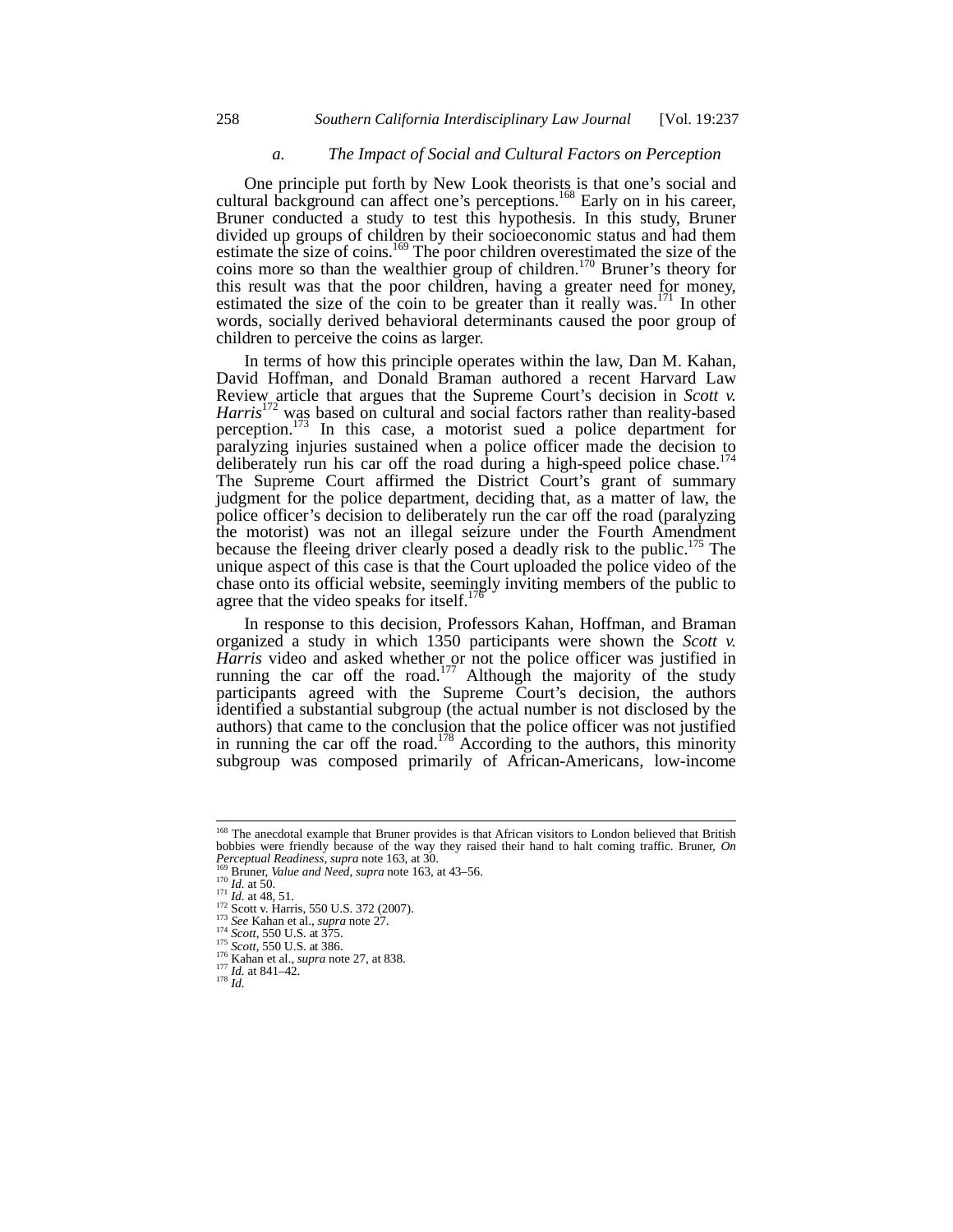workers, and residents of the Northeast.<sup>179</sup> Most of the members of this minority subgroup characterized themselves as Democrats or liberals.<sup>180</sup> The authors argued that their study indicates that a person's cultural, social, and racial background has a bearing on what they "see" and that it was wrong for the Supreme Court to elevate its culturally-based view as the only reasonable view.<sup>18</sup>

#### *b. Priming and Perception*

Another principle of the New Look theory is that one's pre-existing expectations can affect what one perceives. As seen above, these expectations might derive from one's social background,<sup>182</sup> or they can be planted in a subject as a way of influencing how the subject perceives information.<sup>183</sup> In psychology parlance, "priming" is the practice of exposing a subject to information about a stimulus to influence the subject's perception.<sup>184</sup> The earliest priming experiment dates back to 1910, in which a psychologist told subjects to imagine a specific object and look at a blank screen.<sup>185</sup> When the experimenter projected faint abstract images onto the screen, the subjects often believed that what they were told to imagine was also the shape of the image on the screen.<sup>186</sup> In a more recent study, it was observed that participants who were primed with words associated with being polite took longer to interrupt the study administrators after completion of an exercise than those participants who were primed with words associated with aggression.<sup>187</sup>

Priming can also affect a person's memory of what he or she perceived. In a 1974 experiment by Elizabeth Loftus and John C. Palmer, subjects were divided into two groups and viewed a film of an automobile accident.<sup>188</sup> One group of subjects was asked, "About how fast were the cars going when they *smashed* into each other?"<sup>189</sup> The other group was asked, "About how fast were the cars going when they *hit* each other?"190 The subjects who received the question with the verb "smashed" estimated

<sup>&</sup>lt;sup>179</sup> *Id.* at 841–42, 869. The authors predicted that African-Americans might be more inclined to view the video tape in favor of the motorist because they were more likely to have had negative experiences with the police. *Id.* at 860. The authors predicted that women would be inclined to side with the motorist because females had stronger egalitarian and liberal values. *Id.* at 862. The authors predicted that persons from the Northeast would tend to side with the motorist because in the Northeast, an egalitarian and communitarian worldview predominates. *Id.* at 25.

and communitation worldsview predominates. **ISO**<br>180 *Id.* at 840, 879–80. 182 An example would be the theory, put forth by Professors Kahan, Hoffman, and Braman that African Americans sided with the *Scott v. Harris* motorist because they had had previous negative experiences with the police. Kahan et al., *supra* note 27, at 860–61.

<sup>&</sup>lt;sup>183</sup> See generally GLADWELL, *supra* note 68, at 52–53; PYLYSHYN, *supra* note 78, at 40.<br><sup>184</sup> *Id.*<br><sup>185</sup> PYLYSHYN, *supra* note 78, at 40.<br><sup>185</sup> PYLYSHYN, *supra* note 78, at 40.<br><sup>186</sup> PLADWELL, *supra* note 68, at 53 Automaticity of Social Behavior: Direct Effects of Trait Construct and Stereotype Activation on Action,<br>74 J. OF PERSONALITY AND SOC. PSYCHOL. 865, 865–77 (1998)).<br><sup>188</sup> Elizabeth Loftus & John C. Palmer, *Reconstruction o* 

*Interaction Between Language and Memory*, 13 J. OF VERBAL LEARNING AND VERBAL BEHAVIOR, 585  $(1974)$ .<br><sup>189</sup>*Id.* (emphasis added).

 $\frac{190}{Id}$ . (emphasis added).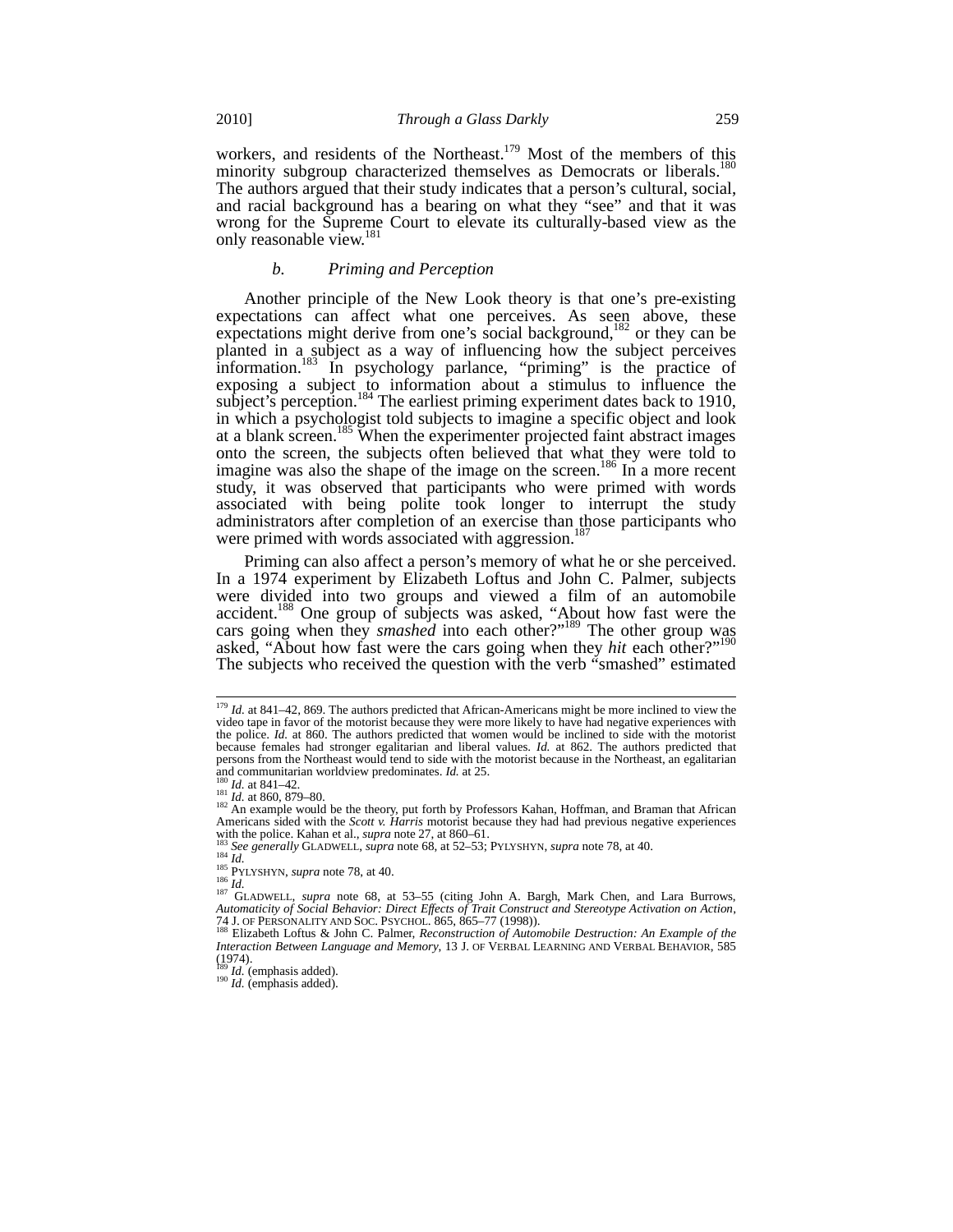the speed of the cars at 40.8 miles per hour, whereas the subjects who were asked the question with the verb "hit" estimated the speed at 34 miles per hour.<sup>191</sup> Moreover, when questioned a week later, a greater percentage of subjects who received the "smashed" question reported seeing broken glass in the film than those who responded to the "hit" question, even though there was no broken glass in the film.<sup>192</sup> Thus, for client interviews, depositions, and trial examinations, priming theory supports the idea that "the way a question is asked can enormously influence the answer that is given."<sup>193</sup> For visual advocacy, the lesson is: how one refers to an image can affect how the viewer perceives and remembers the image.

Although it would be neither ethical nor professional to influence jurors with the extremely subtle techniques seen in the psychological priming studies,<sup>194</sup> lawyers can professionally persuade through more direct priming techniques. Lawyers can, for instance, use specific word choices as a powerful type of foreshadowing to frame how jurors perceive an image.<sup>195</sup> Although direct priming techniques should not generally exceed the bounds of professional and ethical argumentation, attorneys should nonetheless understand that priming can exert subtle and unconscious perceptual influences, conflicting with the principle that legal decisions should result from a rational, deliberative process.

# *c. Implicit Bias and Perception*

A third principle of the New Look theory relevant to legal advocacy is that one's pre-existing biases, prejudices, and stereotypes can affect one's perceptions. This principle has received renewed interest in light of recent research on implicit, or unconscious, bias. Implicit biases are "discriminatory biases based on implicit attitudes or implicit stereotypes," which "can produce behavior that diverges from a person's avowed or endorsed beliefs or principles."<sup>196</sup>

The Implicit Association Test (the "IAT") can effectively measure implicit attitudes and stereotype associations.<sup>197</sup> Developed in 1995, the test works by tracking the amount of time it takes for a subject to categorize

Sherwin, *A Manifesto for Visual Realism*, *supra* note 4, at 734–735. <sup>196</sup> Anthony G. Greenwald & Linda Hamilton Krieger, *Implicit Bias: Scientific Foundations*, 94 CAL. L. REV. 945, 951 (2006). <sup>197</sup>*Id*. at 952; GLADWELL, *supra* note 68, at 77–85.

 $\frac{191}{192}$  *Id.* at 586.<br>  $\frac{192}{193}$  *Id.* at 587.

<sup>&</sup>lt;sup>191</sup> *Id.* at 586.<br><sup>192</sup> *Id.* at 587.<br><sup>193</sup> *Id.* at 588.<br><sup>194</sup> Intentionally taking advantage of gaps in a person's perceptual processing to construct a persuasive argument would be an example of a "dirty" rhetorical trick that falls outside of the ethical rhetorical culture that is inherent within the legal profession. *See generally* Jack L. Sammons, *The Radical Ethics of Legal Rhetoricians*, 32 VAL. U. L. REV. 93, 98–99 (1998) (explaining that the rhetorical culture of law imposes ethical standards on all lawyers to maintain the quality of the legal conversation and not engage in unbridled rhetoric).<br><sup>195</sup> For instance, the police officers' defense attorneys effectively used priming techniques in the Rodney

King assault trial. Before showing the Holliday videotape of King being beaten, the defense set up their theory of what the image showed-–that each movement of the police officers was precipitated by King's violent aggressions. *See* Alper et al., *supra* note 7, at 30, 37–38; Lawrence Vogelman, *The Big Black Man Syndrome: The Rodney King Trial and the Use of Racial Stereotypes in the Courtroom*, 20 FORDHAM URB. L.J. 571, 574, 576–577 (1992–1993). Then, as the jurors watched the video, the defense used an expert witness to give a "play-by-play" analysis that reinforced the theory. *See*<br>Sherwin, *A Manifesto for Visual Realism*, *supra* note 4, at 734–735.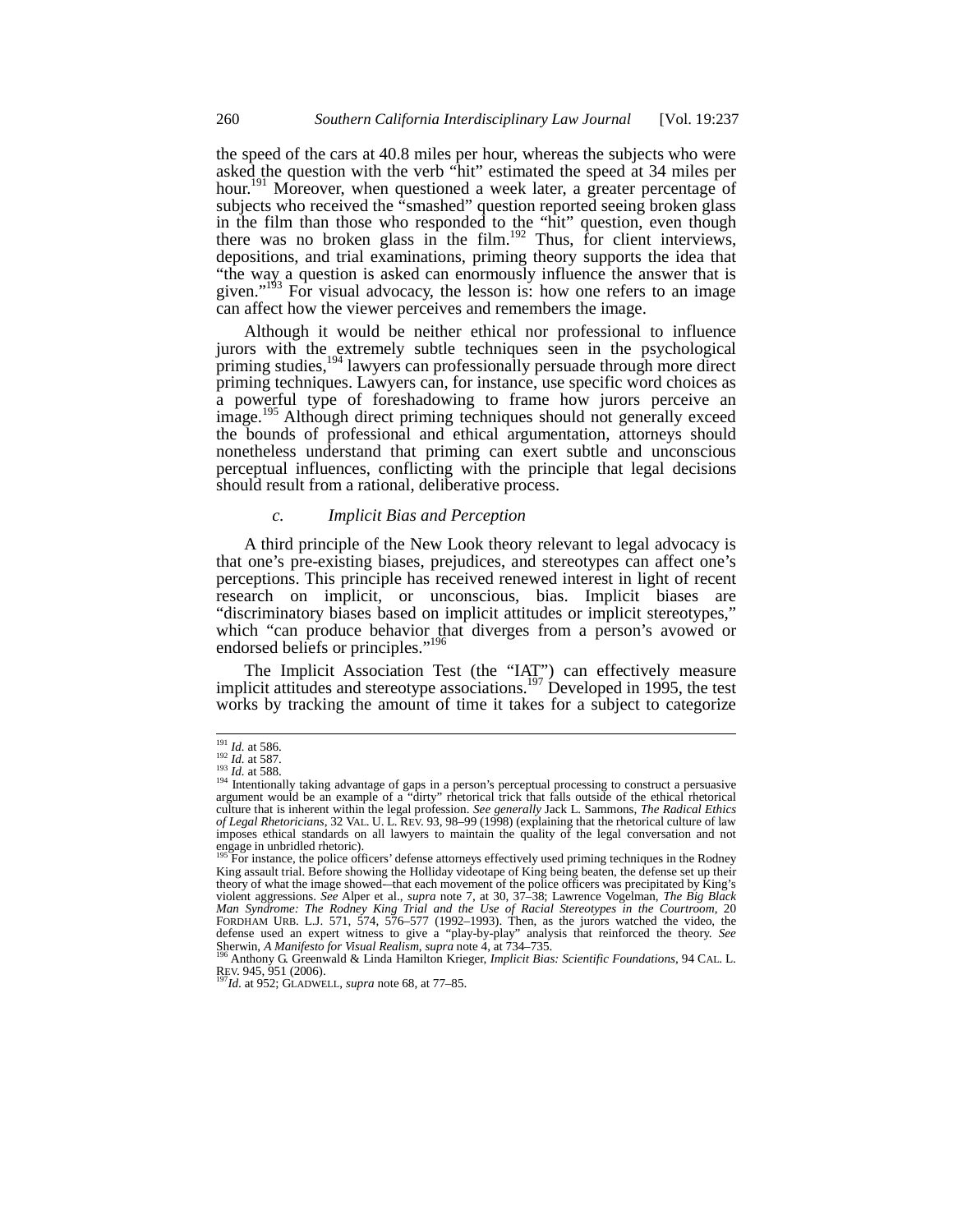African American or European American faces with either pleasant or unpleasant words.<sup>198</sup> The test does not measure a person's stated values; instead, it evaluates unconscious attitudes, the "immediate, automatic associations that tumble out before we've even had time to think."<sup>199</sup> The test tends to show that "[w]e make connections much more quickly between pairs of ideas that are already related in our minds than we do between pairs of ideas that are unfamiliar to us."<sup>200</sup> The test shows the strength of our implicit associations, namely, that the majority of North Americans implicitly associate positive attributes with European American persons and negative attributes with African American persons.<sup>201</sup> Moreover, the implicit preference for European American faces is not exclusive to white persons; fifty percent of African Americans show the same unconscious preferences for European American faces.<sup>202</sup>

How can implicit bias exist when most Americans view intentional racism as morally abhorrent? Implicit bias invades our minds because, "[w]e are surrounded every day by cultural messages linking white with good."203 From a neuroscience perspective, scientists have observed that when white persons viewed photographs of black faces, there was greater activation in the amygdala, the part of the brain responsible for rapid unconscious fear reactions, compared to when they viewed white faces.<sup>20</sup> Even subliminal projections of black faces trigger amygdala activity in white subjects.<sup>205</sup> The IAT, more so than any other social science research in recent years, provides support for the argument that unconscious racism does in fact exist.

The IAT has also been shown to have the ability to predict external behaviors.<sup>206</sup> For instance, one study indicated that a person with an implicit bias against African Americans exhibited more socially awkward behavior such as speech errors, verbal discomfort, lack of eye-contact, and verbal hesitancy when conversing with African Americans.<sup>207</sup> The biased person's distant behavior had an overall negative effect on the conversation, which led the biased person to generate a negative first

<sup>&</sup>lt;sup>198</sup> Greenwald & Krieger, *supra* note 196, at 952–53; GLADWELL, *supra* note 68, at 77, 81.<br><sup>199</sup> GLADWELL, *supra* note 68, at 84–85.<br><sup>200</sup> Id. at 77.<br><sup>201</sup> Id. at 84; Greenwald & Krieger, *supra* note 196, at 955–956. <sup>201</sup> Id. at 84; Greenwald & Krieger, *supra* note 196, at 955–956. The IAT data, collected over several years, show that, "Any non-African American sub-group of the United states population will reveal high proportions of persons showing statistically noticeable implicit race bias in favor of European Americans relative to African Americans." Greenwald & Krieger, *supra* note 196, at 955–956.

<sup>&</sup>lt;sup>202</sup> GLADWELL, *supra* note 68, at 85.<br><sup>203</sup> Id. See also Laurie A. Rudman, Richard D. Ashmore, & Melvin L. Gary, "Unlearning" Automatic Biases: The Malleability of Implicit Prejudice and Stereotypes, 81 J. OF PERSONALITY Psychol. 856, 856 (2001).<br>Psychol. 856, 856 (2001).<br><sup>204</sup> Greenwald & Krieger, *supra* note 196, at 962 (2006) (citing Elizabeth A. Phelps et al., *Performance* 

on Indirect Measures of Race Evaluation Predicts Amygdala Activation, 12 J. COGNITIVE<br>NEUROSCIENCE 729, 732–734 (2000)).<br><sup>205</sup> William A. Cunningham, Marcia K. Johnson, Carol L. Raye, J. Chris Gatenby, John C. Gore, and

Mahzarin R. Banaji, *Separable Neural Components in the Processing of Black and White Faces*, 15 PSYCHOL. SCIENCE 806 (2004) (finding that subliminal presentation of Black faces in White subjects led to more amygdala activity than *supra*liminal presentations).<br><sup>206</sup> Greenwald & Krieger, *supra* note 196, at 954.<br><sup>207</sup> GLADWELL, *supra* note 68, at 85–86; Greenwald & Krieger, *supra* note 196, at 961–962 (citing

Carol O. Word et al., *The Nonverbal Mediation of Self-Fulfilling Prophecies in Interracial Interaction*, 10 J. Experimental Soc. Psychol. 109 (1974)).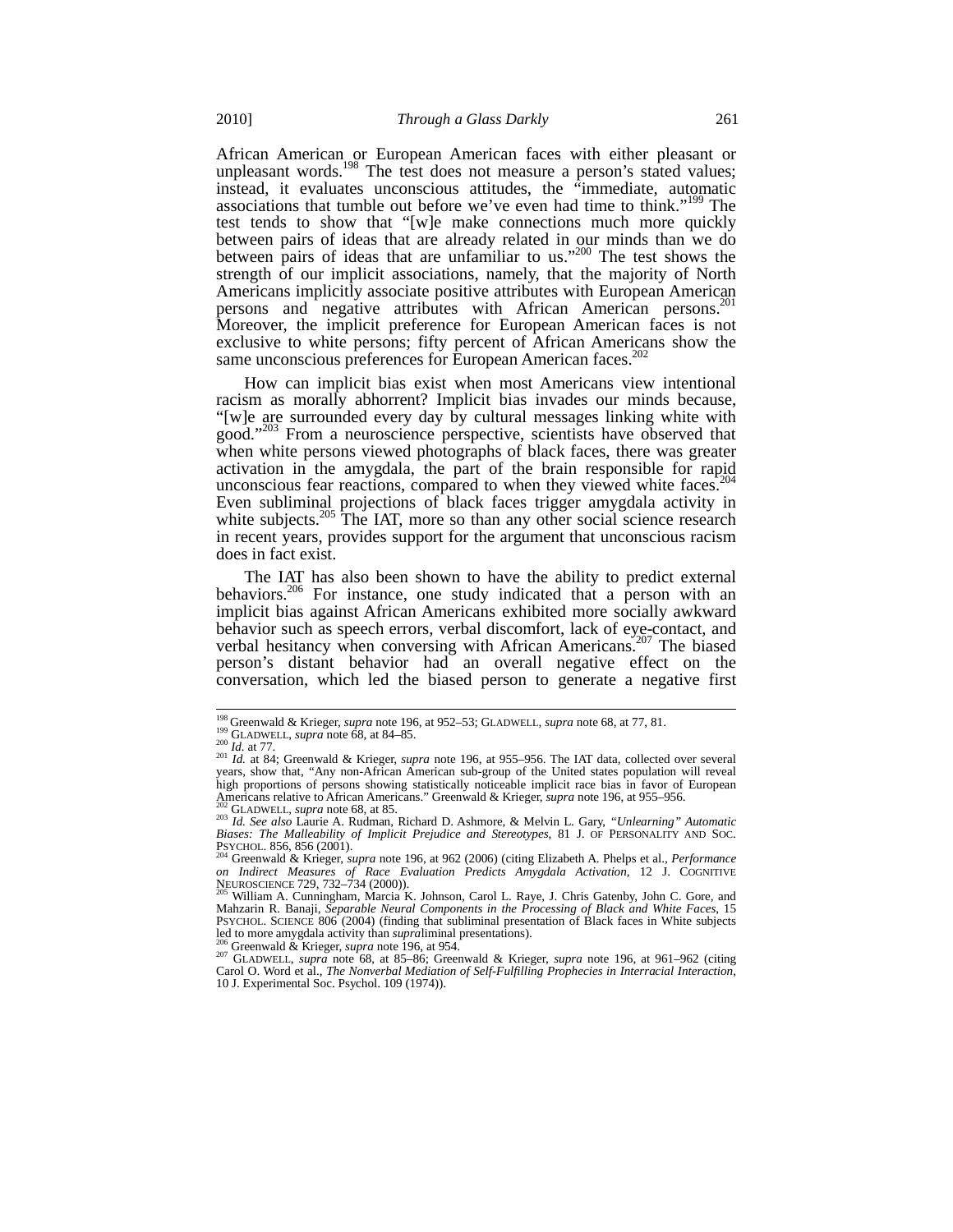impression that was not based on any kind of conscious racism, but was nonetheless a product of the person's implicit bias.<sup>208</sup>

In the legal world, implicit bias can affect every aspect of advocacy, including how jurors unconsciously perceive the attorneys, the witnesses, and the parties.<sup>209</sup> Indeed, implicit bias within the legal system has probably contributed to the fact that African Americans are arrested and imprisoned at far greater rates than European Americans.210 It is disturbing that studies have shown that implicit bias can be triggered through visual images that reveal the color of a person's face.<sup>211</sup> Equally disturbing is the fact that persons who show an implicit preference for European Americans can generate an unconscious emotional reaction within their amygdala just from viewing an unfamiliar African American face.<sup>21</sup>

It would certainly be unethical for attorneys to deliberately take advantage of known implicit biases, $^{213}$  but it would be almost impossible to prove, for instance, that emphasizing a photograph of an African American person is an intentional attempt to take advantage of implicit bias. In the afterword to *Blink*, Malcolm Gladwell imagines a utopian legal system where the accused is not in the courtroom and all information about the age, race, or gender of the defendant is redacted.<sup>214</sup> While this idea has substantive merit, it is not likely to be adopted in our current legal system, given issues that would arise with respect to identification and witness credibility.

The most practical lesson that attorneys can take away from the implicit bias research is to know that implicit bias exists and to learn how it can be countered. For instance, one study has shown that priming subjects with images of famous African Americans with positive reputations as well as images of European Americans with negative reputations had the effect of reducing the level of implicit preference for European American persons.215 Other research has shown that when persons with an implicit bias form a personal connection with a member of a devalued group, implicit attitudes may quickly and dramatically decrease.<sup>216</sup> This research on implicit bias, in particular, gives continued urgency to the unfulfilled goal of diversity in every aspect of our society. Finally, Drew Westen, who writes how politicians can counter implicit bias, argues that political advocates should strive to counter implicit bias by making the unconscious conscious, since "people's conscious values are their better angels."

<sup>&</sup>lt;sup>208</sup> Gladwell, *supra* note 68, at 85–86.<br><sup>209</sup> Id. at 274.<br><sup>210</sup> Id. at 274–275.<br><sup>211</sup> GLADWELL, *supra* note 68 at 77–85; Greenwald & Krieger, *supra* note 196, at 952–953.<br><sup>211</sup> GLADWELL, *supra* note 68 at 77–85; Gree *Performance on Indirect Measures of Race Evaluation Predicts Amygdala Activation*, 12 J. COGNITIVE NEUROSCIENCE 729 (2000)). *See also* DREW WESTEN, THE POLITICAL BRAIN: THE ROLE OF EMOTION<br>NEUROSCIENCE 729 (2000)). *See also* DREW WESTEN, THE POLITICAL BRAIN: THE ROLE OF EMOTION<br>IN DECIDING THE FATE OF THE NATION 65 (P

IN DECIDING THE FATE OF THE NATION 65 (Public Affairs 2007). <sup>213</sup> *See supra* note 194 and accompanying text (explaining the ethical and professional issues raised when attorneys knowingly take advantage of logical gaps in the perceptual process).<br><sup>214</sup> GLADWELL, *supra* note 68 at 274–276.

<sup>215</sup> Greenwald & Krieger, *supra* note 196, at 963 (2006).<br><sup>216</sup> Id. at 964; *see also* Rudman, *supra* note 203, at 856 (finding that diversity education can reduce implicit bias against black persons).

<sup>217</sup> WESTEN, *supra* note 212, at 220–21.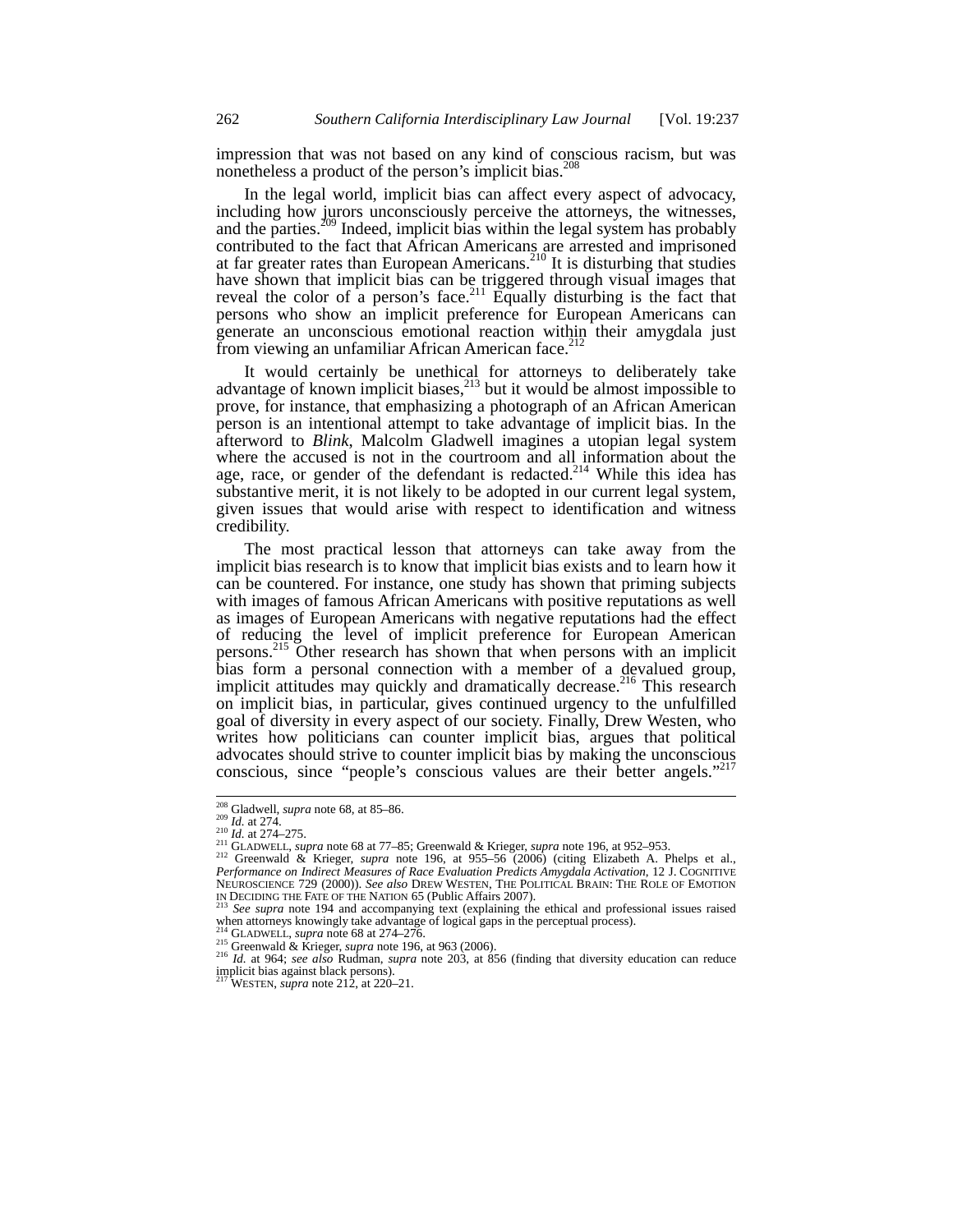Hopefully, we will be able to take advantage of future research done on other possible ways to counteract implicit bias.

#### 4. *The Fallibility of Vision and the Phenomenological Fallacy*

To briefly summarize the foregoing, our perceptions are fallible for three broad reasons. First, the rules we unconsciously use to make sense of the two-dimensional visual information that comes through the retina sometimes leads to mistakes. $218$  Second, we process sensory information rapidly and unconsciously, in a way that we cannot cognitively comprehend or analyze with logic.<sup>219</sup> Sometimes, we are unable to rationally consider how images affect our emotions or our decision-making process. As we are processing an image in our pre-conscious sensory system, that image can activate an emotional reaction in our mind without us even knowing about it.<sup>220</sup> Or, as we view sensory information, we might reach a decision on its substantive meaning in a mere split second and that decision might be the product of unconscious bias. $^{221}$  Third, in line with the New Look theory, what we perceive is highly influenced and affected by pre-existing biases and expectations<sup>222</sup> that we are often unaware of.<sup>223</sup> Thus, whether our perception is created due to unconscious visual processing or visual processing that is unconsciously influenced by our expectations and beliefs, the bottom line is that we may not have much conscious control over what we see.

Despite the fallibility of human perception, we nonetheless give great weight to what we see and do not tend to critically evaluate it unless highly motivated to do so.<sup>224</sup> Even though our vision is not perfect, our minds tell us that it is seamless.<sup>225</sup> This idea of "seeing is believing" has been referred to as the phenomenological fallacy of perception.<sup>226</sup> It might be argued that members of the Supreme Court bought into the "seeing is believing" myth when they decided, as a matter of law, that no reasonable juror could find that a high-speed police chase, recorded on the police car's video camera, did not pose a deadly threat to the public.<sup>227</sup> When faced with a visual argument or visual evidence that needs to be countered, lawyers need to challenge the "seeing is believing" mentality and urge the audience to confront the imagistic material and rationally consider its logic. Lawyers must also understand the instances where unconscious biases and processes might affect a person's understanding of an image.

<sup>&</sup>lt;sup>218</sup> PYLYSHYN, supra note 78, at 3.

<sup>&</sup>lt;sup>219</sup> *Id.* at 66–67 (MIT Press 2003) (explaining that principles of visual organization do not follow principles of rationality or logic).<br>
<sup>220</sup> BARRY, *supra* note 8, at 18; LEDOUX, *supra* note 68, at 61–62.

<sup>221</sup> GLADWELL, suppra note 68, at 11-12.<br>
222 PYLYSHYN, suppra note 68, at 11-12.<br>
222 PYLYSHYN, suppra note 78, at 40, 49-50.<br>
233 Greenwald & Krieger, *suppra* note 196, at 948.<br>
24 BARRY, *suppra* note 8, at 285; Bruner *supra* note 78, at 41; STAFFORD & WEBB, *supra* note 68, at 134. <sup>225</sup> STAFFORD & WEBB, *supra* note 68, at 134. <sup>226</sup> BARRY, *supra* note 8, at 19. <sup>227</sup> Kahan et al., *supra* note 27, at 840.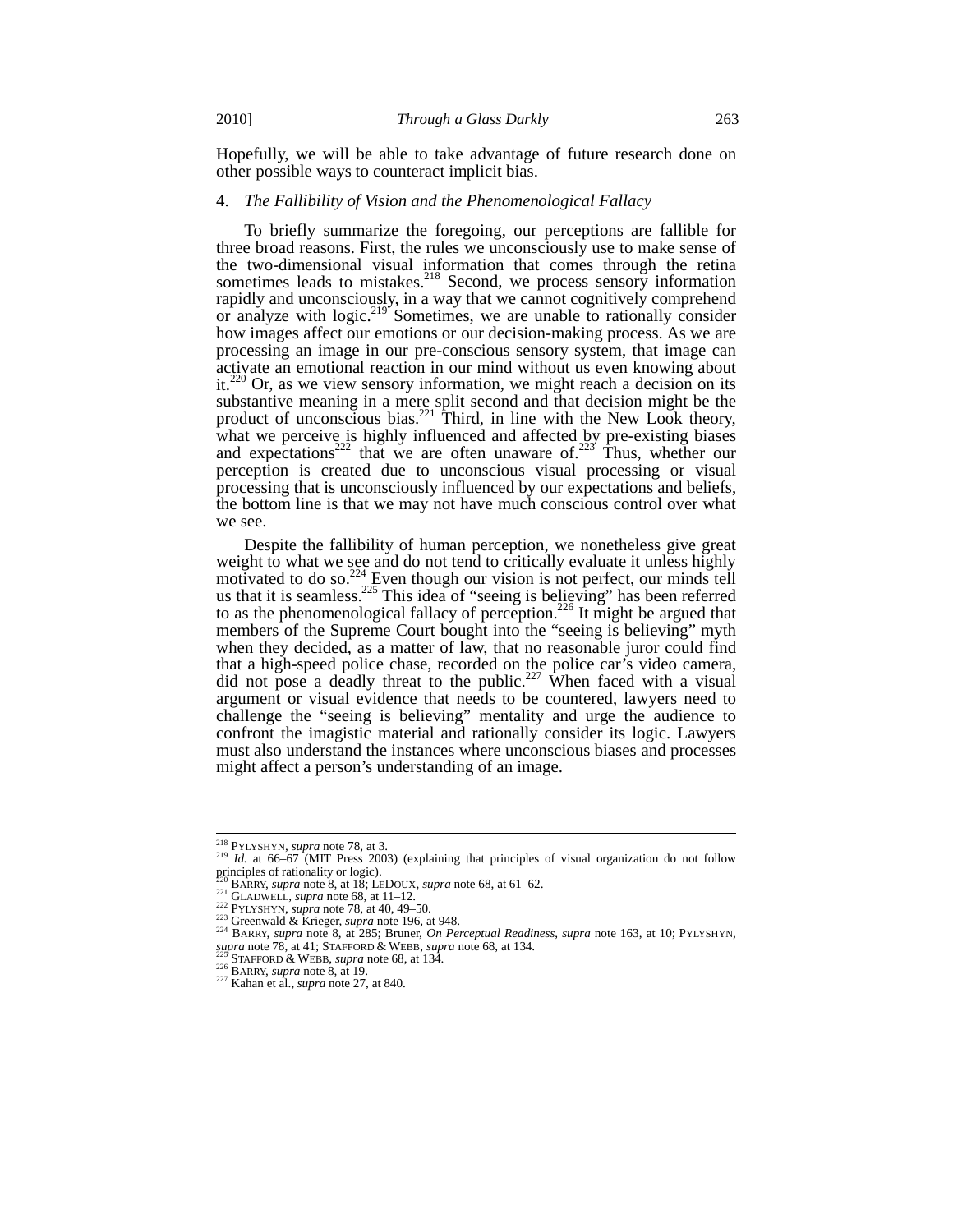# IV. VISUAL RHETORIC

The next step towards becoming a professional visual advocate is to develop a working knowledge of visual rhetoric principles. Knowing how visual arguments work will help lawyers make effective and compelling visual arguments that aid their client's case. Moreover, familiarity with visual rhetoric principles will enable attorneys to evaluate the professionalism of their visual presentations. In order to know whether an argument overreaches or persuades primarily through bias or emotion,<sup>228</sup> attorneys need to understand the rhetorical and logical principles their argument is based on. Finally, knowledge of visual rhetoric will help attorneys predict and counter opposing visual arguments so that each side has an effective visual theory and/or counter theory for their case.<sup>2</sup>

In this section, I will explain two commonly used visual rhetorical devices: chronological visual narratives and the visual enthymeme. I will provide a few case law examples of the use of each device in the courtroom and explain the relevant legal standards that apply to these types of arguments. Finally, I will conclude this section with an explanation of two common visual logical fallacies that attorneys should be aware of.

#### A. CHRONOLOGICAL VISUAL NARRATIVES

Chronological visual narratives are simple but powerful devices that use two or more images, taken at different points in time, and ask the viewer to imagine what happened in between those two points in time. The story of Emmett Till exemplifies the power of the chronological visual narrative. Emmett Till was a young man from Chicago who traveled to rural Mississippi to visit relatives in the summer of 1955.<sup>230</sup> While the facts leading up to Till's death may never be known, most accounts hold that while in Mississippi, Till ignored established Jim Crow norms and spoke with a white, female shopkeeper.<sup>231</sup> In response to his "transgression," Till was brutally murdered by at least two white men who, after being brought to trial, were found not guilty by a unanimous verdict.<sup>232</sup> Members of Till's jury later admitted that they had absolutely no doubt that the two men were

 $\frac{^{231}}{^{232}}$ *Id.* at 258.

<sup>&</sup>lt;sup>228</sup> From a professional perspective, attorneys have an obligation to honestly assess the rhetoric they use and avoid devices that intentionally persuade through deception and bias. *See* Sammons, *supra* note 194, at 99. <sup>229</sup> For instance, in the *Skakel* case, in addition to an understanding of the science of visual processing, a

better grasp on visual rhetoric and the visual logical fallacies within the prosecutor's presentation may have helped the defense's objections to the prosecution's visuals. Skakel Appellate Brief, *supra* note 65. The prosecutor's slide presentation utilized emotionally powerful but analytically weak rhetorical devices. If Skakel's defense team had employed foresight to deconstruct the logic within the visual argument, they would have been able to isolate and attack the weak, unstated portions of the visual argument. *See infra* Part IV.B.2 and text accompanying notes 325-57 and Part IV.C.2 and text accompanying notes 421–28. <sup>230</sup> Christine Harold & Kevin Michael DeLuca, *Behold the Corpse – Violent Images and the Case of* 

*Emmett Till*, *in* VISUAL RHETORIC 258 (Lester C. Olson, Cara A. Finnegan, and Diane S. Hope eds., Sage 2008).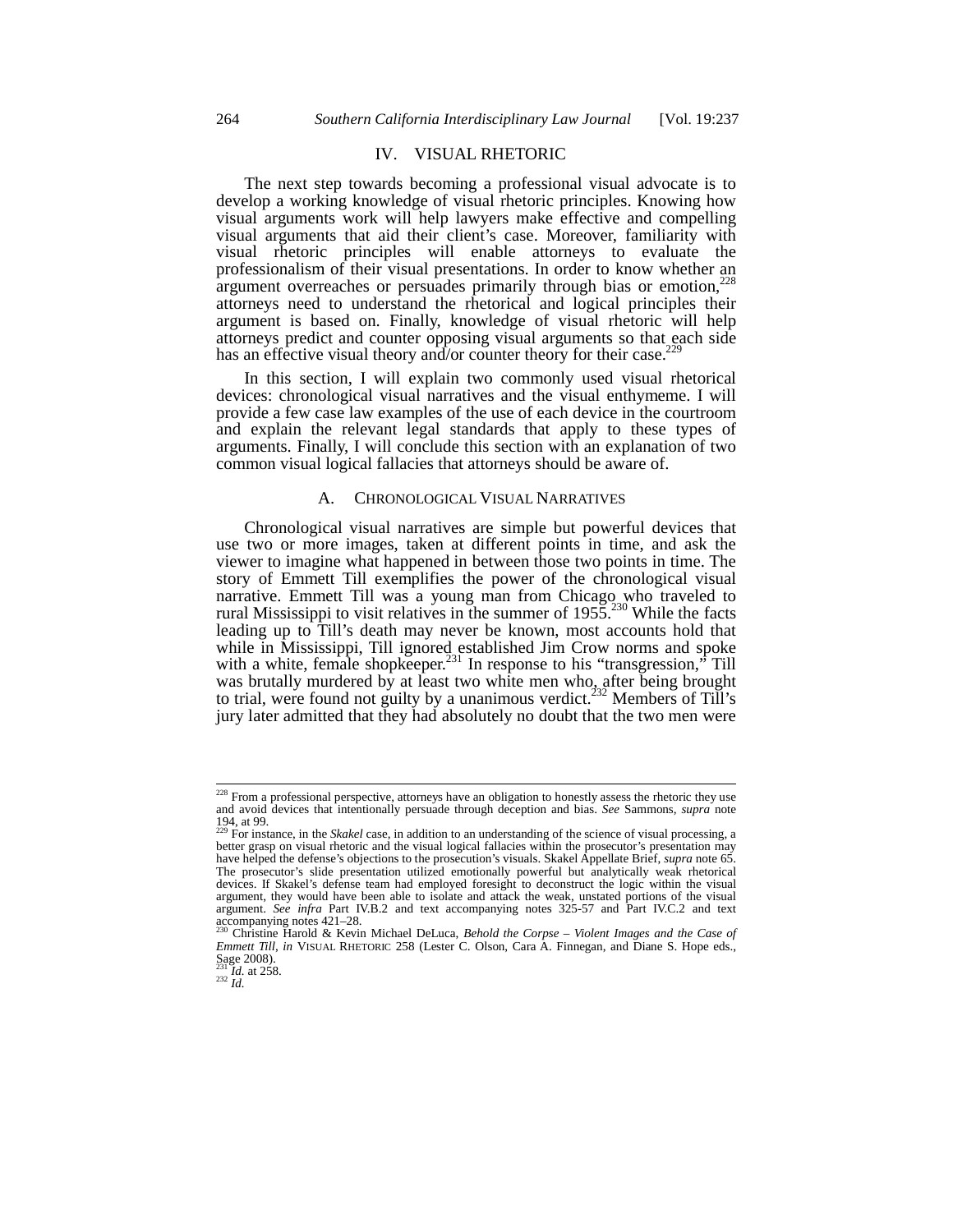guilty of killing Till.<sup>233</sup> After the trial, the two defendants tried for Till's murder also confessed to a journalist that they committed the crime. $^{234}$ 

When Till's mother received his body, she insisted on an open casket funeral and invited members of the press to photograph Till's corpse so that the whole world could see the heinous crime that her son had fallen victim to.<sup>235</sup> That summer, the African American press published two photographs of Till, usually presented alongside each other.<sup>236</sup> The first picture showed Till as a young man with "confident eyes and serene smile . . . looking toward his future."<sup>237</sup> The second photograph provided the ending for the story, showing that "Till [did] not become a man, [did] not see a future. The photo of the bloated face-that-was Emmett Till after Mississippi and after Jim Crow justice [was] monstrous and incomplete, violating the norms of civilized society."

The two photos drew visceral responses from many African Americans, and had the effect of bringing mass numbers into the Civil Rights Movement.<sup>239</sup> Jesse Jackson stated that "when Emmett Till was killed, unlike with *Brown* [*v. Board of Education*], there was no need for definition. It touched our bone marrow, the DNA of our dignity."<sup>240</sup> The gruesome photos, once viewed, could not be forgotten. James Baldwin stated that, "I do not know why the case pressed on my mind so hard—but it would not let me go."<sup>241</sup> Muhammad Ali credits the Till photos with causing him to become conscious of his identity as a young black man living in a violent racist society.<sup>242</sup> In his autobiography, Ali explained that the two photos released a great amount of anger within him, anger that he later put to use to advocate for civil rights and against the Vietnam War.<sup>24</sup> For many African Americans living middle class lives outside of the South, the Emmett Till photographs made the South's savagery and complete lack of a justice system come vividly alive, serving as a reminder that the vicious violence in the South was a threat to all members of their community.<sup>244</sup> The great rhetorical power of Emmett Till's story did not lie in words. Rather, the resonance within the story derived from two simple images—images that invited the viewer to see how the barbarism of the white supremacist South cut a young man's life short.

 $\frac{233}{234}$  *Id.*<br> $\frac{234}{10}$  *Id.* at 262, 267.

<sup>&</sup>lt;sup>226</sup> Harold & DeLuca, *supra* note 230, at 264.<br>
<sup>236</sup> Harold & DeLuca, *supra* note 230, at 264.<br>
<sup>237</sup> Hd. at 262–265, 270.<br>
<sup>239</sup> Hd. at 265 (citing Reverend Jesse L. Jackson, Sr., *Forward* to TILL-MOBLEY & BENSON, D

Id. at 264–65 (citing Thomas Doherty, *The Ghosts of Emmett Till*, Chronicle of Higher Educ., January 17, 2003, at B11). <sup>242</sup> Harold & DeLuca, *supra* note 230, at 262–63 (citing MUHAMMAD ALI, THE GREATEST (Random

House 1975) and Elizabeth Alexander, BLACK MALE: REPRESENTATIONS OF MASCULINITY IN CONTEMPORARY AMERICAN ART 104 (New York: Whitney Museum of American Art 1994)).<br><sup>243</sup> *Id.* 244 *Id.* at 265.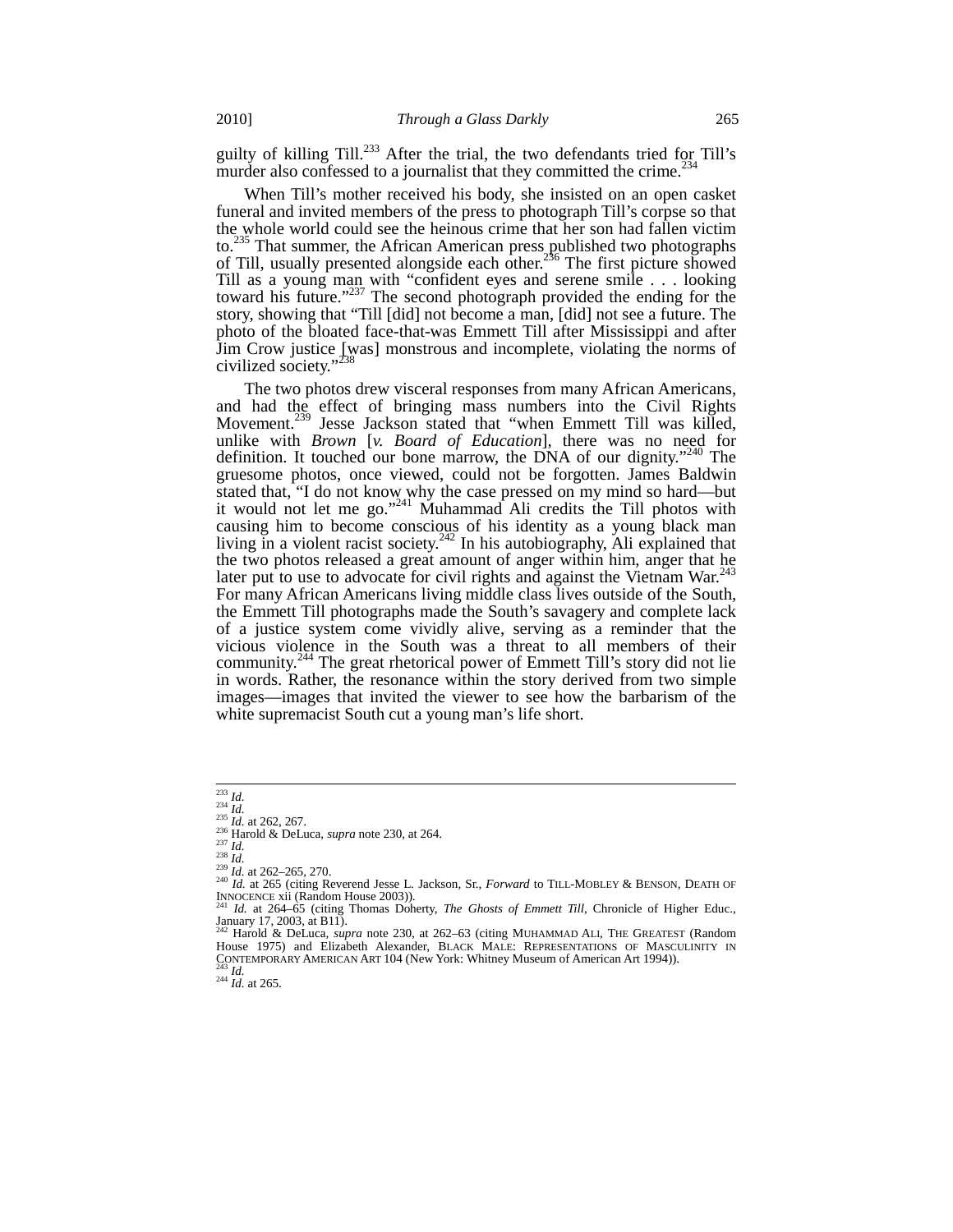Chronological visual narratives comport with Aristotle's view that that every compelling story should have a beginning, a middle, and an end.<sup>245</sup> Here, the viewer sees the beginning and the end and is invited to imagine what happened between the two points. The technique also fits well into the definition of a narrative plot provided by Anthony Amsterdam and Jerome Bruner<sup>246</sup> in their groundbreaking book on legal narrative, *Minding the* Law.<sup>247</sup> Amsterdam and Bruner explain plot in terms of a character encountering conflict or "trouble" and the effort to redress or transform the situation caused by the trouble. $248$  With the chronological narrative technique, the viewer first sees the character and then sees the result of the trouble. The viewer comes out of the narrative with a desire to resolve the conflict and eradicate the trouble.

In the courtroom, attorneys often employ chronological visual narratives by juxtaposing two images of the same person—the first image shows the person in a healthy, happy state and the other shows the person injured or dead. Just as with the Emmett Till example, the viewer sees the beginning and the end of the story and is invited to vividly imagine the trouble that took place in between the two points. The technique emphasizes what has been taken from the victim and how it was taken to persuade the viewer to do justice, either through a criminal conviction or an award of tort damages. While the undeniable brutality of the Emmett Till images led to an eminently good result (stoking the fire of the Civil Rights Movement), using this device in the courtroom can promote emotional decision-making at the expense of rational deliberative logic. In the remaining part of this section, I will address how chronological narratives are used in the legal context, first in criminal trials and then in the civil arena.

#### 1. *Chronological Visual Narratives in Criminal Cases*

In criminal cases, chronological visual narratives usually involve "before" pictures showing the victim before the crime juxtaposed with an "after" photograph of the dead victim. For instance, in its closing rebuttal argument in the *Skakel* murder trial, the prosecution juxtaposed a photograph of a smiling Martha Moxley (the victim) with a photograph of her corpse.249 In *People v. Rodriguez*, <sup>250</sup> the prosecution displayed a set of before portrait photos of the vehicular homicide victims in contrast with a police videotape showing the victims' corpses smoldering in the vehicle for five minutes after the accident.<sup>251</sup> The New York Appellate Division, Second Department, and the District Court for the Eastern District of New

<sup>&</sup>lt;sup>245</sup> ARISTOTLE, POETICS Part VII (Publishing LLC 2008).

<sup>&</sup>lt;sup>246</sup> This is the same Jerome Bruner who developed the New Look Theory. *See supra* text accompanying notes  $164-71$ .

ANTHONY G. AMSTERDAM & JEROME BRUNER, MINDING THE LAW, 113 (Harvard University Press,  $^{2000}$ .<br><sup>248</sup> *Id.* at 113–14.

<sup>248</sup> *Id.* at 113–14. <sup>249</sup> State of Connecticut v. Skakel, 888 A.2d 985, 1069–70 (2006); Carney & Feigenson, *supra* note 4, at 28–29. <sup>250</sup> People v. Rodriguez, 766 N.Y.S.2d 863 (N.Y. App. Div. 2003) habeas corpus appeal denied,

Rodriguez v. Connell, 2009 WL 792092, \*2, \*4 (E.D.N.Y. 2009). <sup>251</sup> *Connell*, 2009 WL 792092 at \*2, \*4, \*6.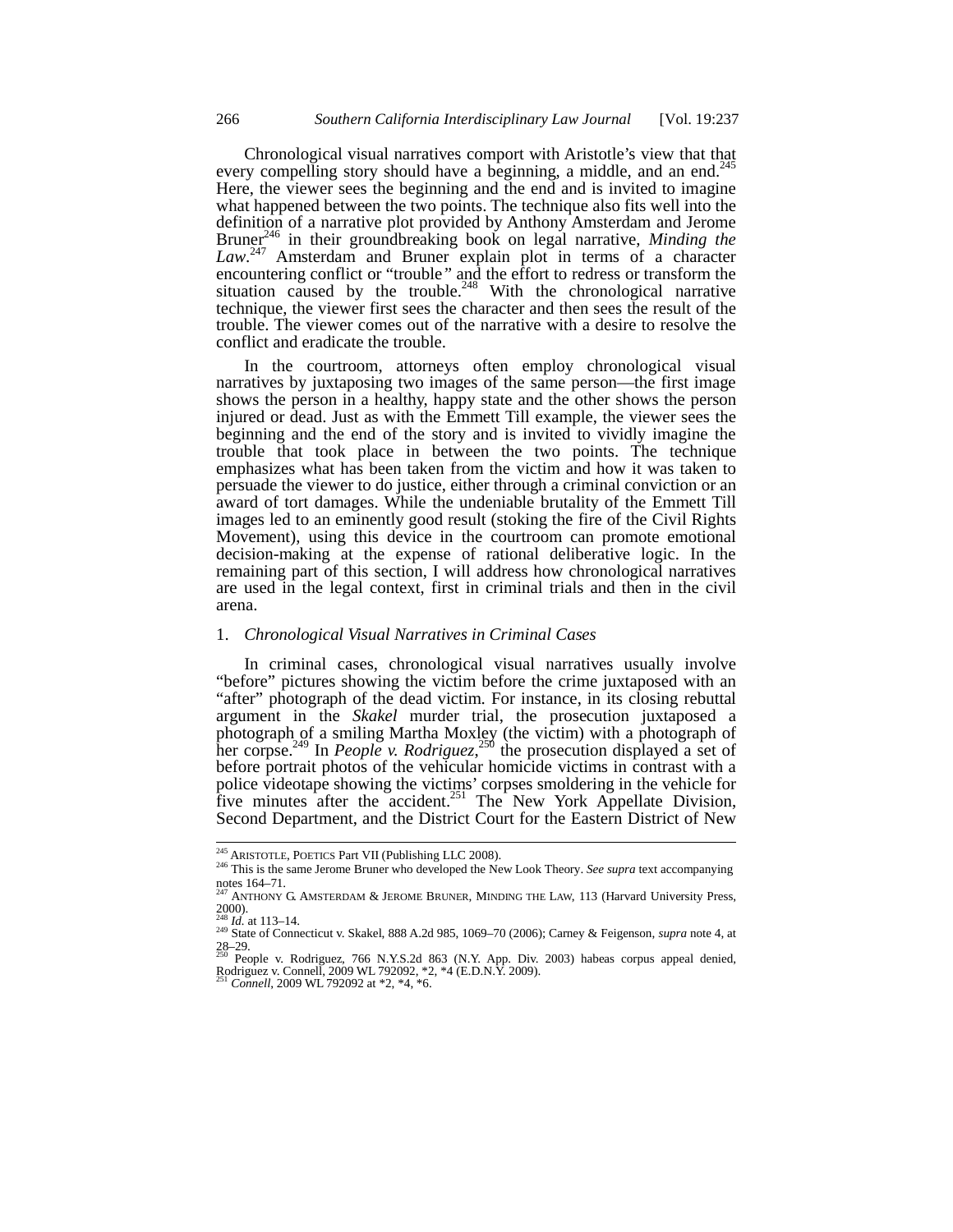York (on a habeas corpus appeal) rejected defendant's argument that the prosecution's admission and use of the photos amounted to prosecutorial misconduct.<sup>252</sup> Both the *Skakel* and *Rodriguez* presentations successfully reinforced the prosecution's theme and theory that the defendant should be held responsible for a heinous and depraved crime.<sup>2</sup>

Effective chronological visual narratives may also utilize more than two images, going beyond a simple "before and after" technique. For instance, in *Smith v. Hawaii*, the prosecution displayed three photographs in succession: a photograph of the deceased infant as a newborn, wrapped in a blanket; a full length photograph of the defendant; and an autopsy photograph showing the deceased infant's injuries.<sup>254</sup> Instead of two photographs, three were used to show the story's beginning (the newborn infant), ending (the infant's death) as well as the middle and source of the trouble (the full-length photograph of the defendant). The District Court for the District of Hawaii denied defendant's habeas corpus petition, finding that the prosecution's display of the photographs did not amount to prosecutorial misconduct.<sup>25</sup>

The visual narrative technique can also work with only one image, where a vivid verbal description is substituted for the bookend of the story. For instance, in *Ogletree* v. *Graham*,<sup>256</sup> the prosecutor showed a before photograph of the victim with one of her children. During summation, the prosecutor graphically described the crime: "He tore her anus open, and he ejaculated inside of her, for his own deviant pleasure…. This poor girl. They are going to have to roll back her face to find out what injury is underneath her scalp."<sup>2</sup>

While the photograph of the defendant in death may have been too gruesome and prejudicial to be admitted into evidence, the initial photograph of the victim with her child, coupled with the prosecutor's graphic description of her fatal injuries had the same effect as an after photograph.258 The *Ogletree* court denied defendant's habeas corpus petition, finding that although the prosecutor's conduct may have generated

<sup>&</sup>lt;sup>252</sup> The Appellate Division held that the victim's "before" portraits should not have been admitted but that the admission was not a harmless error, given the overwhelming amount of evidence of defendant's guilt. *Rodriguez*, 766 N.Y.S.2d at 863. The Eastern District court denied the habeas claim on procedural grounds, finding that the New York Appellate Division had adjudicated the claims*. Connell*, 2009 WL 792092 at \*6.

<sup>253</sup> Both cases resulted in convictions, although the *Connell* jury declined to find the defendant guilty of depraved indifference murder and instead found him guilty of the lesser manslaughter charge. *Connell*, 2009 WL 792092 at \*4. The District Court took the jury's rejection of the depraved murder charge as evidence that "its passions were not inflamed by the videotape or the portraits." *Connell*, 2009 WL<br>792092 at \*2, \*4.<br><sup>254</sup> Smith v. Hawaii, 2007 WL 1853982, \*8 (D. Hawaii 2007).<br><sup>255</sup> Smith, 2007 WL 1853982 at \*8, \*11. T

thus waiving any objection to it on appeal. *Smith*, 2007 WL 1853982 at \*9. The *Smith* court also based its holding on the trial judge's limiting instructions, which stated that the prosecution's closing presentation was not evidence that the jury should rely on in reaching their verdict. *Id.* at \*11.<br><sup>256</sup> Ogletree v. Gra presentation was not evidence that the jury should rely on in reaching their verdict. *Id.* at \*11.<br><sup>256</sup> Ogletree v. Graham, 559 F. Supp. 2d 250, 259–260 (N.D.N.Y. 2008).<br><sup>257</sup> *Id.* at 259 n.8.<br><sup>258</sup> When a person imagi

that is responsible for processing real sensations. STAFFORD & WEBB, *supra* note 68, at 101 ("If you ask someone to imagine what the inside of a teapot looks like, his visual cortex works harder.").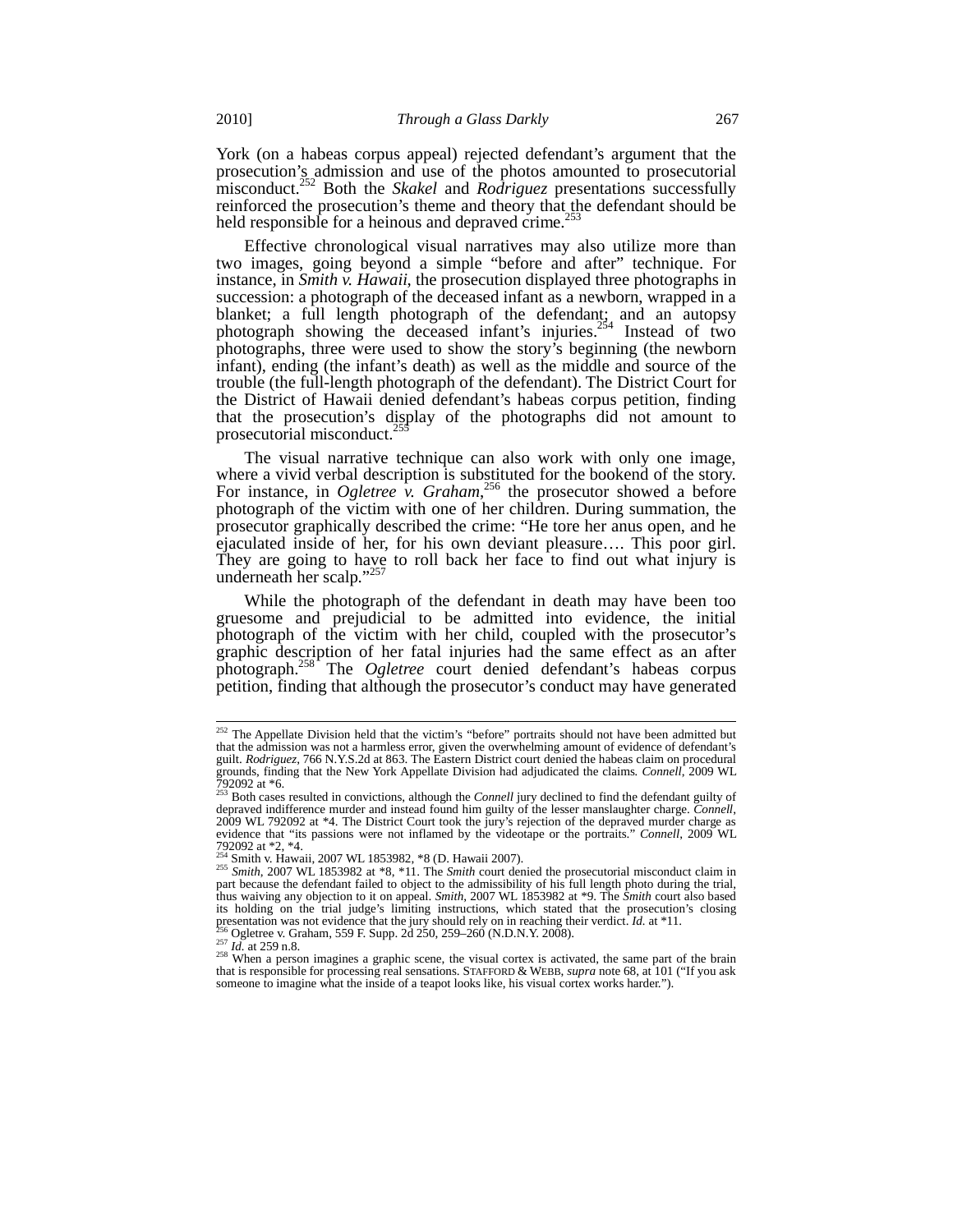more emotion than necessary, it was not prejudicial enough to warrant a new trial.<sup>259</sup>

Similarly, during the closing argument in *Gasaway v. Indiana*, a manslaughter trial, the prosecutor projected autopsy photographs of a young child while he read a poem:

Christopher Gasaway has died;

Yes little Chris is dead.

Burned and beaten, literally,

From the soles of his feet, to the top of his head.

Pursuing one man while, yet married to another;

Kathy, lying to everyone; her husband, her sisters, her brother.

When faced with devastation, running from old and rejected by new.

She struck out in rage;

Angry red turned to black and blue.

Murdered by mommy, who was entrusted to care,

But not one said his life would be long or his death would be fair.

Christopher Gasaway has died;

Yes, little Chris is dead.

But no matter, she can always have more.<sup>260</sup>

Although the record is unclear as to whether any before pictures were employed here, the prosecutor's poem begins with a verbal before image, the image of "little Chris," and goes on to emphasize the trouble in the story, the mother's callous savagery, which caused the child to meet his death.<sup>261</sup> The literal emphasis on the pathos surrounding the child's murder, combined with the display of the graphic autopsy images of the child, created a highly emotional narrative that influenced the jury to hold the defendant accountable for her actions. The trial court overruled the defense counsel's objections to the summation presentation and poem and denied a subsequent motion for a mistrial.<sup>262</sup> On appeal, the Indiana Court of Appeals found that the prosecutor had not engaged in any kind of misconduct but was just earnestly advocating his case.<sup>263</sup>

While chronological visual arguments can be highly persuasive, they do not persuade through deliberative logic. Instead, they rely heavily on emotional reactions that might result from processes operating below the level of conscious awareness. As noted above, there is evidence that gruesome photographs cause unconscious emotional reactions—reactions

<sup>&</sup>lt;sup>259</sup> Ogletree, 559 F. Supp. 2d at 260. The court went on to hold that even if there was prosecutorial misconduct, the overwhelming evidence of guilt negated the need for granting a new trial under the

<sup>&</sup>lt;sup>260</sup> Gasaway v. Indiana, 547 N.E.2d 898, 900–901 (Ind. Ct. App. 1990). <sup>261</sup> *Id* 

<sup>262</sup> *Id*. at 901.

<sup>263</sup> *Id*. at 902. Similar to the reasoning in *Smith v. Hawaii*, discussed *supra*, note 254, the *Gasaway* court found that the jury's conviction of the defendant of a lesser charge (involuntary manslaughter instead of murder) evinced that it had not been improperly inflamed. *Gasaway*, 547 N.E.2d at 902.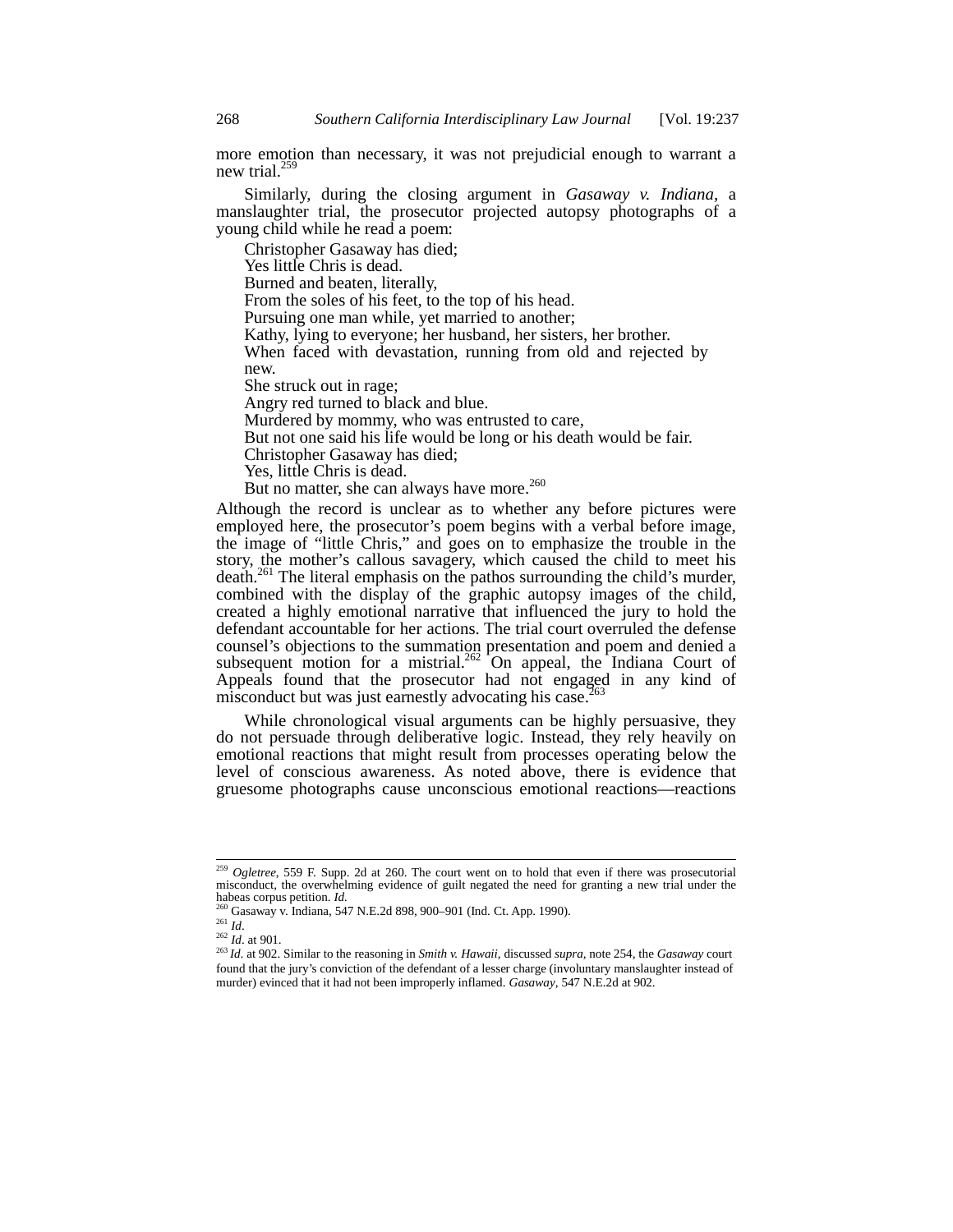that may not be curable with a limiting instruction.<sup>264</sup> While there is an obvious evidentiary objection that chronological visual arguments are prejudicial and inflammatory,  $265$  courts are generally inclined to allow these presentations, especially if the underlying images are relevant and have been (or will be) admitted into evidence.<sup>2</sup>

Another obstacle for defense attorneys who seek to limit the emotional effect of visual arguments is the broad leeway that courts grant for summation arguments (which is usually where visual arguments are employed). In closing arguments, the adversary system allows prosecutors to argue their case with "earnestness and vigor," striking "hard blows" where appropriate.<sup>267</sup> Innovative techniques and rhetorical devices are "simply fair argument."<sup>268</sup> While bald appeals to emotion are not appropriate, courts accept a certain amount of emotion, especially in a criminal trial where "the stakes are high, and the participants are inevitability charged with emotion."<sup>269</sup> While hard blows are allowed, foul ones are not.270 However, a prosecutor cannot be accused of a foul blow just for making an argument steeped in "earnestness or . . . stirring eloquence."<sup>271</sup> Although courts have held that prosecutors, as public officers, must present fair arguments that seek justice as the primary goal, $272$  the reality is that courts allow prosecutors to make all kinds of emotionally driven visual arguments.<sup>273</sup> Even in cases where an appeals court has found that a particular trial presentation went too far, it is enormously difficult to show the requisite amount of prejudice that would justify a new trial.<sup>274</sup> Moreover, even if a court finds that there has been

<sup>264</sup> *See* Douglas et al., *supra* note 69, at 499 ("[I]f jurors cannot even recognize the extent to which [graphic] evidence affects them, it will be impossible for them to reduce or control the impact of the evidence when instructed to do so by a judge.").

 $^{265}$  Such an objection would be made under FED. R. EVID. 403.

<sup>266</sup> *See e.g.*, Conn. v. Skakel, 888 A.2d at 1070 (holding that the prosecution's summation presentation was proper, in part because each of the individual photographs (of the victim alive and in death) had been admitted into evidence during the trial); Arizona v. Sucharew, 66 P.3d 59, 64 (Ariz. Ct. App. 2003) (holding that a PowerPoint presentation used in an opening statement was not improper because the underlying photographs were relevant and later admitted into evidence during the trial); *Smith*, 2007 WL 1853982 at \*10 (holding that the prosecution's closing presentation of photographs to be proper in

part because the incorporated photographs were relevant to the case and admitted.)<br><sup>267</sup> Gasaway, 547 N.E.2d at 902 (citing Berger v. United States, 295 U.S. 78 (1935)).

<sup>&</sup>lt;sup>267</sup> Gasaway, 547 N.E.2d at 902 (citing Berger v. United States, 295 U.S. 78 (1935)).<br><sup>268</sup> Skakel, 888 A.2d at 1057.<br><sup>269</sup> Ogletree, 559 F. Supp. 2d at 259 (quoting United States v. Young, 470 U.S. 1, 8, 10 (1985) (quoti the ABA Standards for Criminal Justice 3-4.8 (2d ed. 1980) and United States v. Wexler, 79 F.2d 526,  $529-30$  (2d Cir. 1935))).<br> $^{270}$  Skakel, 888 A.2d at 1057.

<sup>&</sup>lt;sup>270</sup> *Skakel*, 888 A.2d at 1057.<br><sup>271</sup> *Id.* at 1058.<br><sup>272</sup> *Id.* 272 *Id.* 288. 288 A.2d 985; *Gasaway*, 547 N.E.2d 898. The emotional visual arguments employed in the *Skakel* and *Gasaway* cases are but two examples of the liberal approach that courts take when evaluating closing arguments.

<sup>274</sup> For direct appeals under state law, courts generally take a two pronged approach, first asking whether or not there was prosecutorial misconduct and then inquiring into whether the misconduct deprived the defendant of his/her due process rights to a fair trial. *Skakel*,888 A.2d 1058; *Gasaway*, 547 N.E.2d at 901. For Federal habeas challenges, the appellant must prove that the lower court infringed upon "a federal constitutional or statutory provision or [deprived] the defendant of the fundamentally fair trial guaranteed by due process." *Smith*, 2007 WL 1853982 at \*3 (citing Pully v. Harris, 465 U.S. 37, 41 (1984) and Drayden v. White, 232 F.3d 704, 710 (9th Cir. 2000)). 28 U.S.C. §2254, as amended by the Antiterrorism and Effective Death Penalty Act of 1996 ("AEDPA") mandates that "federal courts must give substantial deference to a state court determination that has adjudicated a federal constitutional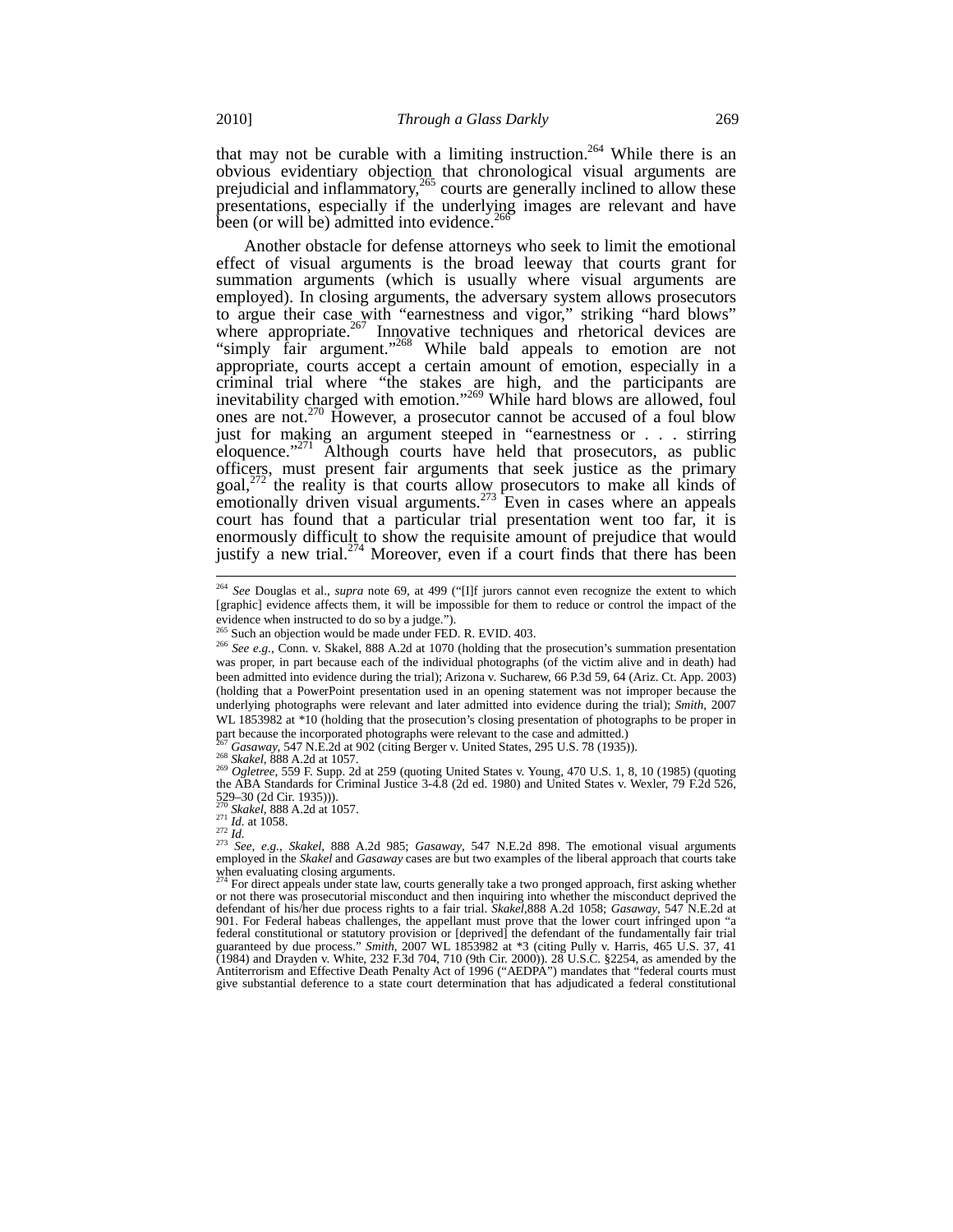prosecutorial misconduct, "rarely are comments in a prosecutor's summation so prejudicial that a new trial is required."<sup>275</sup>

#### 2. *Chronological Visual Narratives in Civil Cases*

In civil cases involving catastrophic injuries, chronological visual narratives are commonly employed to show an accident victim's life either before or after the accident. The most common after image reflects a "dayin-the-life" of an individual after an accident, communicating how the accident has affected the victim's quality of life.<sup>276</sup> Day-in-the-life videos are admissible to document a plaintiff's injuries and mode of life after a catastrophic injury.<sup>277</sup> These types of videos are usually admitted to help the jury understand the extent of the plaintiff's injuries, $278$  the nature of the medical care necessitated by the injuries,<sup>279</sup> and the "impact the [injuries] have] had on the plaintiff's life in terms of pain and suffering and loss of enjoyment."<sup>280</sup>

Day-in-the-life presentations are limited in scope and must not include information unrelated to an "actual day in the life of the victim."<sup>281</sup> For this reason, before images may not be allowed in a day-in-the-life video. $^{282}$ Although they may be excluded from the actual video, before images might be admissible as probative evidence of how the plaintiff was before his/her injuries.<sup>283</sup> For instance, in wrongful death actions, images of the decedent before the accident have been held admissible because they function as

<sup>277</sup> *See generally*, Donnellan v. First Student, Inc., 891 N.E.2d 463, 474–75 (Ill. App. Ct. 2008); Jones v. Los Angeles, 24 Cal.Rptr.2d 528, 531 (Cal. App. Ct. 1993); Ocasio v. Amtrak, 690 A.2d 682, 690 (N.J. Super. App. Div. 1997).

<sup>278</sup> *Jones*, 24 Cal.Rptr.2d 528 (Cal. App. Ct. 1993) (Day-in-the-life films "can uniquely demonstrate the nature and extent of an accident victim's injuries.").

<sup>79</sup> Many day-in-the-life films document a plaintiff being assisted by healthcare providers or undergoing therapy for injuries. *See e.g.*, *Jones*, 24 Cal.Rptr.2d at 529 (the video at issue showed the paralyzed plaintiff "being moved from her bed by two attendants, being bathed, being placed in her wheelchair . . . and attempting to move around in the chair"); Grimes v. Employers Mutual Liability Co. of Wisc., 73 F.R.D. 607, 609 (D. Alaska 1977)) (the video at issue depicted plaintiff performing daily activities in the home, performing a hand-function test, and operating a prosthetic device); Donnellan, 891 N.E.2d at 474–75 (the video at issue showed plaintiff undergoing physical therapy on his leg and foot).

<sup>280</sup> Grimes, 73 F.R.D. at 610.<br><sup>281</sup> Eckman v. Moore, 876 So.2d 975, 985 (Miss. 2004).<br><sup>282</sup> *Eckman*, 876 So.2d at 985 (holding that high school and wedding photographs of the decedent before his injuries should not have been included in the day-in-the-life video).

<sup>283</sup> *See e.g.*, Fred I. Heller, Annotation, *Using or Challenging a "Day-in-the-Life" Documentary in a Personal Injury Lawsuit*, 40 Am. Jur. Trials 249, §1.5 (April 2009) (collecting cases that have allowed depictions of the victim before the accident). *See also*, *Eckman*, 876 So.2d at 985. The *Eckman* court reversed the verdict of the lower court and granted a new trial because the two day-in-the-life video and before photographs were cumulative and unduly prejudicial. *Id.* at 985. The court noted, however, that some of the photographs may have been relevant to show the decedent as he was before his injuries. *Id.*

claim on the merits." *Ogletree*, 559 F. Supp. 2d at 256–257 (citations omitted). For federal habeas prosecutorial misconduct claims, courts employ the same general analysis as state appellate approaches, first looking at whether the prosecutor acted improperly and if so, asking if the improper conduct had a "substantial and injurious effect or influence in determining the jury's verdict." *Ogletree*, 559 F. Supp. 2d at 259 (quoting Tankleff v. Senkowski, 135 F.3d 235, 252 (2d Cir. 1998) (quoting Bentley v. Scully,<br>41 F.3d 818, 823 (2d Cir. 1994))).<br><sup>275</sup> *Ogletree,* 559 F. Supp. 2d at 259 (quoting United States v. Germosen, 139 F.3

<sup>1998) (</sup>quoting United States v. Forlorma, 94 F.3d 91, 93 (2d Cir. 1996))). The *Ogletree* court held that even if there was prosecutorial misconduct, the misconduct was harmless error because there was so much other evidence of guilt. Ogletree, 559 F. Supp. 2d at 260.

much other evidence of guilt. *Ogletree*, 559 F. Supp. 2d at 260.<br><sup>276</sup> Fred I. Heller, Annotation, *Using or Challenging a "Day-in-the-Life" Documentary in a Personal*<br>*Injury Lawsuit,* 40 Am. Jur. Trials 249, §1 (April 2 the-Life" documentary video).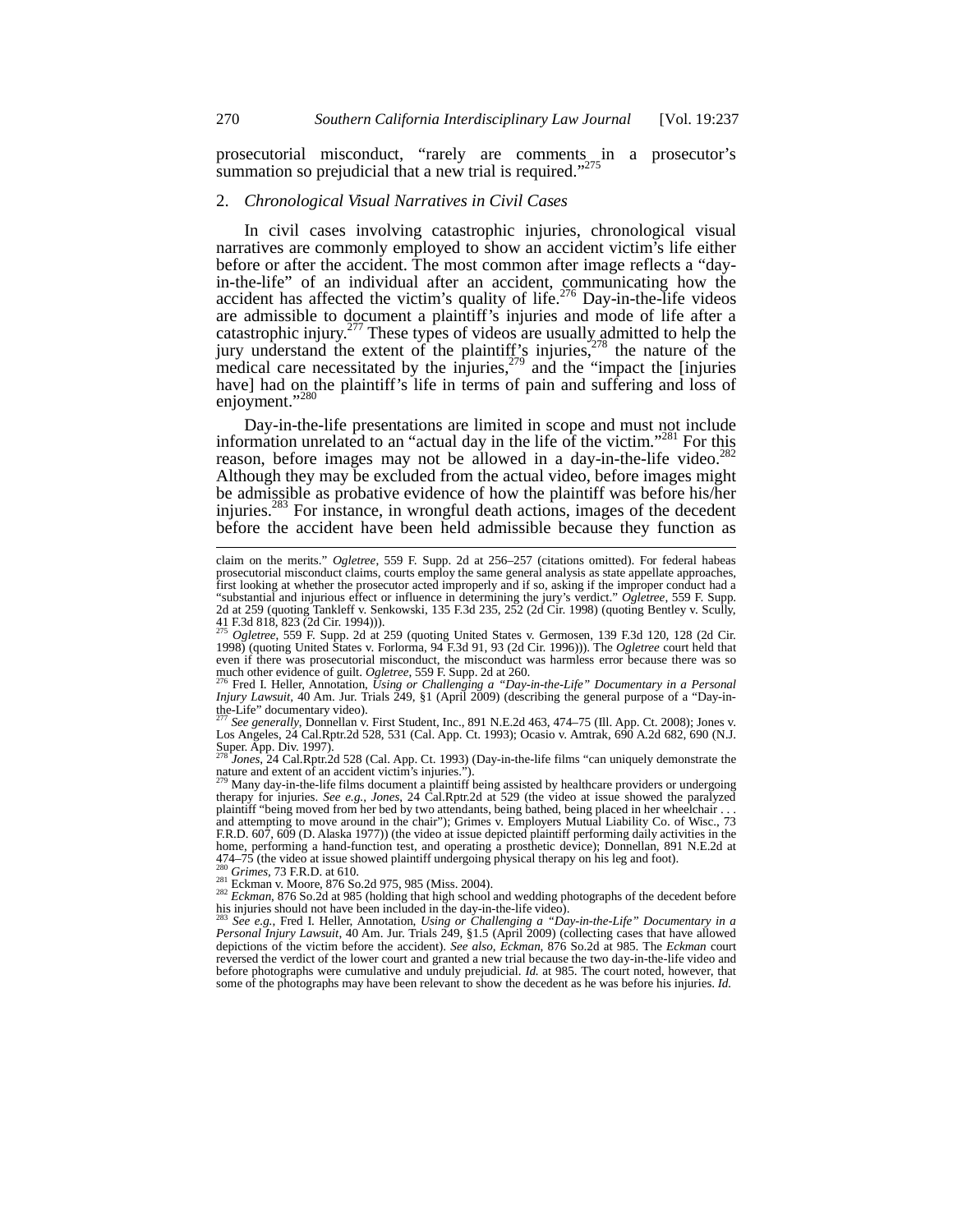testimony for the quality of the victim's life before death and thus help the jury calculate the amount of damages that should be awarded for the lost life.<sup>284</sup> Images of the decedent before the fatal accident usually show the victim in a happy state, with his or her family, generally enjoying life.<sup>28</sup>

Day-in-the-life videos coupled with images depicting an individual before the injuries powerfully persuade by contrasting images of an individual life before a catastrophe with images of the injuries and pain that occurred afterward.<sup>286</sup> Images before the accident might show the victim smiling, happy, and living a full and vibrant life.<sup>287</sup> On the other hand, within day-in-the-life films, it is permissible to show a plaintiff grimacing in pain and showing obvious discomfort.<sup>288</sup> Using the narrative framework described by Anthony Amsterdam and Jerome Bruner, the power of day-inthe-life imagery lies in its ability to vividly depict trouble (the plaintiff's catastrophic injuries) and compel the fact finder to quell the pain the trouble has caused. <sup>289</sup>

Similar to prosecutorial misconduct challenges, the standard for reversal in the civil context is high. The appellate standard of review in these cases asks whether or not the judge abused discretion in allowing the evidence or presentation.<sup>290</sup> In addition to abuse of discretion, the error must have negatively impacted the outcome of the proceeding<sup>291</sup> in a way that prejudicially affected a substantial right of a party.<sup>292</sup> Even in cases where an error has been found in the admission of visual evidence, in the form of before images, the error may not be held to be prejudicial, especially if there is other admitted evidence that attests to the facts within the images. $29$ 

speaks for itself.

<sup>287</sup> *Bilello*, 621 So. 2d at 8–10; *Marcotte*, 733 A.2d at 406–07. <sup>288</sup> *See e.g.*, *Donnellan*, 891 N.E.2d at 475 (the video included images of the plaintiff wincing and grimacing in pain); *Jones*, 24 Cal. Rptr.2d at 530 (segments of the video zoomed in on plaintiff's face while she was "in obvious discomfort and grimacing.").<br>  $2^{29}$  See AMSTERDAM & BRUNER, *supra* note 247, at 113–14.

292 Mendelsohn v. Sprint/United Management Co., 587 F. Supp. 2d 1201, 1218 (D. Kan. 2008).<br><sup>293</sup> See e.g., Rubin, 594 N.Y.S.2d (although photographs taken of the decedent before her death were admitted in error, the error was harmless in light of other evidence that attested to the victim's happy demeanor before the accident); *Papa*, 598 N.Y.S.2d at 530 (although video footage of the plaintiff,

 $\overline{a}$ 

 $^{284}$  Bilello v. Alton Ochsner Medical Foundation, 621 So. 2d 6, 8–10 (La. Ct. App. 1993) (allowing photographs of the eight year old decedent, which showed him smiling and playing); Marcotte v. Timberlane/Hampstead School District, 733 A.2d 394, 406–07 (N.H. 1999) (allowing photographs of deceased second-grader, which showed him with his family and participating in sports); Jones v. Livingston, 416 S.E.2d 142, 146–47 (Ga. Ct. App. 1992) (allowing photographs of a 17 year old decedent which showed him with his family, playing baseball, and singing in his church). *But see* Rubin v. Aaron, 594 N.Y.S.2d 797 (N.Y. App. Div. 1993) (holding that photographs taken of the decedent before her death were admitted in error) Papa v. City of New York, 598 N.Y.S.2d 558 (N.Y. App. Div. 1993) (holding that video footage of the plaintiff, taken before he was beaten by defendants, should not have been admitted); *Eckman*, 876 So.2d at 985 (holding that it was a prejudicial error to admit approximately seventy-five high school and wedding photographs of the decedent before his injuries).<br><sup>285</sup> Bilello, 621 So. 2d at 8–10; *Marcotte*, 733 A.2d at 394, 405; *Jones*, 416 S.E. 2d at 146–47.<br><sup>286</sup> In wrongful de

<sup>&</sup>lt;sup>289</sup> See AMSTERDAM & BRUNER, *supra* note 247, at 113–14.<br><sup>290</sup> See generally, Robinson v. Equifax Information Services, LLC, 560 F.3d 235, 240 n.1 (4th Cir. Va.<br>2009); Kaiser Foundation Health Plan, Inc. v. Abbot Laborat 2009); Dillon v. Mountain Coal Co., 2009 WL 1758764, \*7 (10th Cir. 2009); In Re Contest of General Election, 2009 WL 1866379, \*10 (Minn. 2009); Investor Resource Services, Inc. v. Cato, 2009 WL 1798616, \*1 (Miss. 2009).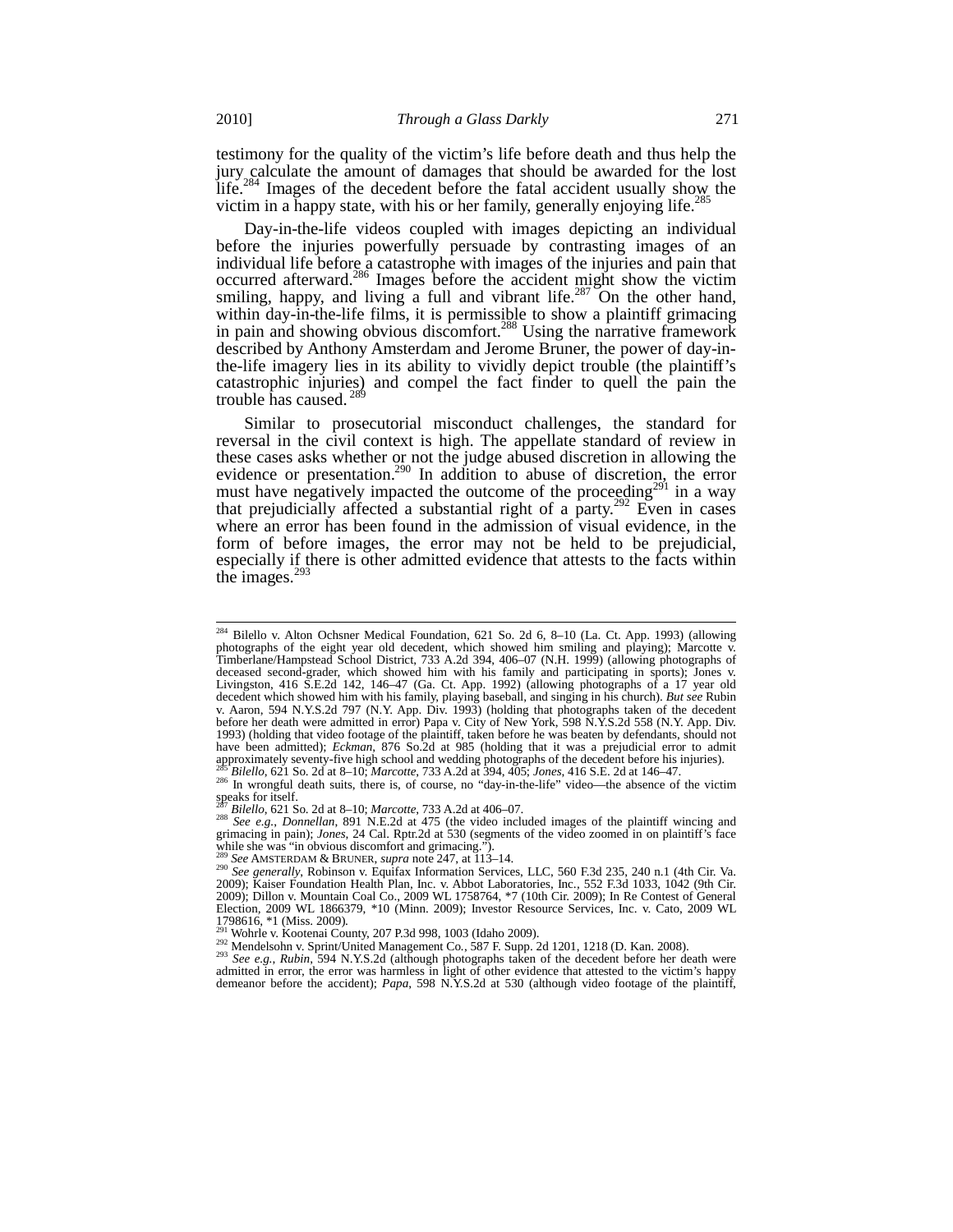# 3. *Professional Lessons for Attorneys*

Imposing professional standards on visual rhetoric creates a sticky situation, made worse when we add what we now know about unconscious reactions to visual stimuli, unconscious influences on emotion, and implicit biases, all of which can infect the decision-making process. From a professional<sup>294</sup> perspective, any attorney who plans to use a chronological visual narrative should think hard about whether the intent is to persuade based on the facts of the case or through emotion alone.<sup>295</sup> However, given the great lenience that trial courts and appellate courts grant for these kinds of presentations, a searching inquiry of this sort may be an unrealistic Pollyanna-esque expectation.

As a result of the apparent belief of courts that the messy issues raised by emotional visual arguments can be fairly resolved in the boxing ring of the courtroom,<sup>296</sup> attorneys on the other side of these narratives must be prepared to strike their own "hard blows."<sup>297</sup> Armed with the knowledge that their opposing counsel might employ a chronological visual narrative in any case where a victim has suffered severe bodily injuries or death, attorneys should be prepared with objection arguments for potentially prejudicial graphic visual evidence, $298$  and with separate objections for presentations that combine graphic visual evidence with verbal argument.<sup>299</sup> In civil cases, bifurcating issues of liability and damages may help diminish the emotional impact of chronological visual narratives.<sup>300</sup>

taken before he was beaten by defendants, should not have been admitted, its admission was harmless in light of other testimony as to the victim's vibrant personality before the beating).

I use the word "professional" instead of "ethical" here because professionalism represents a higher, normative concept that looks at what attorneys *should* do as opposed to what they must do. *See* Benjamin H. Barton, *The ABA, The Rules, and Professionalism: The Mechanics of Self-Defeat and a Call for a Return to the Ethical, Moral, and Practical Approaches of the Canons*, 83 N.C. L. REV. 411, 440–41 (2005) (discussing how "ethics" has become synonymous with the minimum rules governing attorney conduct whereas "professionalism" embodies a more normative standard as to what lawyers "should" do); Jeffrey A. Maine, *Importance of Ethics and Morality in Today's Legal World*, 29 STETSON L. REV. 1073, 1077–78 (2000) (explaining that disciplinary rules such as the rules of model responsibility contain the minimum ethical standards whereas true professionalism requires one to go beyond the bounds of the disciplinary rules).<br> $\frac{295}{25}$  See Sammons, *supra* note 194, at 99.

<sup>295</sup> *See* Sammons, *supra* note 194, at 99. <sup>296</sup> *Gasaway*, 547 N.E.2d at 902 (referencing the adversary system that allows attorneys to strike "hard blows" in summation); *Skakel*, 888 A.2d at 1057 (also referencing the "hard blows" that prosecutors are allowed in summation).

<sup>&</sup>lt;sup>297</sup> Skakel, 888 A.2d at 1057.<br><sup>298</sup> A prosecutorial misconduct claim might be rejected if a party fails to object to the presentation at trial. *See e.g.*, Smith v. Hawaii, 2007 WL 1853982, \*6, \*9 (D. Hawaii 2007) (holdi defendant did not object to the photograph at trial, he waived any objection, on appeal, to the photo's use in the prosecution's opening statement and closing argument). *See also*, *supra* text accompanying note 266 (discussing cases that held the prosecution's summation presentation was not improper, in part because each of the individual photographs had been admitted into evidence during the trial).

because each of the individual photographs had been admitted into evidence during the trial).<br><sup>299</sup> For instance, in the *Gasaway* case, the court noted that the defendant's failure to object to both the autopsy slides in contest the presentation as a whole on appeal. *Gasaway*, 547 N.E.2d at 901. Because of the potential for prejudice, however, the court analyzed the prosecutorial misconduct claim for the slides and poem in conjunction with one another. Id.

In one bifurcated trial, photographs of the victim before the alleged act of medical malpractice as well as a day-in-the-life video of her in a vegetative state were excluded from the liability phase of the trial. Cantrell v. Northeast Georgia Medical Center, 508 S.E.2d 716, 722 (Ga. Ct. App. 1999). The jury entered a verdict for the defendant doctor and hospital. *Id.* at 717. The Georgia Court of Appeals held that these images were not relevant for any issue of liability for medical malpractice. *Id.* at 722.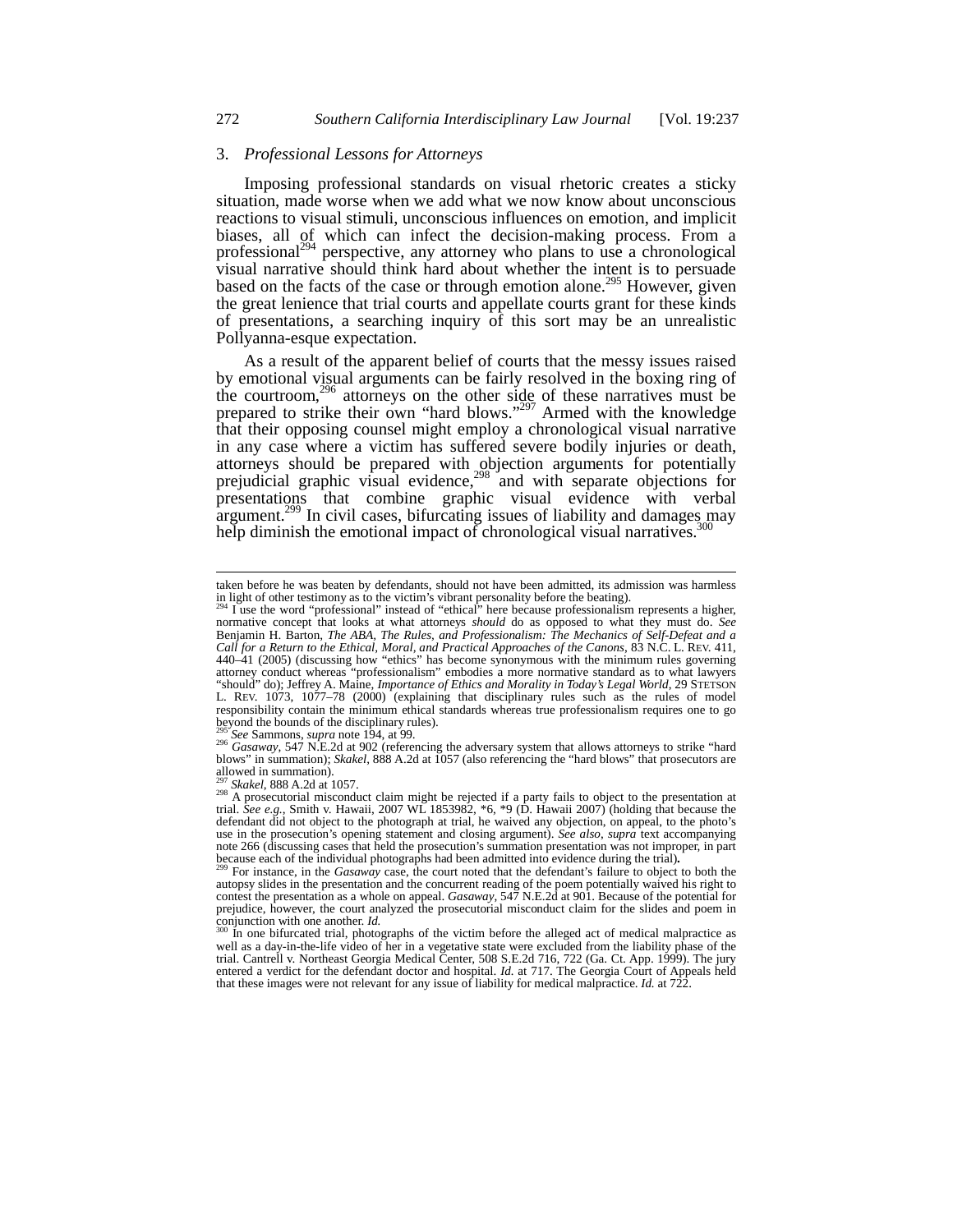Given the general rule that gruesome, graphic, and emotional images are admissible as long as they are probative of some issue in the case, evidentiary objections might be exercises in futility.<sup>301</sup> Nonetheless, more sophisticated objection arguments, based on brain science, as to why and how graphic visual evidence and emotional visual presentations cause prejudice and stifle rational deliberation, might lead courts to exercise more caution. In any event, if a "before and after" presentation cannot be prevented, attorneys must at least be prepared with strategies to counter this visual narrative. Effective counter strategies might include pointing out the emotional and illogical appeal of the argument or constructing a powerful visual counter-theme.

# B. THE VISUAL ENTHYMEME

The visual enthymeme is a visually reproduced rhetorical device that presents an argument in which one or more of the premises are left unstated. $302$  Aristotle defined the enthymeme as a device, similar to a logical syllogism, that employs premises that are probably, though not absolutely true. <sup>303</sup> The contemporary definition of the enthymeme is that it is a shortened syllogism of any kind.<sup>304</sup>

To fully understand how the enthymeme works, let's begin with a formal syllogism:

Politicians are not trustworthy.

This person is a politician.

Therefore, we cannot trust this person.<sup>305</sup>

The enthymeme version of this syllogism would state: "We cannot trust this [person] as he/she is a politician.  $5306$  To process the enthymeme, the audience must implicitly understand the premise that has been left out that politicians are not trustworthy. Thus, when presented with an

<sup>301</sup> *See* 40 Am. Jur. 2d Homicide § 416—Photograph of Homicide Victim—Gruesomeness as Affecting Admissibility ("The general rule is that a photograph does not become inadmissible simply because it is gruesome and the crime is heinous."); M.C. Dransfield, Annotation, *Admissibility of Photograph of Corpse in Prosecution for Homicide or Civil Action for Causing Death*, 73 A.L.R.2d 769 § 3 (First Published in 1960) (collecting cases supporting the general rule of admissibility for photos of corpses as long as the photo is relevant and tends to illuminate an important aspect of the case); Douglas et al., supra note 69 (explaining that in conflict with cognitive science research, the legal system generally assumes that jurors will not be unduly prejudiced by photographs). *But see* M.C. Dransfield, Annotation, *Admissibility of Photograph of Corpse in Prosecution for Homicide or Civil Action for Causing Death*, 73 A.L.R.2d 769 §8b (First Published in 1960) (collecting decisions that excluded gruesome photographs because they were not directly relevant and did not shed light on any material issue in the case).

<sup>302</sup> Cara A. Finnegan, *Recognizing Lincoln, Image Vernaculars in Nineteenth Century Visual Culture*, *in* VISUAL RHETORIC 61, 63 (Lester C. Olson, Cara A. Finnegan, and Diane S. Hope eds. Sage Publishing  $2008$ ).

<sup>&</sup>lt;sup>303</sup> ARISTOTLE, RHETORIC 11 (Filiquarian Publishing LLC 2008) [hereinafter ARISTOTLE, RHETORIC];<br>Richard A. Landham, A HANDLIST OF RHETORICAL TERMS 65 (2d ed. Univ. of Calif. Press 1991).

 $^{304}$  Landham, *supra* note 303, at 65.<br><sup>305</sup> This syllogism is adapted from an example that Ian Bogost provides in PERSUASIVE GAMES: THE EXPRESSIVE POWER OF VIDEOGAMES 18 (MIT Press 2007). <sup>306</sup> *Id*.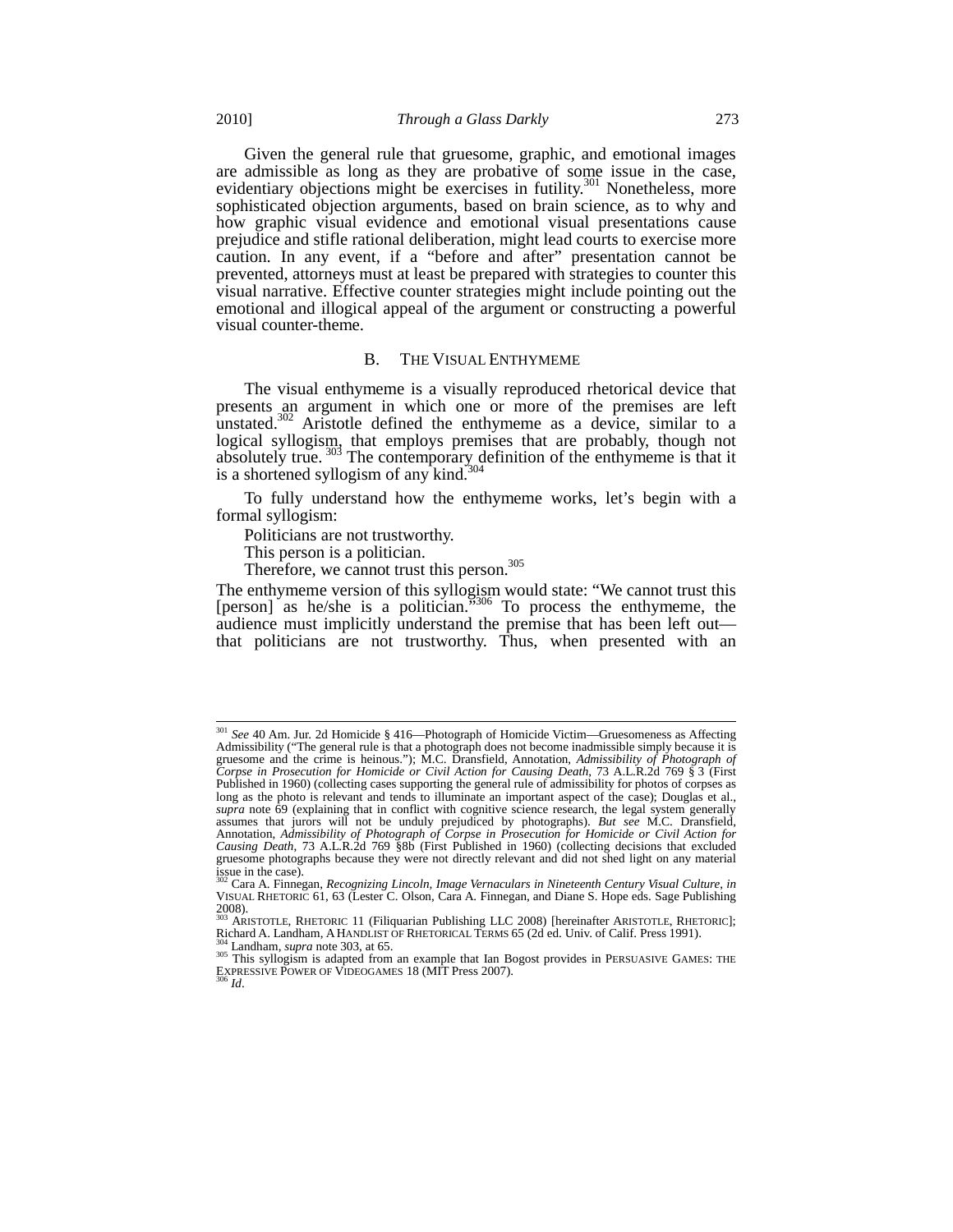enthymeme, the listener fills in the missing parts of the syllogism to understand the argument.<sup>307</sup>

The persuasive strength of the enthymeme derives from two sources. First, the enthymeme grants audiences agency.<sup>308</sup> By filling in the missing foundation of the argument, the audience is encouraged to "participate in its own persuasion by filling in that unexpressed premise."<sup>309</sup> Anne Marie Seward Barry writes that the most persuasive advertisements are those in which the viewer participates. $310$  To illustrate her point, Barry references the following text-based advertisement for J&B brand Scotch whiskey<sup>311</sup>:



<sup>&</sup>lt;sup>307</sup> ARISTOTLE, RHETORIC, *supra* note 304, at 11; J. Anthony Blair, *The Rhetoric of Visual Arguments* in DEFINING VISUAL RHETORICS 41 (Charles A. Hill & Marguerite Helmers eds., Lawrence Erlbaum Associates 2004).<br>
<sup>308</sup> Finnegan, *supra* note 303, at 61–74.<br>
<sup>309</sup> Blair, *supra* note 308, at 41.

<sup>&</sup>lt;sup>308</sup> Finnegan, *supra* note 303, at 61–74.<br><sup>309</sup> Blair, *supra* note 308, at 41.<br><sup>310</sup> BARRY, *supra* note 8, at 257.<br><sup>311</sup> BARRY, *supra* note 8, at 257.<br><sup>311</sup> The image is available at Two Ads One Concept,<br>http://images content/uploads/2009/01/jbad.jpg&imgrefurl=http://www.wisdumb.com/blog/%3Fp%3D273&usg=\_\_1

<sup>0</sup>yC3e378NyJvg4t\_kiIZRPczig=&h=403&w=313&sz=21&hl=en&start=1&sig2=f-<br>SujP\_P7GgSehjT3bLyGw&tbnid=PkLkqpDtRjENNM:&tbnh=124&tbnw=96&prev=/images%3Fq%3

Dingle%2Bells%26gbv%3D2%26hl%3Den%26sa%3DG&ei=73FOSoS5LdGGmQfXrY25BA (January 20, 2009).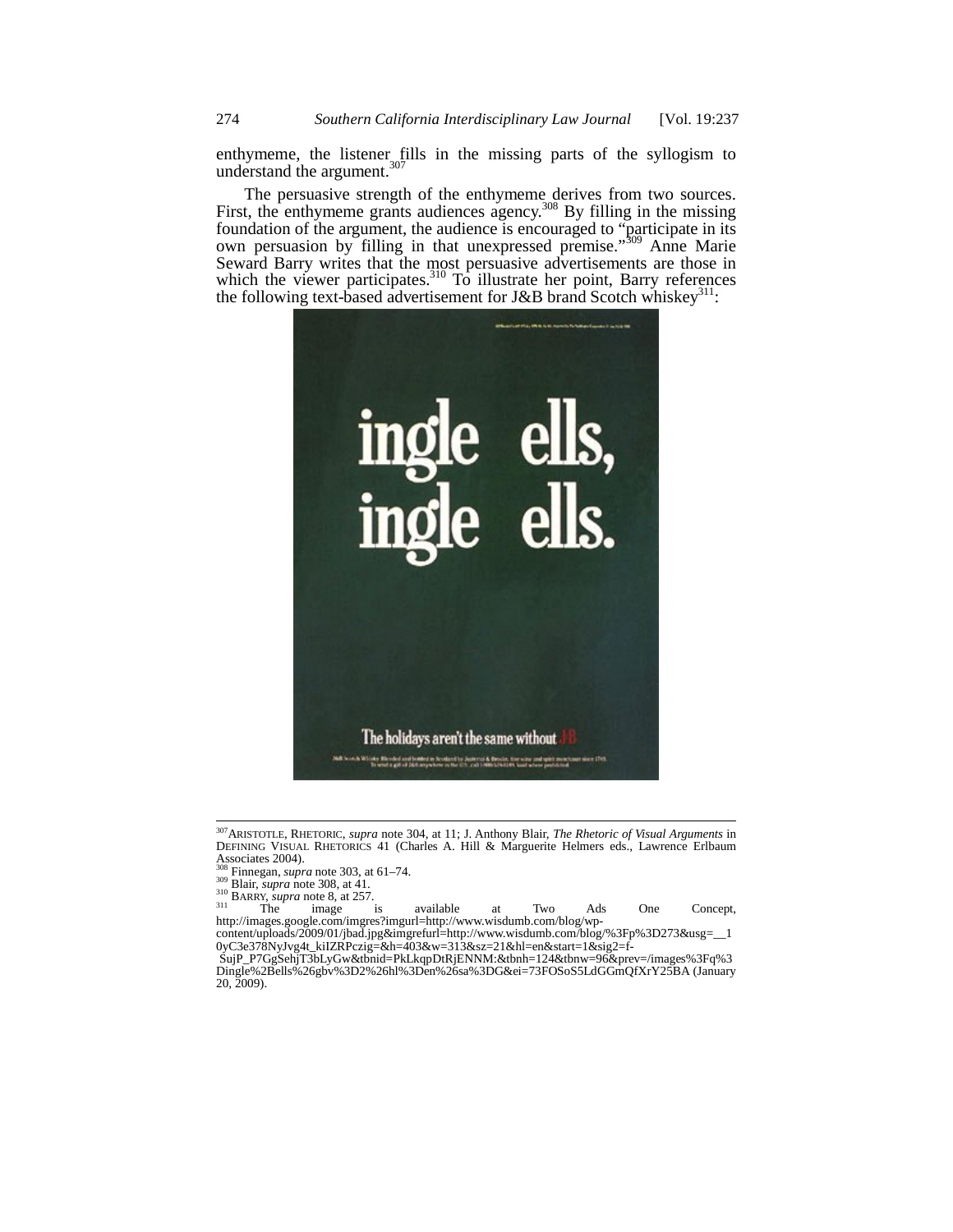One of the advances in modern advertising is that the "spectator becomes the artist . . . because he/she must supply all of the connections."312 Similar to advertisements in which the audience participates in the persuasion, enthymemes allow the audience to actively participate in the argument's creation, rather than just passively taking it in.<sup>313</sup>

The second reason an enthymeme is persuasive is that it taps into the audience's "tacit social knowledge."<sup>314</sup> The "unstated premise, at once invisible and transparent, is 'natural' rather than context-bound; it is simply something that everybody knows."<sup>315</sup> For instance, the untrustworthy politician enthymeme referenced above relies on an unstated assumption that many people would agree with, that as a general matter, politicians are not trustworthy individuals. Aristotle noted that enthymemes are powerful because the unstated premises can reinforce a person's individual values; people love to hear something that confirms what they already believe.<sup>316</sup> The unstated premises may also reinforce a commonly held morality, which in turn contributes to an ethos-based argument.<sup>317</sup> The danger here is that enthymemes, to the extent they rely on shared tacit knowledge, could easily take advantage of unconscious or implicit bias. Indeed, some rhetorical scholars view the enthymeme as an effective device for subconscious persuasion:

[The enthymeme] is thought of as concluding because of something unexpressed, unarticulated: enthymeme primarily signifies something within one's soul, mind, heart, feelings, hence something not uttered or "outered" and to this extent not a fully conscious argument, legitimate as though it may be. Aristotle's term here thus clearly acknowledges the operation of something at least very like what we today would call a subconscious element.

The enthymeme exploits the concept that we are often most persuaded when we are unaware that we are being influenced.<sup>319</sup> Unconscious acceptance of an enthymeme occurs because we do not generally stop to analyze the strength of the unstated premises; rather, we quickly accept what appears to be intuitive logic. Thus, the enthymeme does not create a true dialectic experience because there is no room to raise objections to or refute the unstated premises. $320$  Although the enthymeme's unstated premises allow logical fallacies and weak premises to be swept under the carpet, the end result is an argument that makes sense in an emotionally intuitive way.

<sup>&</sup>lt;sup>312</sup> MARSHAL MCLUHAN, UNDERSTANDING MEDIA: THE EXTENSIONS OF MAN vii (Signet 1964)

<sup>(</sup>quoted in BARRY, *supra* note 8, at 257).<br><sup>314</sup> Finnegan, *supra* note 303, at 63.<br><sup>314</sup> Id.<br><sup>316</sup> ARISTOTLE, RHETORIC, *supra* note 304, at 116 (Aristotle actually made this point about the use of maxims in rhetoric, bu

<sup>&</sup>lt;sup>317</sup> *Id.* 317 *Id.* 318 WALTER J. ONG, RHETORIC, ROMANCE, AND TECHNOLOGY: STUDIES IN THE INTERACTION OF EXPRESSION AND CULTURE (Cornell Univ. Press 1971) (quoted in Landham, *supra* note 304, at 66). <sup>319</sup> LEDOUX, *supra* note 68, at 59. 320 Bogost, *supra* note 306, at 35–36.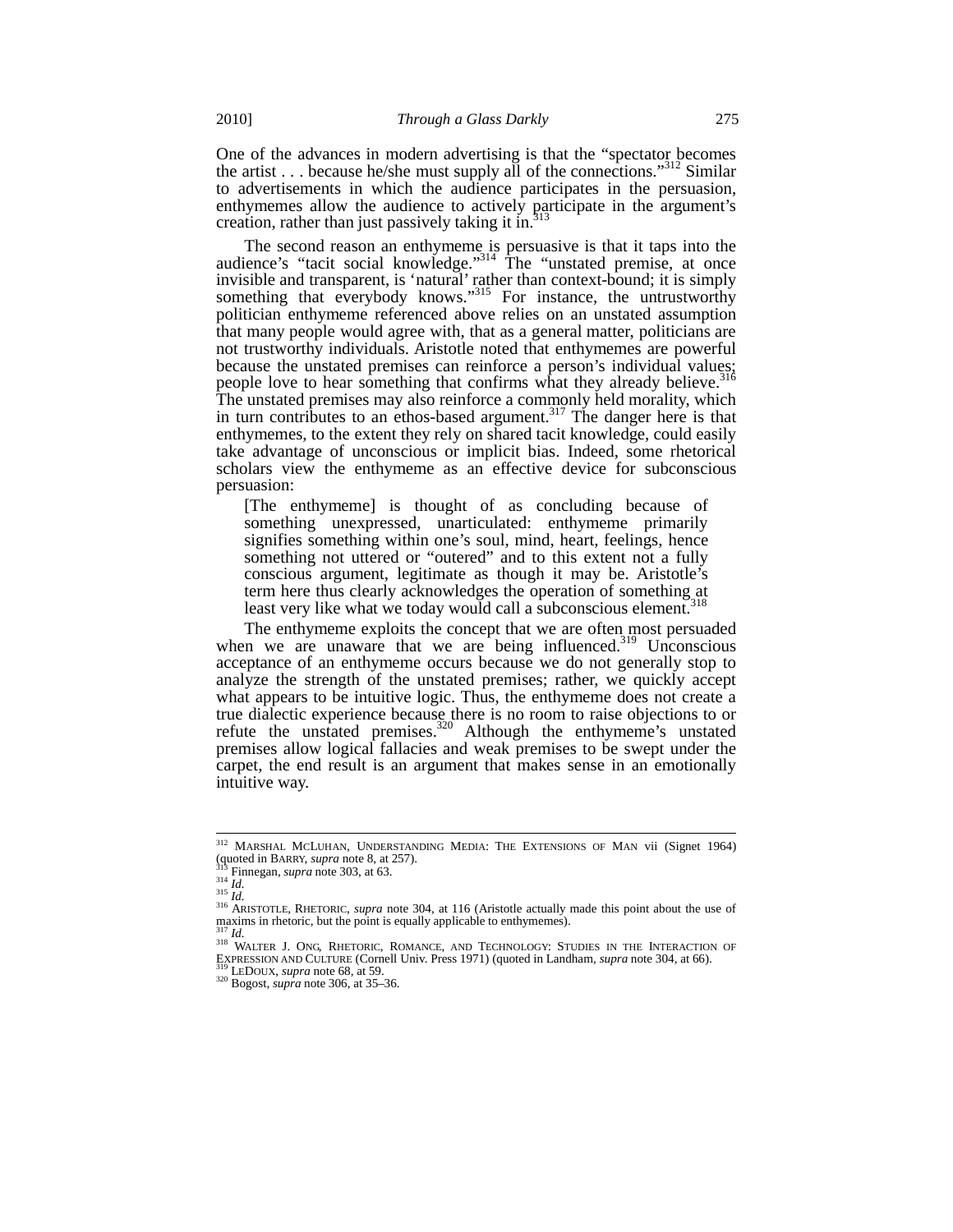# 1. *Lyndon B. Johnson's Daisy Advertisement*

Visual arguments commonly use enthymemes.<sup>321</sup> One famous example of a visual enthymeme is the Lyndon B. Johnson "Daisy Ad," a controversial and emotionally compelling advertisement produced for Johnson's 1964 presidential campaign against Barry Goldwater.<sup>322</sup> The advertisement must really be seen to understand its power. The advertisement begins with an image of a little girl counting as she plucks petals from a daisy. Before she gets to the tenth count, she freezes as another countdown is heard, a countdown toward a nuclear detonation. While footage of the nuclear detonation is being shown, Johnson's voice can be heard saying: "[t]hese are the stakes . . . to make a world in which all of God's children can live or to go into the dark. We must either love each other or we must die." The advertisement concludes with another voice exhorting the viewers to "Vote for president Johnson on November 3. The stakes are too high for you to stay home." Visual rhetorician J. Anthony Blair identifies the full syllogism within the ad:

Goldwater might, on something as arbitrary as a whim, launch a nuclear holocaust.

Such a holocaust would cause unspeakable horror for everyone, including innocent children.

Hence, it would endanger the national interest to elect Goldwater.<sup>323</sup>

The only images from the full syllogism that we see in the ad are references to innocent children and the nuclear holocaust. However, the ad shows all that we need to see to understand the argument. "[T]he juxtaposition of the child in its innocence and the nuclear mushroom cloud has huge pathetic force that words cannot capture."<sup>32</sup>

#### 2. *The Michael Skakel Trial*

A visual enthymeme was used in one of the most famous and controversial courtroom arguments in recent years, the prosecution's closing argument in the trial of Michael Skakel for the murder of Martha Moxley.325 The *Skakel* trial received much attention in the popular press and in law journals, because it represented an unsolved murder in an affluent town and involved a relative of the Kennedy family. While some believe that the conviction represented the dispensation of justice,  $326$  others

 $\overline{a}$ 

<sup>&</sup>lt;sup>321</sup> Blair, *supra* note 308, at 52.<br><sup>322</sup> Although the ad only aired once, on September 7, 1964, visual rhetoric scholars cite it as a seminal example of the visual enthymeme. *See e.g.*, BARRY, *supra* note 8, at 375 a 36; Blair, *supra* note 308, at 52. The Daisy Ad, together with related historical documents and contextual information, can be seen at Conelrad.com, http://www.conelrad.com/daisy/index.php, a website devoted to archiving information about atomic fear and pop culture during the Cold War.

<sup>&</sup>lt;sup>323</sup> Blair, *supra* note 308, at 50.<br><sup>324</sup> Id.<br><sup>325</sup> Although it has not until now been identified as an enthymeme.<br><sup>326</sup> See e.g., Carney & Feigenson, *supra* note 4; Dominick Dunne, *Triumph by Jury*, Vanity Fair (Augu 2002), *available at* http://www.vanityfair.com/fame/features/2002/08/dunne200208.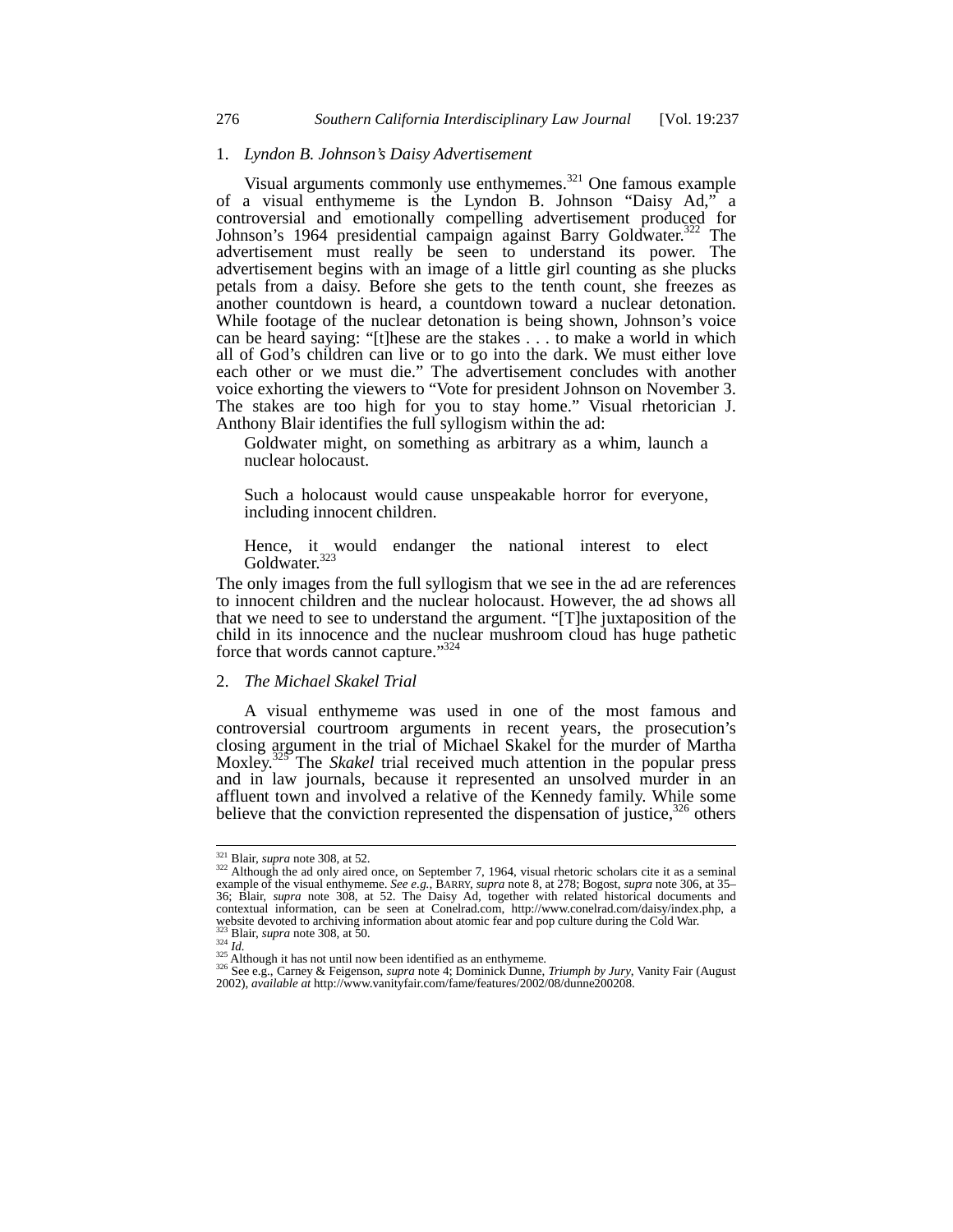argue that an innocent person was wrongly convicted of a crime that occurred twenty five years earlier, through the sheer force of an emotional visual presentation. $327$  The prosecution used multimedia tools throughout the trial for demonstrative purposes, but waited until the rebuttal portion of its summation to present an argument that combined visual images, visually displayed text, audio testimony, and the prosecutor's oral advocacy.<sup>328</sup> The rebuttal summation has been described as "chilling, riveting, and unforgettable."329

The prosecution used a visual enthymeme in its rebuttal summation to make its theory of the case seem like the only commonsense explanation for the facts and testimony. The enthymeme allowed the prosecution to deemphasize the assumptions that had to be made for its theory to make sense and silence an equally compelling explanation for the evidence.

To truly comprehend how the prosecution used the enthymeme here, one must understand the two competing theories of how the evidence fit together. In 1975, when Michael Skakel was first interviewed by the police, he stated that on the night of Moxley's murder, he had gone to a friend's house to watch a movie and then, upon returning, had gone immediately to bed, not leaving the house again.<sup>330</sup> However, in 1993, Skakel provided private detectives hired by his family with a different story as to what happened that night.<sup>331</sup> And in 1997, Skakel recorded his recollection of what happened that night and the next morning for possible use in a ghostwritten autobiography.<sup>332</sup> Skakel's 1997 story was consistent with his 1993 story, but differed from what he told detectives in 1975. A substantial portion of the 1997 audio recording was introduced as evidence in the case and played in its entirety for the jurors.<sup>333</sup>

Skakel's 1990s story was that at 11:20 p.m., after returning intoxicated from his friend's home, he walked to a nearby home, hoping to catch a

 $\overline{a}$ 

<sup>&</sup>lt;sup>327</sup> For two law review pieces that argue that Skakel's conviction may have resulted prosecutorial overreaching, see Marcus, *supra* note 5, and Aronson & McMurtrie, *supra* note 24.

While he is by no means a neutral party, Michael Skakel's first cousin, Robert F. Kennedy, Jr., wrote an extensively researched article for THE ATLANTIC about the investigation and subsequent Moxley murder trial. Kennedy, *supra* note 6. Kennedy forcefully argues that Skakel's arrest, indictment, and conviction was the unfair result of an overzealous prosecution that took its theme and theory from a journalist's theory of what might have happened the night of Moxley's murder. *Id.* at 59–65. Kennedy identifies journalist Dominick Dunne as being primarily responsible for Michael Skakel's arrest and indictment because of his numerous public portrayals of Michael Skakel as the killer who was trying to use his wealth and ties to the Kennedy family to evade justice. *Id.* at 59–65. The reality, according to Kennedy, is that the Republican Skakels were not at all close to the Kennedy family. *Id*. at 72. Until Dominick Dunne started writing about the case, Michael Skakel was never a serious suspect for the crime, instead, Kennedy points to Ken Littleton, the Skakel's mentally disturbed tutor (who failed five polygraph tests concerning Moxley), and Skakel's gardener Franz Wittiner, a German expatriate with violent tendencies, as eminently more probable suspects. *Id.* at 59–65. At the end of the article, Kennedy recognizes that ultimately, Skakel's jury conviction may have been precipitated in large part

by the prosecutor's "brilliant" multimedia summation. *Id.* at 74.<br><sup>328</sup> Carney & Feigenson, *supra* note 4, at 22–23, 28.<br><sup>329</sup> Carney & Feigenson, *supra* note 4, at 22 (quoting Jeffrey Toobin, *Crossfire*, (CNN televisi

<sup>&</sup>lt;sup>330</sup> Carney & Feigenson, *supra* note 4, at 28.<br><sup>331</sup> Kennedy, *supra* note 6, at 61–62. The report, written by the private detective agency for the benefit of the Skakel family, eventually found its way to Dominick Dunne, who, along with Mark Fuhrman, used the report's information to publicize his theory that Michael Skakel was the murderer. <sup>332</sup> Carney & Feigenson, *supra* note 4, at 27. <sup>333</sup> *Id.*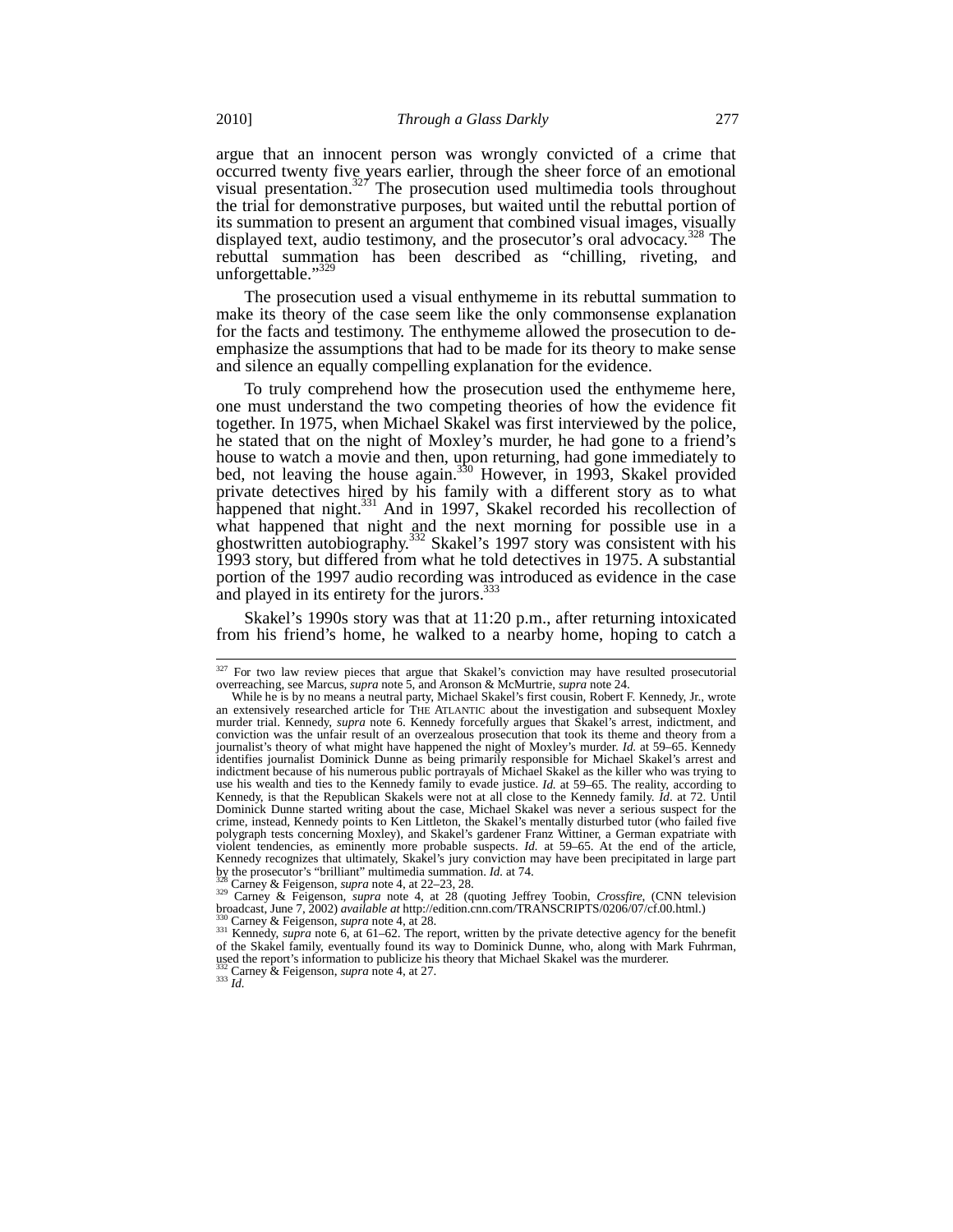glimpse of a neighborhood woman known for wearing skimpy clothing.<sup>334</sup> Seeing that the shades were drawn, he wandered over to the Moxley home and climbed a tree next to what he thought was Martha's bedroom (in fact, it was next to her brother's bedroom).<sup>335</sup> From the tree, he threw a few pebbles at the window, attempted to masturbate, and then gave up and went home.<sup>336</sup> On the way home, he yelled when he sensed a "presence" in the bushes near the Moxley's driveway and ran in fear back home. Because the downstairs door was locked, he climbed into his bedroom through a window. $3$ 

In the 1997 recording, Skakel recollected that Martha's mother appeared at the Skakel front door the next morning and asked if he had seen Martha.<sup>338</sup> In response to Mrs. Moxley's question, Skakel remembered feeling panic at the thought that someone may have seen him wandering outside the night before.<sup>339</sup> From the defense's perspective, Skakel's panic derived from his fear that someone had seen him masturbating on the Moxley's property.<sup>340</sup> Fear of being caught masturbating in a tree is also the explanation for why he did not tell the police the full story of his whereabouts in 1975.<sup>341</sup> However, from the prosecution's perspective, Skakel's "panic" came from remembering that he had murdered his neighbor the night before. $342$ 

For its rebuttal closing argument, the prosecution used Skakel's audio testimony, photographs of Martha Moxely (both alive and in death) and projected the text (in red letters) of Skakel's words to reinforce its theory that Skakel's feeling of panic derived from the fact that he killed Martha Moxley, not from the acute embarrassment of being caught masturbating on the Moxley's property.<sup>343</sup> The prosecution employed the audio recording in conjunction with three slides "to define what Michael Skakel was thinking about" the next morning, when Mrs. Moxley asked him if he had seen her daughter.<sup>344</sup> In the first slide, the jury hears and sees the following words from Skakel's interview with the ghostwriter: "And then I woke up, went to sleep, than [sic] I woke up to Mrs. Moxley saying 'Michael, have you seen Martha?' I'm like, 'What?' And I was like still high from the night before, a little drunk, then I was like 'What?'<sup>345</sup> As Michael's words are being played, a photograph of Moxley, smiling and holding schoolbooks, is displayed.<sup>346</sup>

 $\frac{334}{334}$  Kennedy, *supra* note 6, at 61–62.

<sup>&</sup>lt;sup>235</sup> *Id.* at 61–62.<br>
<sup>337</sup> *Id.* at 61–62.<br>
<sup>337</sup> *Id.* at 61–62.<br>
<sup>337</sup> Marcus, *supra* note 5, at 366.<br>
<sup>339</sup> Carney & Feigenson, *supra* note 4, at 28.<br>
<sup>340</sup> Skakel Appellate Brief, *supra* note 65, at 78.<br>
<sup>341</sup> Ke

<sup>&</sup>lt;sup>342</sup> Carney & Feigenson, *supra* note 4, at 28.<br>
<sup>343</sup> Skakel Appellate Brief, *supra* note 65, at 78.<br>
<sup>344</sup> Carney & Feigenson, *supra* note 4, at 28.<br>
<sup>345</sup> Id.; Transcript of the Proceedings at 138, *Conn. v. Skakel* Dec. 11, 2001) (No. FST CR00-135792T) [hereinafter Skakel Trial Transcript]. <sup>346</sup> Carney & Feigenson, *supra* note 4, at 28; Skakel Trial Transcript, *supra* note 346 at 138.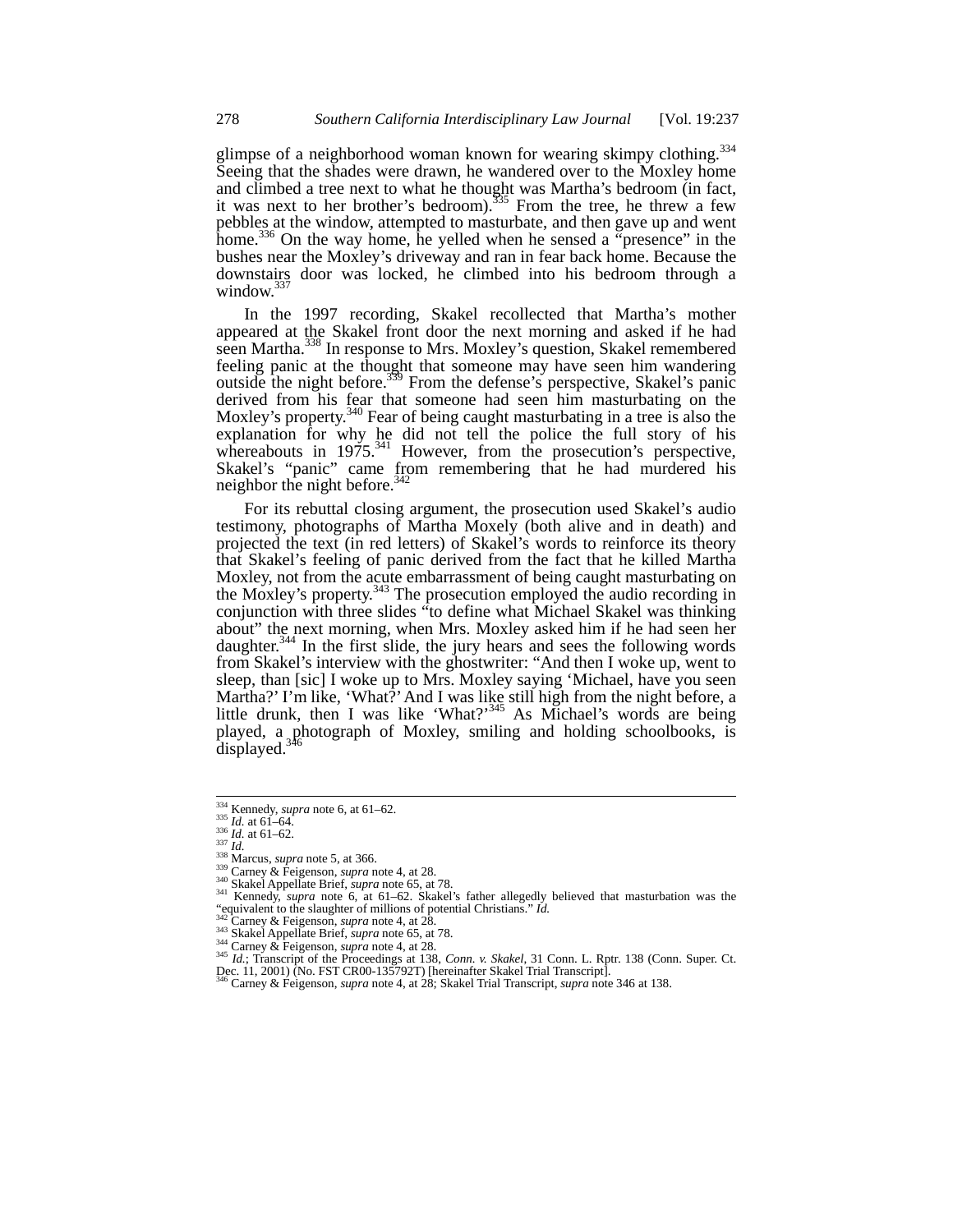For the second slide, the jury sees and hears the following: "I was like, 'Oh my God, did they see me last night?' And I'm like 'I don't know,' I'm like, and I remember just having a feeling of panic."<sup>347</sup> For this slide, a photograph of Moxely's corpse, where it was found on the Moxley property, is displayed.<sup>3</sup>

For the last slide in this segment, the jury sees and hears Skakel expound on his panicked feelings: "Like 'Oh Shit.' You know. Like my worry of what I went to bed with, like may  $\dots$ , I don't know, you know what I mean I just had, I had a feeling of panic."<sup>349</sup> Another photograph of Moxley's corpse is displayed within this slide.<sup>350</sup> After the jury saw the three slides and heard the concurrent audio recording, the prosecutor asked "[h]ow could the site [sic] of Dorothy Moxley possibly produce a feeling of panic in an innocent person, in a person who had gone to sleep knowing nothing of Martha Moxley's murder?"<sup>351</sup>

The enthymeme that the prosecutor employed with the multimedia slides can be reduced to the following textual syllogism:

A person who has murdered is likely to experience a feeling of panic after realizing what he/she has done.

Skakel felt a feeling of panic the morning after Martha Moxley was murdered.

Skakel must have murdered Martha Moxley.

The visual enthymeme glossed over the major premise, presenting the idea that Skakel's panic was triggered by his realization that he had killed Moxley not as a theory, but as the only plausible explanation for the facts. By showing Moxley mutate from a smiling schoolgirl into a lifeless corpse in tandem with Skakel's description of his panic, the prosecution was able to minimize the wide gaps between the circumstantial evidence and the inference it wanted the jury to accept.

At first glance, the internal logic of the syllogism upon which the visual enthymeme was based appears to be airtight. However, a closer look reveals serious weaknesses within the syllogism because there are other compelling premises, explanations for why Skakel felt panic the day after Moxley's murder.<sup>352</sup> By sidestepping the major premise, the enthymeme did not allow inquiry into its logic, leaving no room for alternative explanations for Skakel's panic.

<sup>&</sup>lt;sup>347</sup> Carney & Feigenson, *supra* note 4, at 28; Skakel Trial Transcript, *supra* note 346 at 138.<br><sup>348</sup> Carney & Feigenson, *supra* note 4, at 28; Skakel Trial Transcript, *supra* note 346 at 138.<br><sup>349</sup> Carney & Feigenson

*Manifesto for Visual Realism, supra* note 4, at 737.<br><sup>351</sup> Skakel Trial Transcript, *supra* note 346 at 138.<br><sup>352</sup> The name for this type of logical fallacy is the fallacy of exclusion. With the fallacy of exclusion,<br>"[i] Stephen Downs, *Stephen's Guide to Logical Fallacies*, Fallacy of Exclusion, May 26, 1995, http://www.onegoodmove.org/fallacy/welcome.htm.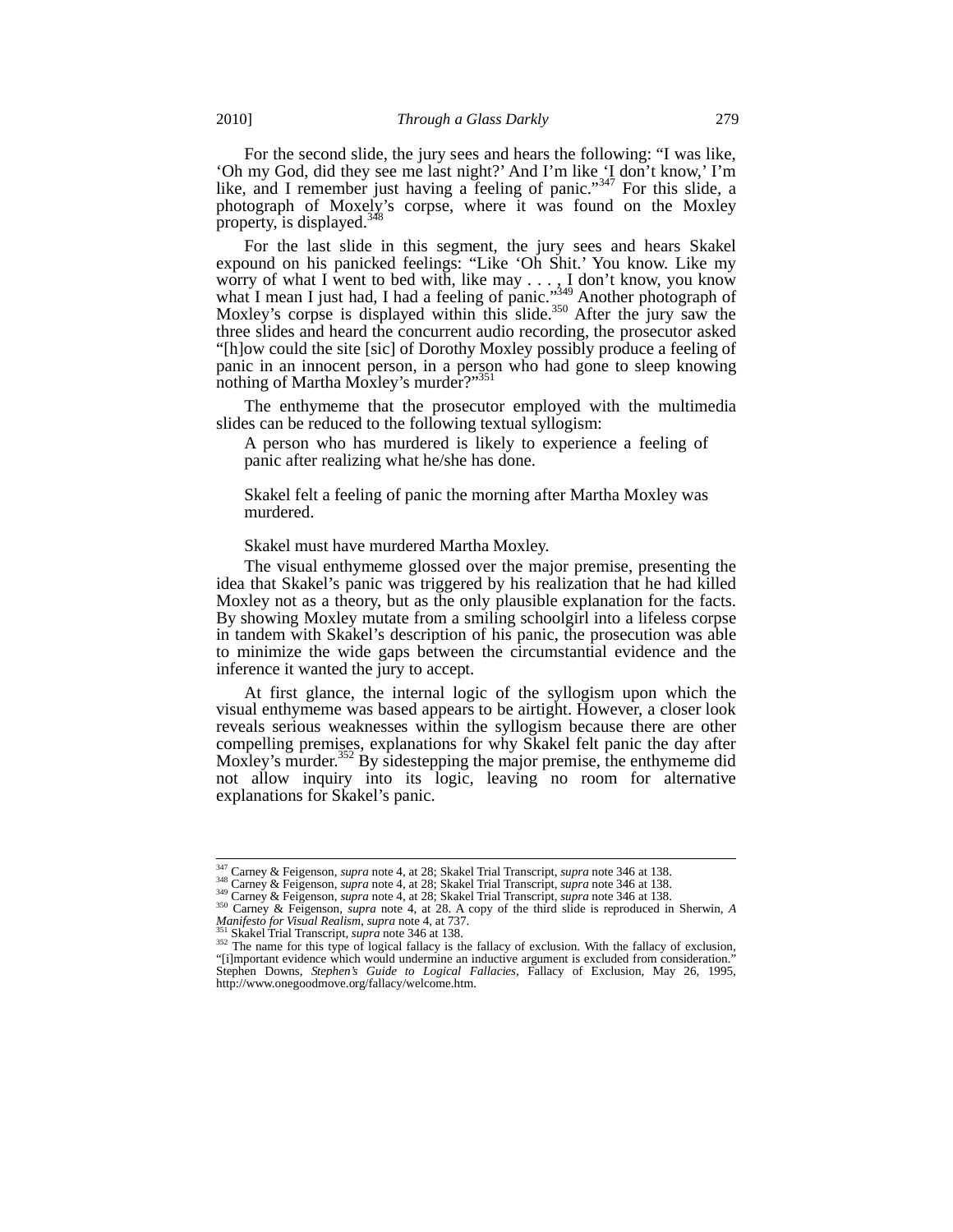Unlike what Skakel's counsel argued on appeal, $353$  the multimedia presentation in this case was not false or subliminal, but it did not require much conscious thought for the viewer to make the logical leap that Skakel's feeling of panic arose because he had committed murder. Moreover, the photographs of Moxley's corpse may have generated rapid and unconscious feelings of fear, which may have also contributed to the jury's conviction of Skakel.354 Some rely on the *Skakel* case to argue that courts need to reign in attorneys, especially prosecutors, who seek to exploit the power of visual arguments to advance their cases.<sup>355</sup> On the other hand, those directly involved in producing the graphics for the Skakel trial argue that the prosecutor was just doing what a good prosecutor is supposed to do in a closing argument, which is to "explain, in the most effective method available  $\ldots$ , the prosecution's theory of the case."<sup>356</sup>

The *Skakel* case raises important ethical and professional issues with respect to visual arguments that I will address in Part IV of this article. Preliminarily, the central lesson to be gleaned from the Skakel case is not that prosecutors have a tendency to exploit the emotionality of visual evidence, but that an opposing counsel's failure to counter and attack one side's visual narratives can be fatal to a case. Mickey Sherman, Skakel's defense attorney, has been described as incompetent on many levels.<sup>3</sup> However, a major factor that may have contributed to Skakel's conviction was Sherman's complete failure to anticipate the logic of the prosecution's visual arguments.

#### C. VISUAL LOGICAL FALLACIES

The *Skakel* case illustrates the necessity of being able to anticipate, attack, and counter the logic of the other side's visual narratives. One aspect of this skill is the ability to pick apart an opposing counsel's visual presentation and identify the logical fallacies within it. Just as with textbased arguments, visual arguments can be based on any number of logical fallacies. The ability to recognize and attack logical fallacies in text-based arguments has always been a part of effective advocacy; now, attorneys must learn how to apply that skill to visual arguments. The skill of identifying and attacking visual logical fallacies is especially crucial because visual arguments often persuade by obscuring weak or incorrect premises and evoking an instantaneous belief in an argument's

<sup>&</sup>lt;sup>353</sup> On appeal, Skakel's counsel argued that the prosecution conveyed "false literal and subliminal messages to the jury." Skakel Appellate Brief, *supra* note 65, at 79.<br><sup>354</sup> *See*, *e.g.*, Douglas et al., *supra* note 69, at 487, 497 (discussing the emotional reactions in mock

jurors who viewed graphic autopsy photographs); LEDOUX, *supra* note 68, at 60 (discussing, in general, how emotional reactions to stimuli can occur rapidly, before a person is even consciously aware of what the stimuli is).<br>
<sup>355</sup> See generally, Marcus, *supra* note 5; Aronson & McMurtrie, *supra* note 24.

<sup>&</sup>lt;sup>355</sup> See generally, Marcus, *supra* note 5; Aronson & McMurtrie, *supra* note 24.<br><sup>356</sup> Carney & Feigenson, *supra* note 4, at 33.<br><sup>357</sup> See Kennedy, *supra* note 6, at 71–72 (describing Sherman as an "overconfident and l for his client). One thing that was not entirely Sherman's fault was the prosecution's decision to use its most powerful visual argument during its *rebuttal* summation, which did not allow the defense a chance to respond. See Marcus, *supra* note 5, at 390. Nonetheless, the Skakel prosecution team employed visual advocacy throughout the trial, and the defense made little effort to counter the prosecution's visual strategy.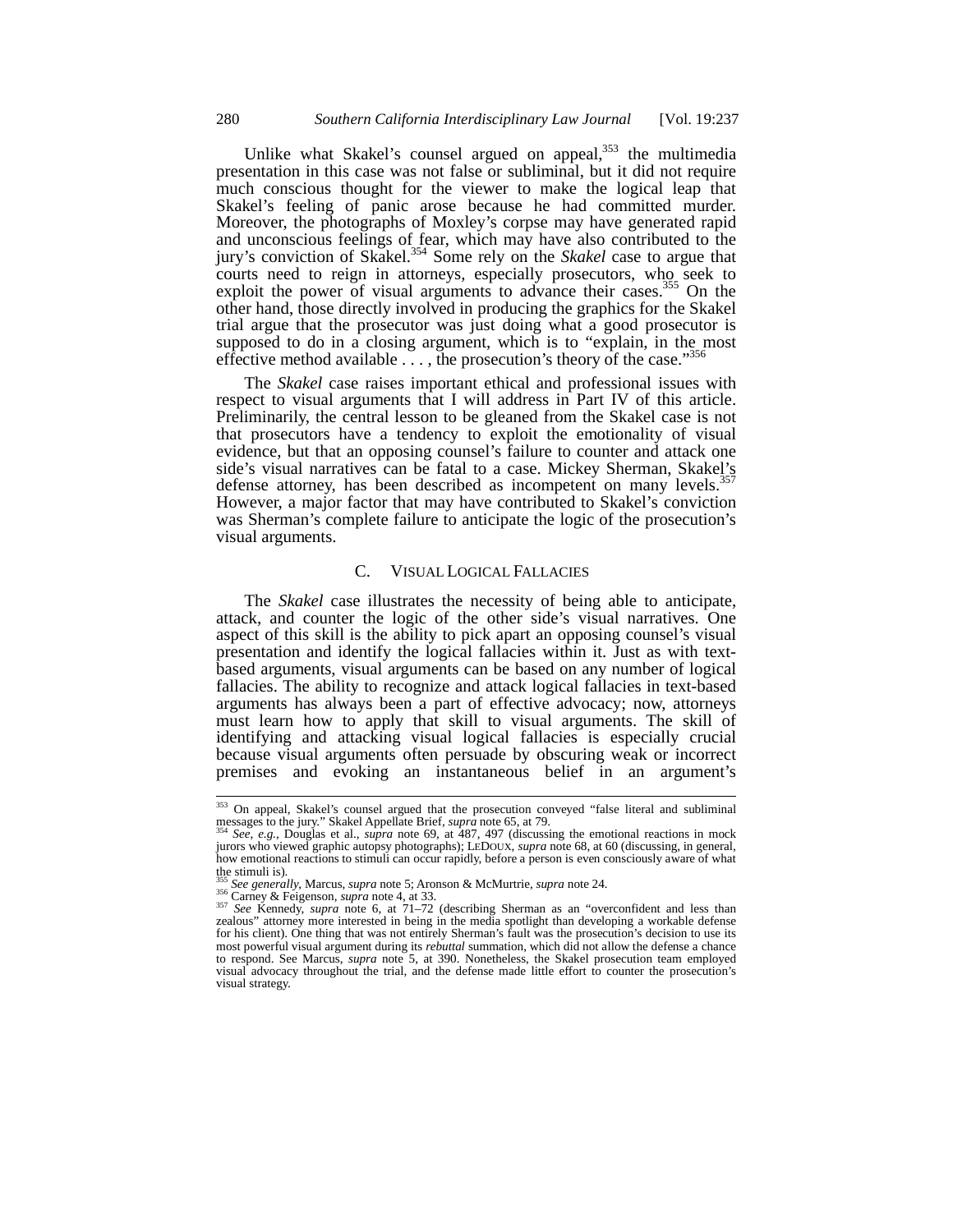correctness.<sup>358</sup> For this Article, I will focus on two of the most prevalent visual logical fallacies: affect transfer and false causal connections.

#### 1. *Affect Transfer*

Affect transfer, most often discussed in the context of advertising, refers to when "an emotional response from an unrelated object or event is transferred to the product being sold, simply by showing an image of the product, followed by an image of the emotional object or event."<sup>359</sup> In terms of classical rhetoric, arguments that employ affect transfer are what Aristotle defined as epideictic arguments, arguments that praise or censure someone or some object, rather than deliberative or forensic arguments, which seek to exhort the audience to do or not do something.<sup>360</sup> Affect transfer relies on associative reasoning, also known as associative logic, which takes place when "the focus of the reasoning process is transferred from one concept to other concepts that are held to be associated."361 Associative reasoning might be the most "frequent and powerful reasoning technique used by humans."362 Affect transfer also takes advantage of the human mind's tendency to perceive simple patterns within a complex set of information and to see things as related when that relatedness may not accurately reflect reality.<sup>363</sup>

One cited example of a visually-based affect transfer argument is an advertisement for an insurance company that appropriated the well-known image of marines raising the flag at Iwo Jima. $364$  The juxtaposition allowed the insurance company to immediately associate itself with the emotions and feelings associated with the Iwo Jima photograph without having to explicitly argue why and how the image related to its insurance business.<sup>3</sup> Thus, in a visual context, affect transfer works well because it rapidly exploits the emotionality of an image without having to verbalize the explicit connections between the two objects.

In a legal context, affect transfer is not exclusive to visual arguments. Anytime attorneys associate their clients with positive narratives or images or associate the other side with negative stories and imagery, affect transfer is involved. For instance, Gerry Spence was able to successfully convince jurors to acquit his client in the Ruby Ridge case by associating his client with positive narratives of individual freedom in the face of government oppression.<sup>3</sup>

Although affect transfer can be used effectively and innocuously for advocacy purposes, I have placed it under the rubric of a visual logical

<sup>&</sup>lt;sup>358</sup> Blair, *supra* note 308, at 54.

<sup>&</sup>lt;sup>359</sup> Hill, *suppa* note 300, at 54.<br><sup>360</sup>EDWARD P. J. CORBETT & ROBERT J. CONNORS, CLASSICAL RHETORIC FOR THE MODERN STUDENT 23–24 (4th ed. 1999); Sherwin et al., *Law in the Digital Age*, *supra* note 4, at 268 (citation omitted). <sup>361</sup> KARL M. WIIG, EXPERT SYSTEMS: A MANAGER'S GUIDE 153 table 17.2 (International Labour Office

 $\frac{1990}{362}$ .

<sup>&</sup>lt;sup>362</sup> *Id.*<br><sup>363</sup> *See supra* text accompanying notes 96 and 97.<br><sup>364</sup> Hill, *supra* note 12, at 36 (citing KENNETH BURKE, A RHETORIC OF MOTIVES 87 (U. of Calif. Press  $1969$ )).<br> $365$ <sub>*Id*</sub>

<sup>365</sup>*Id.* <sup>366</sup> Sherwin et al., *Law in the Digital Age*, *supra* note 4 at 268.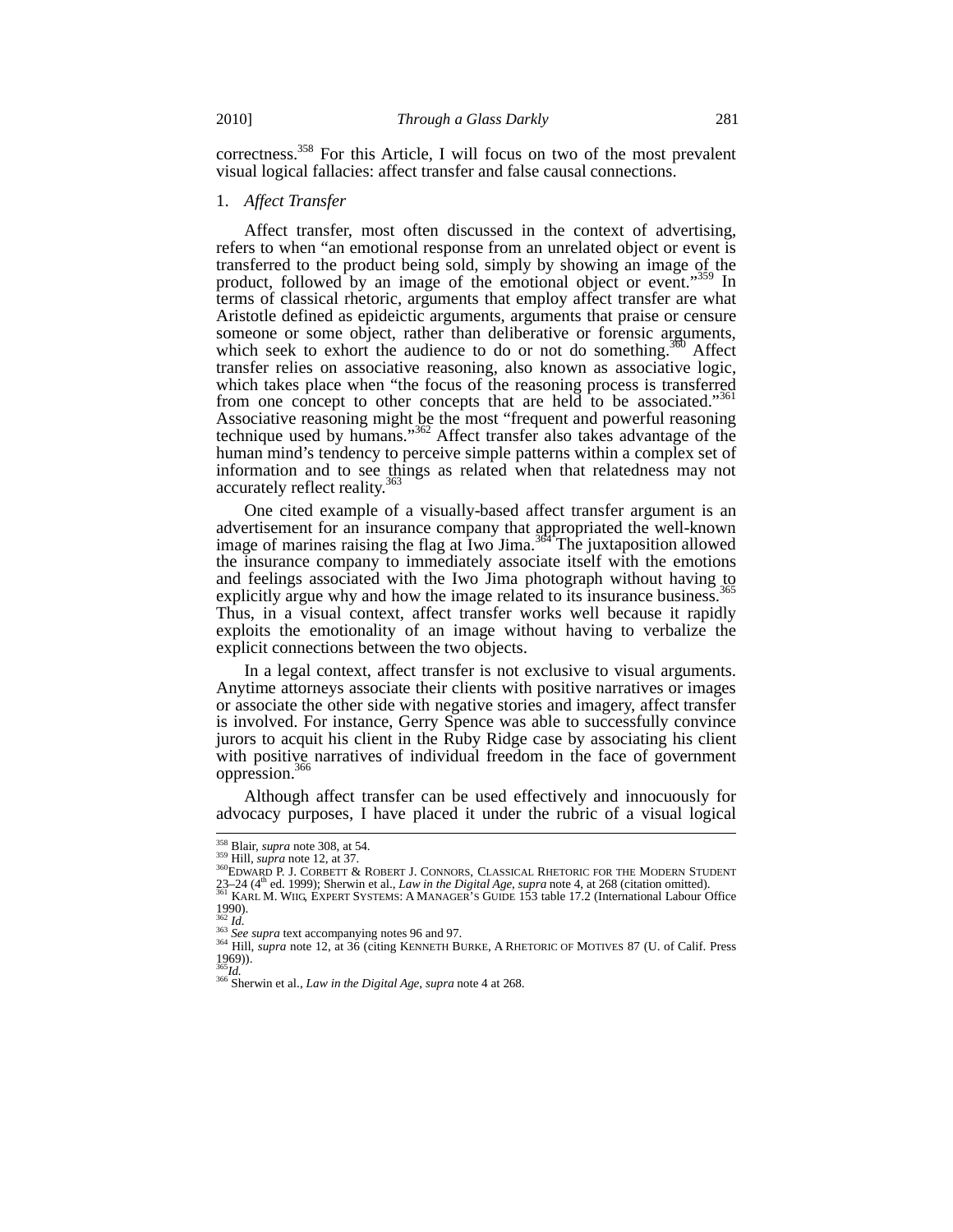fallacy because affect transfer is not actually an argument at all, but simply a way of connecting latent emotions and feelings with another concept.<sup>3</sup> Moreover, affect transfer becomes dangerous when employed visually because of the immediacy with which such arguments are apprehended and because "the implied connections are not likely to be questioned or challenged."<sup>368</sup> Another major problem with affect transfer occurs when negative emotional reactions associated with racial stereotypes (conscious or unconscious) are linked to persons whose credibility is under attack. Recent research into implicit bias, discussed above, confirms that in the context of race, affect transfer is a highly prejudicial device.<sup>369</sup> I will first discuss two simple examples of affect transfer being used in court cases and then address instances where implicitly referenced harmful stereotypes have undermined a person's credibility.

In their article, *Blurred Boundaries: An Analysis of the Close Relationship Between Popular Culture and the Practice of Law,*<sup>370</sup> coauthors Avi J. Stachenfeld and Christopher M. Nicholson write about how their media company, Legal Video Services, created visual presentations as a way to enhance the trial advocacy in two cases. In one of those cases, *Maxus Corporate Co. v. Kidder, Peobody & Co.*, <sup>371</sup> the plaintiff, a Texas company, sued a New York investment firm for damages arising from the investment firm's insider trading, alleging that the inside trades inflated the price of the target company that the plaintiff sought to acquire.<sup>372</sup> Stachenfeld and Nicholson write about how they used imagery of the Texas flag to strengthen a highly circumstantial case by cementing the theme that the plaintiff was a "homegrown company that was deceived and betrayed by [the defendant], [an] elite East Coast financial establishment."<sup>373</sup> The coauthors provide the following explanation for how they were inspired to use the Texas flag:

We incorporated the state flag designs in the map to resonate with Texans' reverence to their flag. Nowhere in this country is the state flag more proudly displayed than in Texas. During several visits to Houston and Dallas, we were amazed by the ubiquitousness of the state flag. It was clearly an influential symbol, something which did not escape one local entrepreneur. For example, while sitting in a Houston bar, we saw a car commercial that consisted solely of a sixty second shot of the Texas flag waving proudly in brisk Texas breeze and accompanying narration regarding the deals on prices the dealership offered.

For the plaintiff's opening statement, the authors designed a visual graphic that emphasized the proud Texas origins of the plaintiff by overlaying an image of the Texas state flag over the state of Texas on a map

 $\frac{367}{368}$  Blair, *supra* note 308, at 57.

<sup>&</sup>lt;sup>369</sup> See supra text accompanying notes 196–212.<br><sup>370</sup> Stachenfeld & Nicholson, *supra* note 4.<br><sup>371</sup> No. 87-15583-M (Tex. Dist. Ct. Dallas County 1992).<br><sup>372</sup> Stachenfeld & Nicholson, *supra* note 4, at 907.<br>*In* Id. at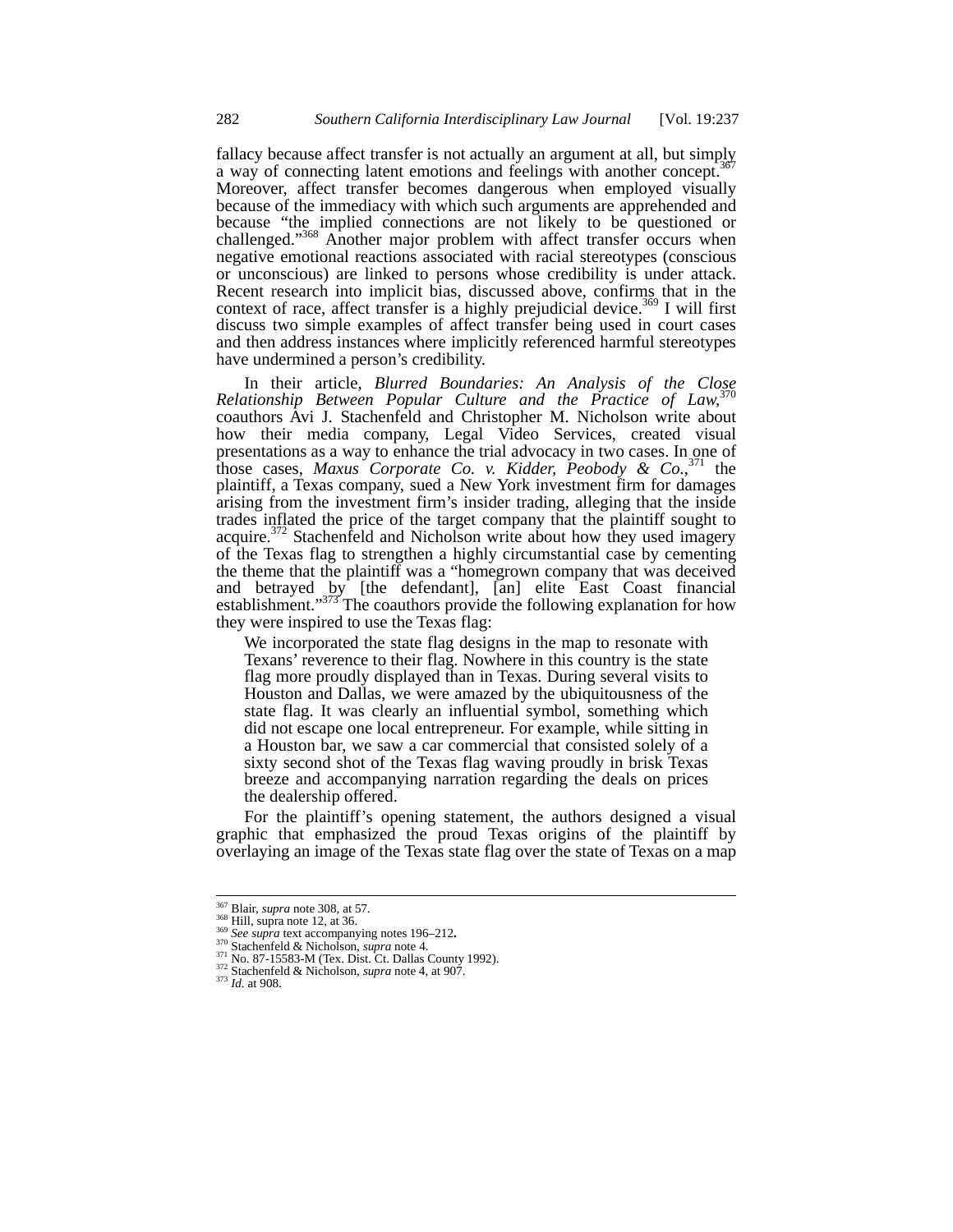of the United States. $374$  In addition, to capitalize on negative feelings that Texans have against "elite" East Coast states, the coauthors designed the image of New York State "so that it [looked] as if you could lasso the entire state."<sup>375</sup> The idea of Texas being able to lasso New York State also drew inspiration from advertising, this time from a popular salsa commercial in which a group of angry cowboys, upon finding out that their salsa was made in New York, curtly demand a rope for the cook.<sup>3</sup>

The *Maxus* case illustrates how visual affect transfer can create a positive emotional resonance for the plaintiff and a negative emotional resonance for the defendant. Although the affect transfer in this case was fairly innocuous, it allowed the attorneys to make an argument that would not have worked well in a purely verbal format. A verbal argument generalizing Texas corporations as essentially authentic and good while painting New York companies as inherently suspect and elitist would be objectionable as unfounded and prejudicial.

In another case involving affect transfer, *Standard Chartered PLC v. Price Waterhouse*, the Arizona Court of Appeals held that the plaintiff went beyond the allowable bounds in closing argument, by presenting a video that analogized the errors that precipitated the sinking of the Titanic with the defendant's alleged accounting negligence.<sup>377</sup> For the closing argument in this case, the plaintiff's counsel presented a video that interspersed segments of the movie "A Night to Remember" with summaries of the defendant's alleged accounting negligence.<sup>378</sup> The trial judge prescreened the video presentation and determined that it was appropriate for a closing argument.<sup>379</sup> Although the defendant's counsel was unable to view the video prior to it being shown, he objected to the video after the closing arguments, arguing that the analogy was incorrect and that the facts portrayed in the Titanic movie were not at all similar to the facts of the  $\alpha$  accounting negligence case.<sup>380</sup> The trial judge overruled the objection.<sup>381</sup>

On appeal, however, the Arizona Court of Appeals held that the video was "improper, inflammatory, argumentative, and based on nonexistent or inaccurate evidence about the sinking of the Titanic."382 The Court of Appeals took issue with the plaintiff's use of affect transfer by equating "graphic representations of a Hollywood version of an event [to] wholly unrelated . . . events that the trial concerned."<sup>383</sup> The court also noted that it was inappropriate for the plaintiff to attempt to capitalize on the intentional

<sup>&</sup>lt;sup>374</sup> *Id.* The actual images from the presentation are reproduced on page 913 of the article.<br><sup>375</sup> *Id.* at 908–09.<br><sup>376</sup> *Id.* at 907.<br><sup>376</sup> Standard Chartered PLC v. Price Waterhouse, 945 P.2d 317, 358–59 (Ariz. Ct. Ap Sherwin et al., *Law in the Digital Age*, *supra* note 4 at 251–52 (generally discussing the visual issues in the *Standard Chartered* case). <sup>378</sup>*Standard Chartered PLC,* 945 P.2d at 358. In its opinion, the court does not actually identify the name

of the "Hollywood production" that the plaintiff's used in the video. In writing about the case, Richard Sherwin identified the movie as "A Night to Remember." *See* Sherwin et al., *Law in the Digital Age*,  $\frac{supra}{379}$  *Standard Chartered PLC*, 945 P.2d at 358.<br>  $\frac{379}{450}$  *Id.*<br>  $\frac{381}{1d}$ .<br>  $\frac{1}{382}$  *Id.*<br>  $\frac{1}{$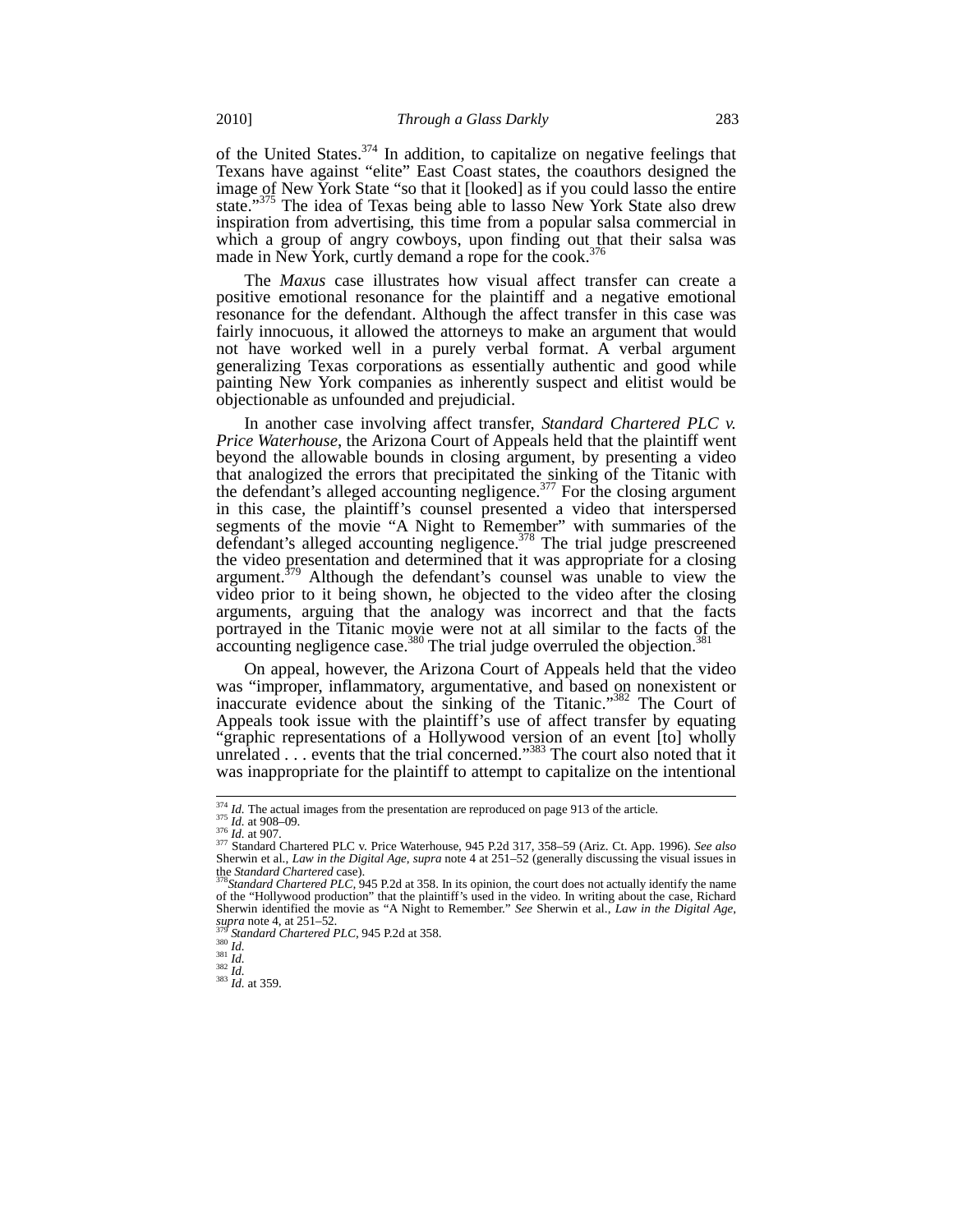emotionality of "Hollywood disaster footage" and link that emotionality emotionality of **Trong wood** disaster rooting the disaster case.<sup>384</sup> One of the lessons with the dry facts of an accounting negligence case.<sup>384</sup> One of the lessons from the *Standard Chartered* case is that opposing counsel should be prepared to object to overreaching arguments that employ the affect transfer fallacy. Even though the objection was overruled at trial, it was properly preserved on appeal.<sup>385</sup> Fortunately, in this case, the Arizona Court of Appeals recognized the fallacy and disallowed the video on remand.<sup>386</sup>

Linking negative racial stereotypes with a person whose credibility is under attack is an especially insidious form of affect transfer. The "Willie Horton" presidential campaign advertisement that George H. W. Bush employed against Michael Dukakis in 1988 is an infamous example of an affect transfer device that drew upon negative racial stereotypes.<sup>387</sup> The advertisement stated that Dukakis supported weekend furloughs for prisoners and explained how "Willie Horton"<sup>388</sup> committed another violent crime while out on furlough.<sup>389</sup> Mug-shot and custodial photographs of Horton were displayed throughout the ad. Horton's mug-shot has been described as "the most emotionally powerful image in the ad, playing on every white person's fears of the dangerous, lawless, violent, dark black male."390 In his book, *The Political Brain*, Drew Westen explains how the Willie Horton ad linked Dukakis to latent race-based fears within the white populace:

The Willie Horton ad was well attuned to the primate brain, and particularly to the amygdala, which is highly responsive to both facial expressions and fear-evoking stimuli. The ad was packed with both. . . . The Bush team chose its photos—and its subject, a brutal and coincidentally, very black criminal—well. Recent findings suggest that the more "Afrocentric" the features of a convicted criminal (the darker the skin, the more African the features—as in Horton's "Afro" haircut), the tougher the sentence he tends to receive in American courts.<sup>39</sup>

In the legal context, affect transfer usually works to associate implicit negative stereotypes with a person (a witness or a party) whose credibility is under attack. A race-based affect-transfer can be as simple as a caption

 $384$  *Id.* 

<sup>&</sup>lt;sup>385</sup> Because closing arguments are not previewed in advance, a failure to object will not generally prevent judicial review of the propriety of the closing argument. See Marcus, supra note 5, at 378.<br><sup>386</sup> Standard Chartered PLC, 945 P.2d at 359.<br><sup>387</sup> See e.g., E.J. DIONE, WHY AMERICANS HATE POLITICS 77 (1<sup>st</sup> Simon & S

<sup>2004) (</sup>describing how the advertisement was able to tap into implicit white racism and white fears of black men); WESTEN, *supra* note 212, at 62–63 (explaining that the implicit message of the advertisement is that Dukakis allows menacing black men to threaten our safety).

<sup>&</sup>lt;sup>388</sup> William Horton, the subject of the ad, never used the name "Willie." WESTEN, *supra* note 212, at 65;<br>KATHLEEN HALL JAMIESON, THE PRESS EFFECT: POLITICIANS, JOURNALISTS, AND THE STORIES THAT SHAPE THE POLITICAL WORLD 3 (Oxford Univ. Press 2004) [hereinafter Jamieson, *The Press Effect*]. It was not until Bush began talking about the case that the name Willie came to be associated with Horton. JAMIESON, THE PRESS EFFECT at 3. Both Westen and Jamieson remark that the name "Willie," considered an African American nickname, reinforced the negative stereotypes that Horton represented. *Id..*; WESTEN, *supra* note 212, at 62–64.<br><sup>389</sup> WESTEN, *supra* note 212, at 62–64.<br><sup>390</sup> *Id.* at 65.<br>*Id.*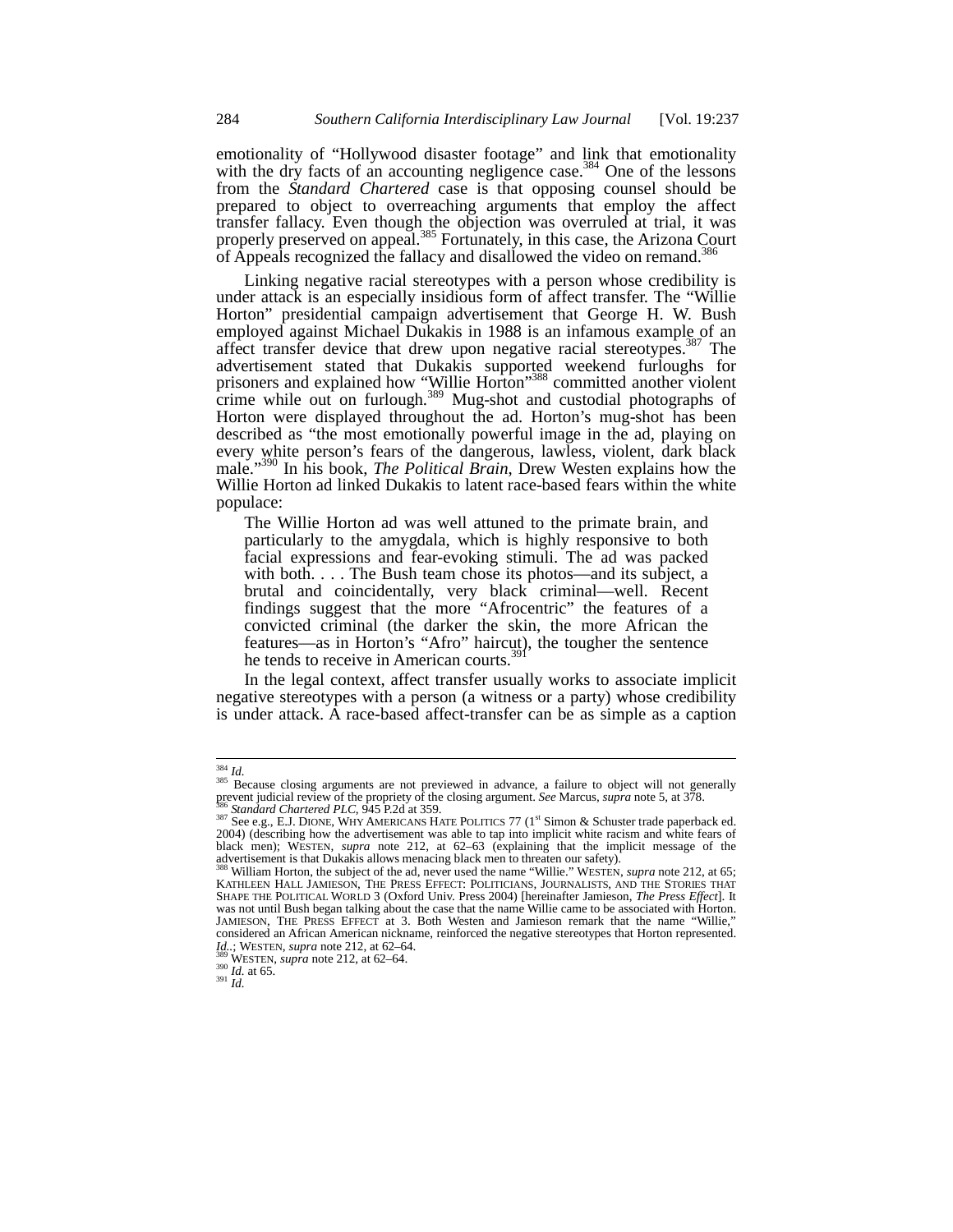on a PowerPoint slide that refers to a witness as a "gang-banger."<sup>392</sup> It can also take a more subtle form, such as the way defense counsel used narratives incorporating implicit race-based fears to create a theme in the Rodney King case.<sup>393</sup> In this famous police brutality case, the defense counsel, as a way of counteracting the raw video footage of the police beating King, presented subtle cues that primed the case as being about a violent black criminal fleeing the Los Angeles inner city toward the suburb where the trial took place. $39$ 

The defense counsel for the police officers established latent fears of the "big black man" by presenting lengthy witness testimony on police protocols for dealing with violent criminals who will not stand down to the police.<sup>395</sup> They also referenced white suburban fear of the lawless inner city by prominently displaying a map showing that King would have ended up in the Town of Simi Valley, Ventura County (where the trial was taking place) had he not been stopped by the police.<sup>396</sup> The defense's subtle narrative was also helped by deeply ingrained stereotypes, found within all facets of American popular culture, that place the police in the role of heroic protectors against a menacing "Other"—African-American males from the inner-city.  $397$  Thus, by subtly associating Rodney King as a nonwhite threat to the safety of the white populace, the defense counsel used an implicit form of affect transfer to secure an acquittal for the four police officers involved in the beating.

The law review articles that discuss the racial stereotypes in the King case do not point to any evidence of the defense counsel's conscious intent to draw upon blatant racial stereotypes.<sup>398</sup> Since bias works unconsciously, it is difficult to assign agency, or blame, to the defense attorneys for using a race-based affect transfer device. In other words, it would be nearly impossible to prove that the defense attorneys intentionally set out to capitalize on racial stereotypes and bias to win their case. A solution does not yet exist for courtroom prejudice that originates from unconscious forces, because our judicial system generally remedies only those harms that result from intentional racism.<sup>399</sup> However, the vast disproportionality between the percentage of non-white persons incarcerated for crimes in contrast with white persons shows that implicit bias likely plays an active

<sup>392</sup> *State v. Sotelo*, 2008 WL 5104891, \*6 (Ariz. App. Div. 2 2008) (the court held that the "gang-banger" reference was inappropriate given that there was no evidence in the record that the witness had any gang involvement).<br><sup>393</sup> See generally, Alper et al., *supra* note 7.

<sup>&</sup>lt;sup>394</sup> See id. at 30; Vogelman, *supra* note 195, at 574. In addition to illustrating implicit affect transfer, the Rodney King case demonstrates how priming techniques can be used to control how jurors perceive<br>visual information. See supra Part III.B.3.b. visual information. *See supra* Part III.B.3.b.<br><sup>396</sup> Vogelman, *supra* note 195, at 574, 576–77.<br><sup>396</sup> *Id.* at 574, note 6.<br><sup>397</sup> Alper et al., *supra* note 7, at 38–46.<br><sup>398</sup> *See, e.g., id.; Vogelman, supra* note 195.

*Protection in the 21st Century: Building upon Charles Lawrence's Vision to Mount a Contemporary Challenge to the Intent Doctrine*, 40 CONN. L. REV. 1175 (2008) (explaining that while evidence of implicit bias has been allowed in cases concerning jury selection, expert witness qualification, immigration, and prison voting rights, for the most part, American law requires evidence of intent in order to remedy equal protection violations).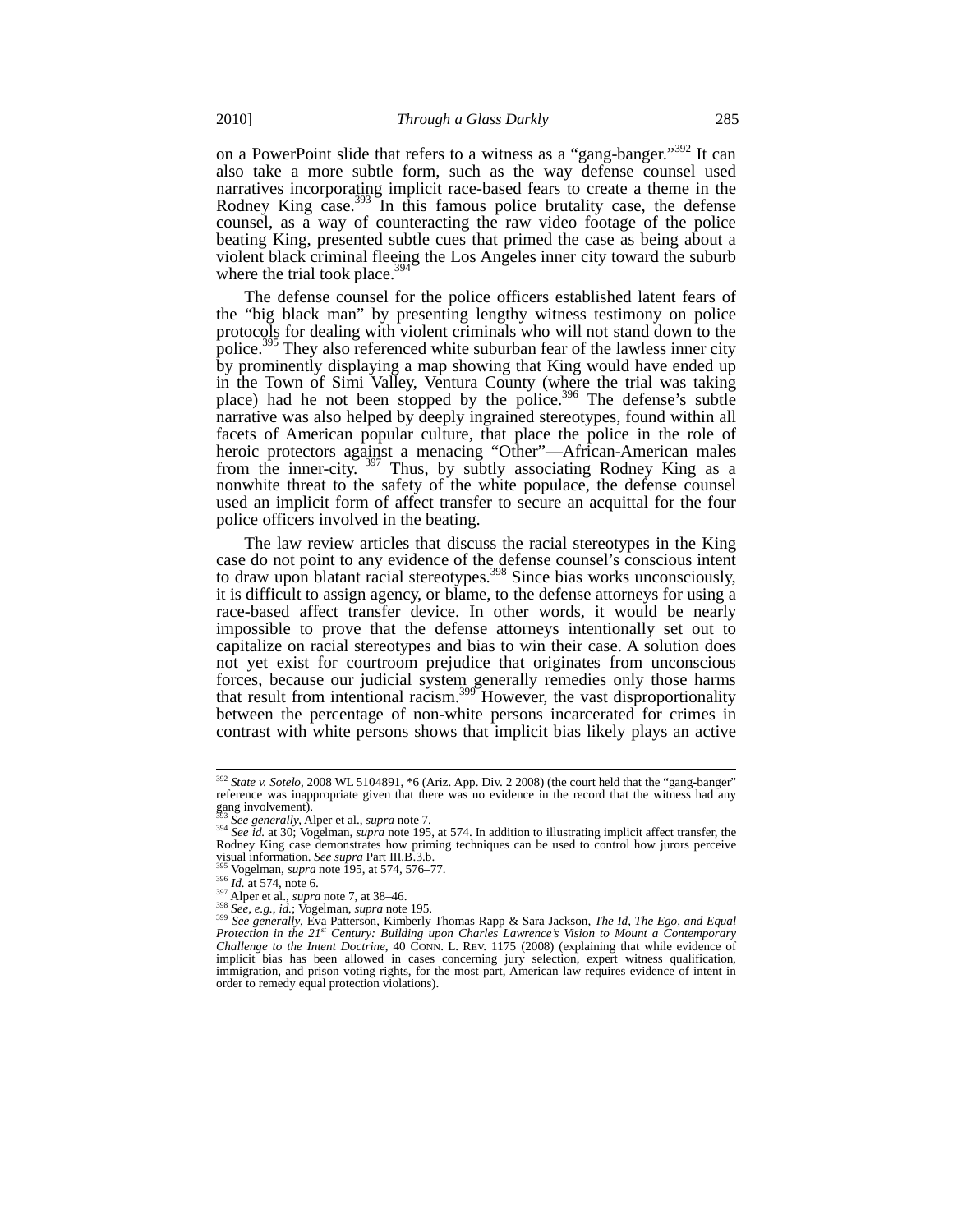role in the resolution of cases.<sup>400</sup> Malcolm Gladwell's utopian legal system of allowing a party's color to be shielded behind a curtain is not likely to gain wide support anytime soon. One thing attorneys can do, as discussed above, is to vigilantly look for methods that can counter that unconscious bias.<sup>401</sup> Moreover, because unconscious fears and biases are not feelings that would be countenanced if brought to the conscious forefront, one of the more promising countering techniques might be to make the unconscious explicitly conscious.<sup>402</sup> Finally, attorneys should become cognizant of implicit bias and understand that their own biases might play a role in how they construct their case. $40\overline{3}$ 

#### 2. *False Causal Connections*

The visual logical fallacy of false causal connections takes special advantage of how our minds construct meaning out of sequenced images. To the human mind, "[visual] [e]vents that happen in close succession and those that have a consistent relationship appear to be causally connected." $404$  Thus, one can use visual imagery to evoke the sensation of causation "simply by showing the juxtaposition of two events in sequence."<sup>405</sup> In other words, "[i]f you can visually show what looks like . . . a causal effect, the brain will manufacture a feeling of causation to go along with it."<sup>406</sup> Similar to affect transfer, the perception of false causal connections is a product of the mind's constant attempts to arrange complex information into a unifying pattern or gestalt.<sup>407</sup> "Our judgment"

 $400$  GLADWELL, *supra* note 68, at 274-75.

 $^{401}$  *See supra* text accompanying notes 213–17 (discussing ways in which implicit bias may be  $^{401}$  *See supra* text accompanying notes 213–17 (discussing ways in which implicit bias may be countered). One practical approach might be to humanize one's client as much as possible. This might alleviate the effect of implicit bias, given the research showing implicit biases decrease where there is a personal connection with a member of a devalued group. *See supra* text accompanying note 216.<br><sup>402</sup> Making the unconscious conscious is the advice that Drew Westen gives to politicians whose

opponents seek to persuade with strategies that draw upon unconscious racial biases. WESTEN, *supra*  note 212, at 221–23. One approach here might be to present expert testimony that explains implicit bias as it relates to race. Although identifying specific approaches as to how expert testimony on implicit bias could be introduced at trial is outside the scope of this Article, this kind of testimony could possibly be introduced as part of an evidentiary objection or within a motion in limine, which seeks to exclude or limit the use of a visual argument. An analogy can also be made here to the way that expert psychology testimony is used to raise issues of fallibility with respect to eyewitness identification testimony in criminal cases. *See, generally*, Frederic D. Woocher, *Did Your Eyes Deceive You? Expert Psychological Testimony on the Unreliability of Eyewitness Identification*, 29 STAN. L. REV. 969 (May 1977); Roger B. Handberg, *Expert Testimony on Eyewitness Identification: A New Pair of Glasses for the Jury*, 32 AM.<br>CRIM. L. REV. 613 (Summer 1995).<br><sup>403</sup> An attorney's ethical duty not to knowingly appeal to irrelevant information, suc

<sup>&</sup>lt;sup>403</sup> An attorney's ethical duty not to knowingly appeal to irrelevant information, such as racial bias, must also be counter-balanced by the advocate's duty to zealously represent his/her client. *See* Vogelman, *supra* note 195, at 574 ( "[The justice system] pits two fundamental values of our society against one another: the need to have our system or justice do its work free from the shackles of racial, ethnic, or religious prejudice, versus the rights of those accused of crimes to zealously and creatively defend themselves."). With implicit bias, which is not generally recognized as a harm that warrants a legal remedy, this balance becomes even more difficult.

<sup>&</sup>lt;sup>404</sup> STAFFORD & WEBB, *supra* note 68, at 265.<br><sup>405</sup> Sherwin, *A Manifesto for Visual Realism*, *supra* note 4, at 735 (citing JEROME BRUNER, ACTUAL MINDS, POSSIBLE WORLDS 14 (1986)). *See also* BARRY, *supra* note 8, at 47 (citing ALBERT MICHOTTE, THE PERCEPTION OF CAUSALITY (1963) (quoted in E. BRUCE GOLDSTEIN, SENSATION AND PERCEPTION 307 (3d ed. 1989)).

<sup>406</sup> STAFFORD & WEBB, *supra* note 68, at 265. <sup>407</sup> BARRY, *supra* note 8, at 47.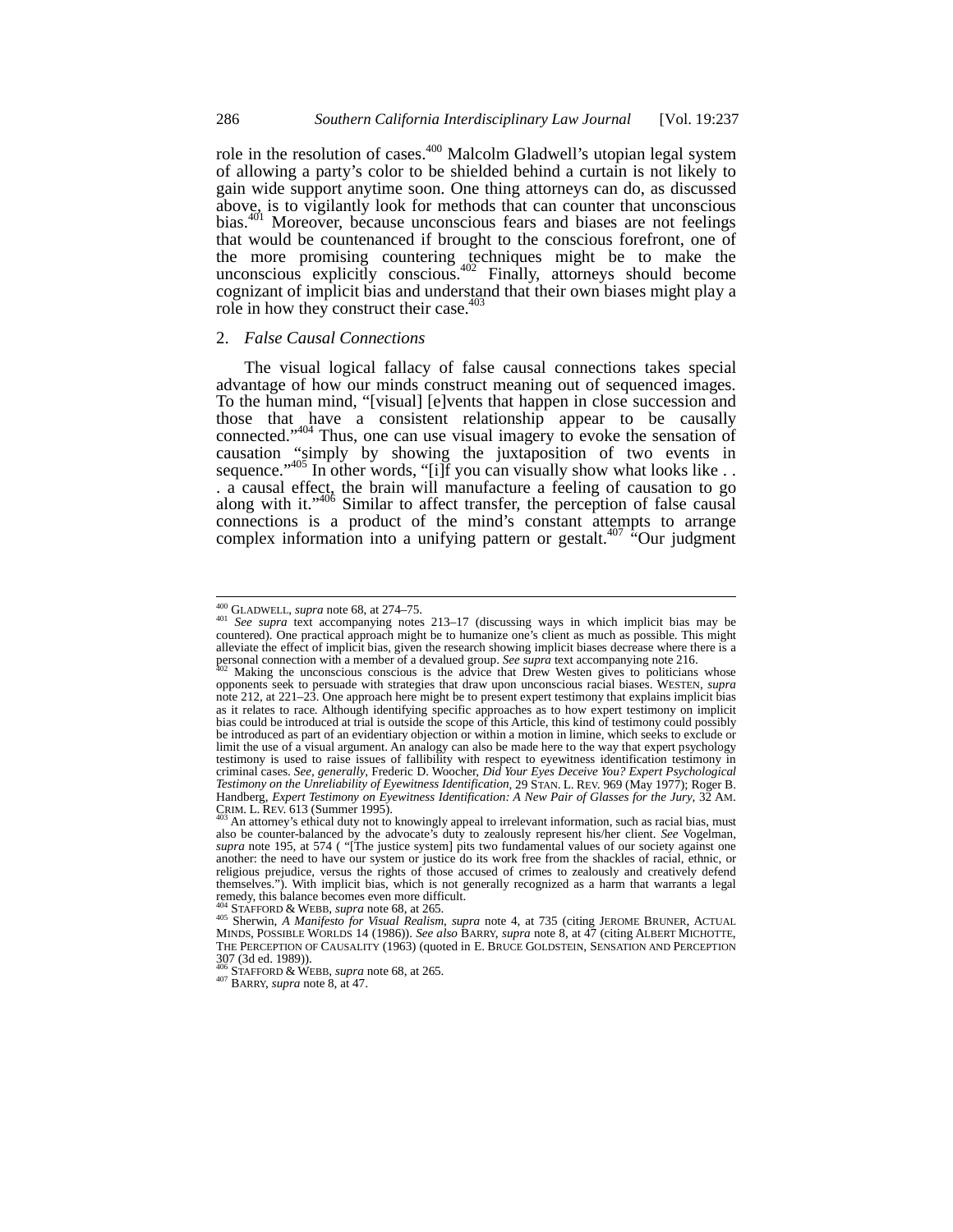can easily be tricked into creating complete pictures in our minds that do not exist in reality."408

In the context of popular culture, Ann Marie Seward Barry explains how the special effects-laden Hollywood action film takes advantage of this fallacy. "[D]espite the lack of a plot or unified theme, [these types of movies] seem to tell a story where essentially none exists."<sup>409</sup> Thus, by projecting images in sequence, we are tricked into believing in the existence of a chronology of events, caused by prior events.

In the legal context, two previously discussed cases, the Rodney King assault trial and the Michael Skakel trial, demonstrate how this logical fallacy works. In the Rodney King case, the defense attorneys were faced with the problem of counteracting a video-tape that showed the defendants "in *flagrante delicto*, beating Mr. King with an apparent savagery that . . . completely convinced the national viewing public of the defendants' guilt." The defense counsel's strategy was two-fold. First, as discussed above, the case narrative was framed in terms of heroic police officers apprehending a dangerous African American man who was speeding from the inner city toward the suburbs.<sup>410</sup> The police officers also testified that Rodney King exhibited bizarre, uncontrollable behavior from the beginning. Additionally, because he was seemingly immune to the shocks from the taser, the officers concluded that he must have been under the influence of PCP, or angel dust.<sup>411</sup> By priming the case as being about the police officers' attempts to quell the "trouble" caused by the "larger than life" and "superhuman"  $\text{King},^{412}$  the defense counsel was able to set the stage for the next step of their strategy, controlling how the jurors perceived the video.

The prosecutors took a naïve approach to the video, believing that, like the general public, the jurors would see the video and believe that it was incontrovertible evidence of the officers' guilt.<sup>413</sup> The defense counsel employed a different strategy, using a slowed down, frame-by-frame analysis to show the jury how King's own threatening actions precipitated each blow of the officers' batons.<sup>414</sup> The original footage showed King reacting, in pain, to the officers' taser shocks and baton clubbings.<sup>415</sup> When the defense slowed down the footage, however, "King's movements are separated by greater time from the blows, making his reaction seem like unprovoked action and his defensive movements appear aggressive."<sup>416</sup> While the jurors watched the slowed-down (and silent) video, an expert witness, schooled in the art of escalation and de-escalation of force, calmly explained that the police were using appropriate levels of force to subdue  $\overline{\text{King}}$ .

<sup>408</sup> Marcus, *supra* note 5, at 361, 377 (citing BARRY, *supra* note 8, at 47).

<sup>&</sup>lt;sup>449</sup> BARRY, *supra* note 8, at 301, 377 (calling 2010). The support of the supra of the RARRY, supra note 8, at 47.<br>
<sup>410</sup> See supra text accompanying notes 394–98.<br>
<sup>412</sup> Vogelman, *supra* note 195, at 574.<br>
<sup>412</sup> Vogelm

Alper et al., *supra* note 7, at 30. <sup>415</sup> STURKEN & CARTWRIGHT, *supra* note 417, at 288. <sup>416</sup> *Id.* <sup>417</sup> Sherwin, *A Manifesto for Visual Realism*, *supra* note 4, at 734.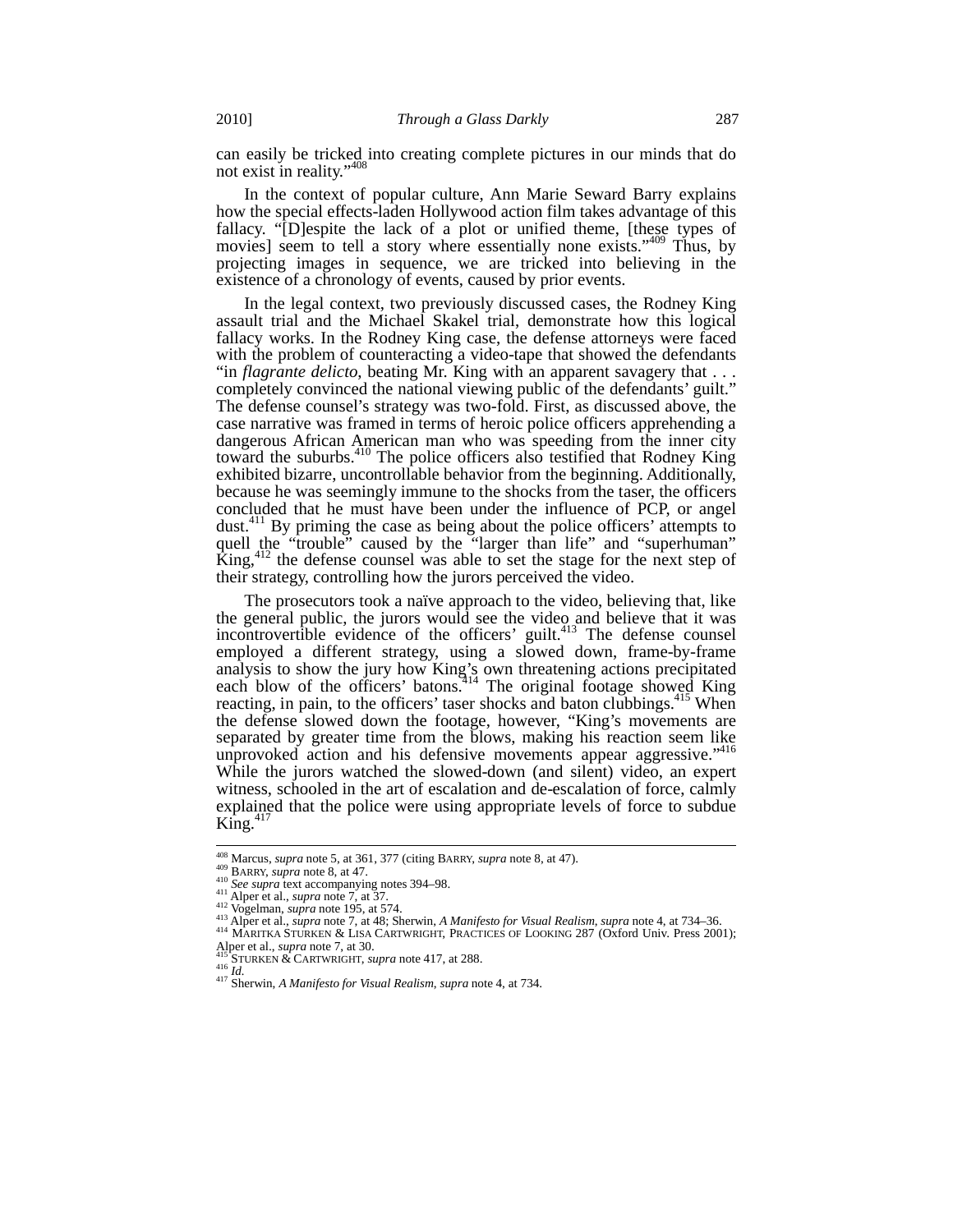By planting and then cementing the idea in the jurors' minds that King's behavior was the cause that led to the officers' actions, the jurors perceived the video footage to be evidence of that causal relationship. The idea behind the defense's strategy was that "by slowing down or stopping a moving image, we can see things we might have missed when events fly by in real time.<sup>5,418</sup> However, by obscuring some of the time-based aspects of the situation, the slowed down video had the effect of "construct[ing] some meanings while blocking others."<sup>419</sup> The surprising outcome in the King trial demonstrates how priming techniques and visual sequences can easily evoke cause and effect relationships. It also demonstrates the danger of approaching visual evidence with a too simplistic "seeing is believing" approach.

The other example of constructed causal connections comes from the Michael Skakel trial. I have previously described the slide sequence that the prosecutor employed in his rebuttal closing argument as an example of a visual enthymeme.<sup>420</sup> The slides also demonstrate how cause and effect relationships can be conjured up by referring to events in close succession to each other. As the first of the three rebuttal slides were projected, the jurors heard Skakel explaining (and see his words on the slide) that the morning after Martha Moxley's murder, Mrs. Moxley appeared at the Skakel's front door and asked Michael if he had seen Martha.<sup>421</sup> Within the first slide is a photograph of a smiling Martha Moxley, holding her schoolbooks.<sup>422</sup> On the next slide, Skakel began to describe the panic he felt in responding to Mrs. Moxley.<sup>423</sup> As the jurors heard the description of his panic, the prosecution projected an image of Martha Moxley's corpse.<sup>424</sup> For the third slide, as Skakel continued to talk about his panic, the jury saw an alternate photograph of Moxley's corpse.<sup>425</sup> The visual logic within the slides, by first discussing Skakel's panic, and then showing Moxley's corpse, strongly reinforced the defense's cause and effect theory by capitalizing on the human mind's tendency to construct cause and effect relationships from events that are presented in close sequence.

As discussed above, with respect to visual enthymemes, the prosecution probably went too far in its closing argument by sidestepping the defendant's rationale for the panic (that someone had seen him masturbating outside the night before) and presenting its own theory, that Skakel's murder of Martha Moxley was the cause of the panic, as the only common-sense explanation for the facts. $426$  Likewise, the prosecution's visual construction of a cause and effect relationship may have improperly exploited visual heuristics to manipulate the jury, as opposed to presenting

<sup>&</sup>lt;sup>418</sup> STURKEN & CARTWRIGHT, supra note 417, at 288.

<sup>&</sup>lt;sup>419</sup> *Id.*<br>
<sup>420</sup> *Id.*<br>
<sup>420</sup> *See supra* text accompanying notes 343–52.<br>
<sup>421</sup> Carney & Feigenson, *supra* note 4, at 28.<br>
<sup>422</sup> *Id.*; Skakel Trial Transcript, *supra* note 346, at 138.<br>
<sup>423</sup> Skakel Trial Transcript projected after the jury hears Skakel's description of his panic. *See* Carney & Feigenson, *supra* note 4,

at 28.<br><sup>425</sup> Carney & Feigenson, *supra* note 4, at 28.

<sup>&</sup>lt;sup>426</sup> See supra Part IV.B.2. and text accompanying notes 351-52.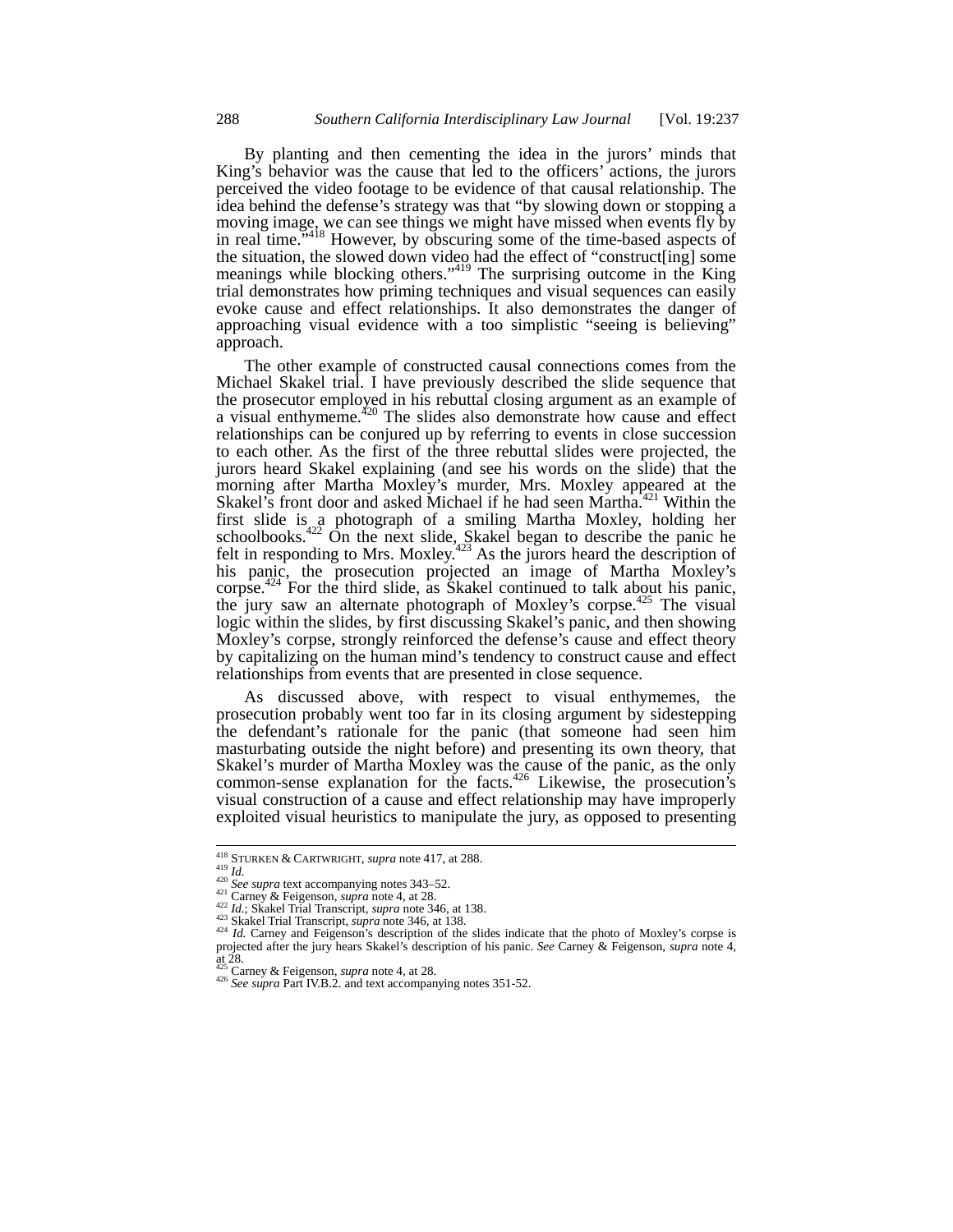an argument that invited rational deliberation. On appeal, Skakel's counsel argued, in conclusory fashion, that the slides were prejudicial and misleading because they conveyed "false literal and subliminal messages to the jury. $\frac{1}{27}$  Skakel's attorneys, however, were unable to convince the Connecticut Supreme Court that the prosecution had engaged in misconduct. A more sophisticated deconstruction of the logic within the prosecution's argument would have been a better argument to make on appeal. Even if a more substantive attack on the prosecution's faulty visual logic would not have produced a different result on appeal, it would have helped correct the advocacy imbalance resulting from the prosecution's unchecked use of emotional visual imagery.

# V. VISUAL ARGUMENTS: PROS, CONS, AND SOLUTIONS

This Article has explained how visual arguments manipulate audiences by harnessing rapid unconscious or emotional reasoning processes and by exploiting the fact that we do not generally question the rapid conclusions we reach based on visually presented information. While visual imagery can be used to overreach and inflame an audience, professionally presented visual arguments can also greatly enhance the quality of one's advocacy. In this section, I will expound upon the pros and cons of visual advocacy, with the end goal of identifying ways to advance the positive aspects of visual advocacy but also defuse the negative.

# A. PROS

Basic computer technology<sup>428</sup> allows an advocate to seamlessly weave visual imagery into underlying text-based narratives and arguments, amplifying the power of the advocacy. One of the most positive effects of melding traditional verbal argument forms with visual imagery is that the argument becomes more memorable. Presenting information in more than one format (visual and verbal, for instance) drastically improves a listener's rate of retention for the information. For instance, the average listener retains 10% of information presented in text form; 20% of information presented in audio/verbal form; and 30% of information presented in visual form.<sup>429</sup> When information is presented in both a visual and audio form, the retention rate jumps to 50%.

<sup>&</sup>lt;sup>427</sup> Skakel Appellate Brief, *supra* note 65, at 79.<br><sup>428</sup> Here, I am referring to the simple technology that allows one to access images and to project those images in tandem with opening statements, witness testimony, and closing arguments.

<sup>429</sup> *See* Bruce Hyland, *Cone of Learning Graphic*, *available at* http://www.public-health.uiowa.edu/icphp/ed\_training/ttt/archive/2002/2002\_course\_materials/Cone\_of\_Learning.pdf (citing Edgar Dale, *Audio-Visual Methods in Teaching* (3d ed. 1969). A multi-sensory argument is also more effective than a traditional verbal courtroom argument because it is processed in more parts of the brain. *See* STAFFORD & WEBB, *supra* note 68, at 187. One potentially negative attribute of multisensory processing is that some of the information is processed pre-consciously, outside the control of

rational cognition and more susceptible to unconscious bias. *See* Cunningham et al., *supra* note 205, at 811 (reporting that implicit negative stereotypes may originate within automatic processes in the brain; higher level, rational processing tends to counteract automatic responses of bias).

<sup>430</sup> *See* Hyland, *supra* note 431.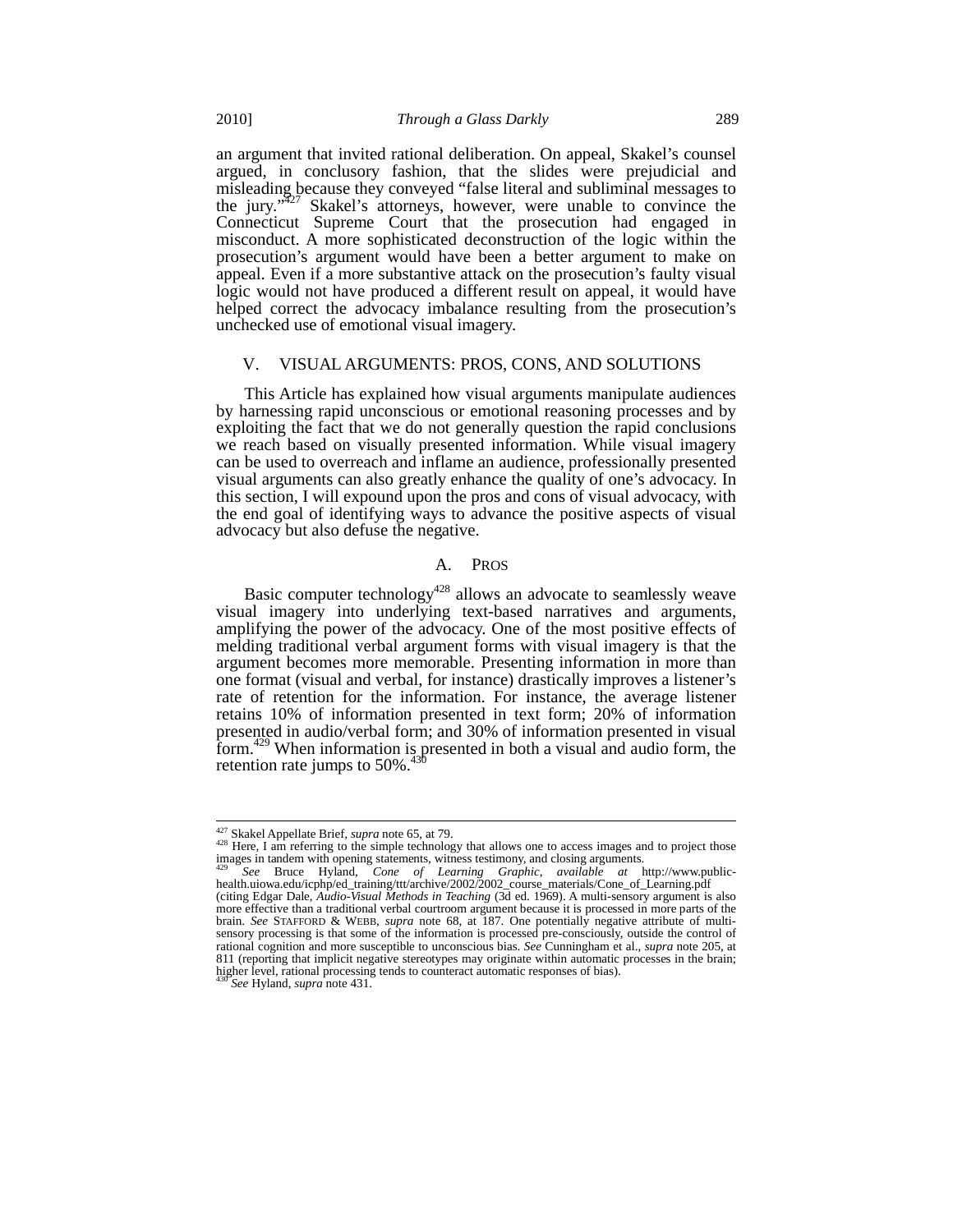In addition to higher retention rates, visually presented information is more memorable because it is *vivid*, defined as "emotionally interesting, concrete and imagery-provoking, and proximate in a sensory, temporal, or spatial way."<sup>431</sup> In their groundbreaking 1985 study, Brad Bell and Elizabeth Loftus documented that mock jury members will both remember and give greater credence to information that is more colorful, concrete, and detailed. $432$  In this study, a witness provided two descriptions of a pedestrian.<sup>433</sup> In the first description, the witness described the pedestrian as wearing blue tennis shoes, pink socks, and a Columbia University tshirt.<sup>434</sup> In the second description, the witness described seeing the pedestrian but did not provide any additional details.<sup>435</sup> The mock jurors rated the witnesses who gave vivid descriptions as more credible and as having a better memory than those who did not.<sup>436</sup> While the Bell/Loftus study focused on vivid language, graphic images are considered vivid evidence that carry the same effects for  $\frac{1}{437}$ 

Visual imagery, when woven into an underlying case narrative, also takes advantage of the human tendency to perceive and remember information in holistic forms and patterns.<sup>438</sup> Visual imagery, when added to a narrative, helps extend a "suggested continuing pattern along the direction previously established, . . . lend[ing] stability and creat[ing] meaning" for the story.<sup>439</sup> In other words, enhancing a text-based argument with visual imagery creates a "harmonic effect on perception and retention of information that flows from stimulating the mind with changing input from many senses, each alternatively primary and then secondary, all repeating and thereby reinforcing, a common message.<sup>3440</sup> Thus, visual narratives become more memorable because they create a synergistic flow of information that parallels the way we tend to remember and construct meaning.

Other positive attributes of visual presentations include their efficiency, their pedagogic helpfulness, and the fact that they mirror contemporary cultural expectations for the presentation of information. Visual presentations, produced with computer projection technology, bring efficiency to the courtroom on two different levels. First, the ability to quickly project photographs, documents, and transcript text allows each item to be presented immediately, avoiding the time required to pass information around to individual jurors. $441$  Projection technology can cut

<sup>431</sup> Brad E. Bell & Elizabeth F. Loftus, *Vivid Persuasion in the Courtroom*, 49 J. OF PERSONALITY ASSESSMENT 659 (1985). See also Douglas et al., *supra* note 69, at 487.<br>
<sup>432</sup> Bell & Loftus, *supra* note 433, at 659–60.<br>
<sup>433</sup> Id.<br>
<sup>434</sup> Id.<br>
<sup>436</sup> Id.<br>
<sup>436</sup> Id.<br>
<sup>436</sup> Id.<br>
<sup>436</sup> Id.<br>
<sup>437</sup> See Douglas et al., *sup* 

describing Gestalt theory.<br> $^{439}_{429}$  BARRY, *supra* note 8, at 52.

<sup>439</sup> BARRY, *supra* note 8, at 52. <sup>440</sup> Guiberson, *supra* note 18, at 58. <sup>441</sup> Carney & Feigenson, *supra* note 4, at 24.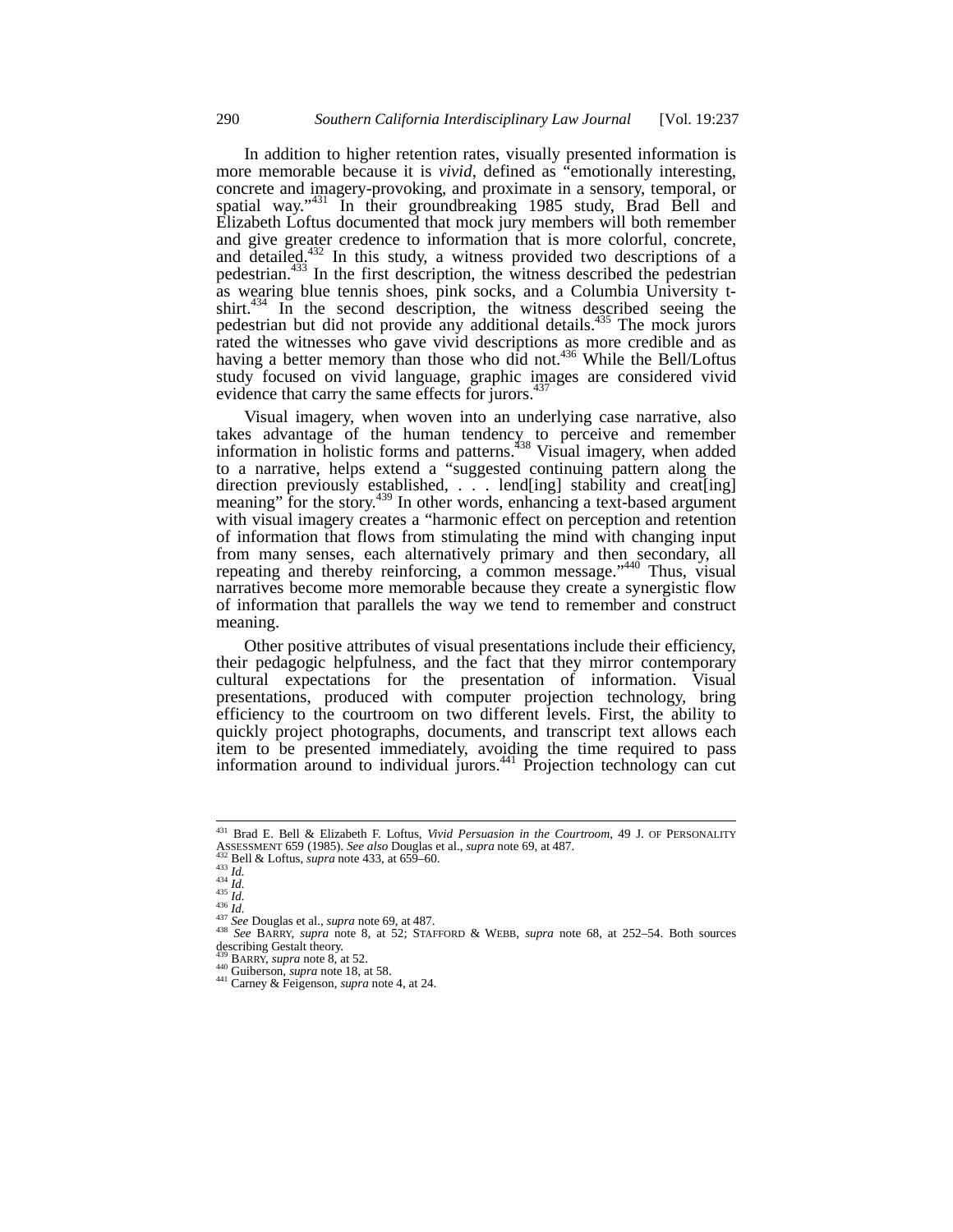down trial times by  $25{\text -}50\%$ .<sup>442</sup> In a rhetorical sense, visual arguments are also efficient because they allow the persuader to quickly immerse an audience in the logic of an argument without having to lay a lengthy foundation.443 In addition to their efficiency, visual projections can help a jury comprehend complex and voluminous evidence and testimony.<sup>444</sup> The positive pedagogical effect of a projected image can be as simple as making sure the jurors and the judge are all on the same page with respect to a witness's discussion of a particular document or photograph.<sup>445</sup> Image projection technology can also be used in tandem with witness testimony to improve listener retention rates. For instance, projecting the text from a lengthy deposition transcript as it is being read aloud can help a jury pay attention and stay focused on the testimony, when they might otherwise lose interest.<sup>446</sup>

A final positive attribute of visual advocacy is that it reflects the modern way in which information is processed and received. Not only has our culture become highly visual,  $447$  but it has also evolved into a multimodal "convergent" culture in which information flows across multiple media platforms.<sup>448</sup> "In the world of media convergence, every important story gets told, every brand gets sold, and every consumer gets courted across multiple media platforms."<sup>449</sup> Thus, our information flows to us through "transmedia" stories; stories that present "the same information, the same stories, and the same characters and worlds across multiple modes of representation."450 By presenting legal arguments in a multimodal, multisensory format, attorneys present information in the way that we have become accustomed to receiving it. Because our information culture has evolved to become dependent on visual representation and multiple media forms, exclusively verbal arguments are not only outdated, they are probably no longer effective at persuading the majority of people today.<sup>451</sup>

## B. CONS

As set forth above, visual arguments can bring highly positive effects and results, especially in terms allowing an audience to retain and hold on

 $\overline{\phantom{a}}$ 

<sup>442</sup> Aronson & McMurtrie, *supra* note 24, at 1459 (citing Daniel Wolfe, *Seeing is Believing: Visual Tools for Today's Courtroom*, CHICAGO DAILY L. BULL. 10 (2004), *available at* http://www.trialgraphix.com/documents/Seeing%20Is%20Believing.pdf.)

<sup>443</sup> Blair, *supra* note 307, at 53.<br><sup>444</sup> *See* Carney & Feigenson, *supra* note 4, at 24–27 (generally describing how the Skakel prosecution's courtroom projections helped the jury make sense out of case that contained a voluminous amount of evidence and testimony).

<sup>445</sup> *Id.* at 24. <sup>446</sup> *Id.* at 27–28 (explaining how the Skakel prosecution's text projections of deposition testimony encouraged the jurors to stay interested and focused on the lengthy testimony).

<sup>&</sup>lt;sup>447</sup> BARRY, *supra* note 8, at 1.<br><sup>448</sup> HENRY JENKINS, CONVERGENCE CULTURE: WHERE OLD AND NEW MEDIA COLLIDE 2–3 (NYU Press  $2006$ ).

<sup>&</sup>lt;sup>449</sup> *Id*. at 3.<br><sup>450</sup> Henry Jenkins et al., *Confronting the Challenges of Participatory Culture: Media Education for the 21st Century* (MacArthur Foundation Report, Oct. 19, 2006), *available at* http://digitallearning.macfound.org/atf/cf/%7B7E45C7E0-A3E0-4B89-AC9C-<br>E807E1B0AE4E%7D/JENKINS\_WHITE\_PAPER.PDF.<br><sup>451</sup> *See e.g.*, Crimmins, *supra* note 3, at 3 (describing how cultural changes in how people receive and

digest information necessitates the adoption of new multimedia trial strategies).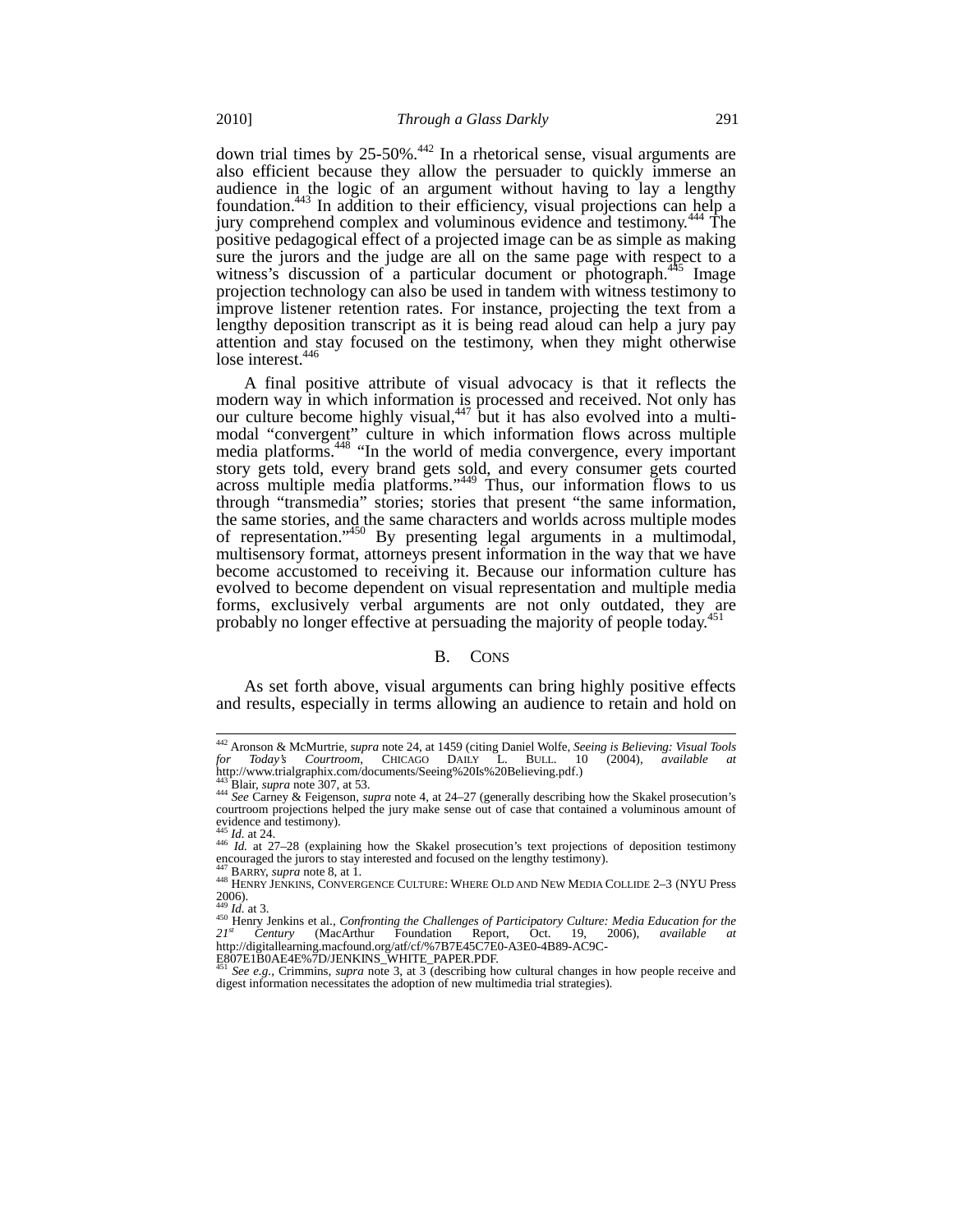to information relevant to an argument. However, visual arguments often conflict with principles of fairness in legal argument because they rely too heavily on emotion instead of logic, and they are often apprehended too rapidly, disallowing time for rational deliberation. A common perception of visual arguments is that they "tend to prompt emotional reactions and that, once the viewer's emotions are excited they tend to override his or her rational faculties, resulting in a response that is unreflective and irrational."<sup>452</sup> As explained previously, visual logic can conflict with rational logic in several ways, primarily because visual logic is not congruent with principles of rational reasoning; is often the product of preconscious or unconscious processes; is influenced by atavistic emotional forces; and is highly susceptible to bias.<sup>453</sup> Moreover, similar to the way in which commercial advertising works, visual advocacy often persuades by drawing upon a generalized emotional sentiment, instead of appealing to analytical reasoning processes.<sup>454</sup>

Vividness and efficiency, two positive attributes of visual advocacy, also have negative characteristics. The vividness effect, in which a juror gives greater credence to graphic information, may not comport with logic or reality.<sup>455</sup> Thus, because we tend to believe what we see without dividends, because we tend to believe what we see which question,<sup>456</sup> vivid information, including graphic images, may lead to false conclusions of credibility. While rhetorical efficiency, made possible through visual imagery, can boost the power of an argument, it can also obscure the use of disingenuous logic. As the *Skakel* case illustrates, a visual advocate can easily gloss over a weak premise, presenting a powerfully persuasive argument, but only on the most superficial levels.<sup>4</sup>

Moreover, logical analysis can become attenuated in visual arguments because of the speed by which visual arguments are processed. This effect has to do with how the processing of verbal arguments differs from the processing of visual arguments. Language helps us reason,<sup>458</sup> whereas visual imagery tends to push us toward analytical shortcuts.

It is likely that verbal text, because of its analytic nature (being made up of discrete meaningful units) and because it is apprehended relatively slowly over time, is more likely to prompt systematic processing, while images, which are comprehended holistically and almost instantaneously, tend to prompt heuristic processing. In short, because our minds prefer to take the fastest and easiest route to making a decision, and because images or imagistic texts offer shortcuts toward the endpoint of making a decision, the images (or, to a lesser extent, imagistic, concrete language) will prompt the viewer to make a relatively quick

 $452$  Hill, supra note 12, at 26.

<sup>453</sup> *See* discussion *supra* Part II.<br><sup>454</sup> BARRY, *supra* note 8, at 254 (explaining how advertisers exploit Gestalt theory to persuade); Marcus, *supra* note 5, at 383 (explaining that both commercial advertising and overreaching visual arguments in the law tend to exploit the "non-rational portion of the mind").

<sup>&</sup>lt;sup>455</sup> See Bell & Loftus, *supra* note 433, at 662.<br><sup>456</sup> See Bell & Loftus, *supra* note 433, at 662.<br><sup>456</sup> See *supra* text accompanying notes 319–20.<br><sup>458</sup> STAFFORD & WEBB, *supra* note 68, at 195.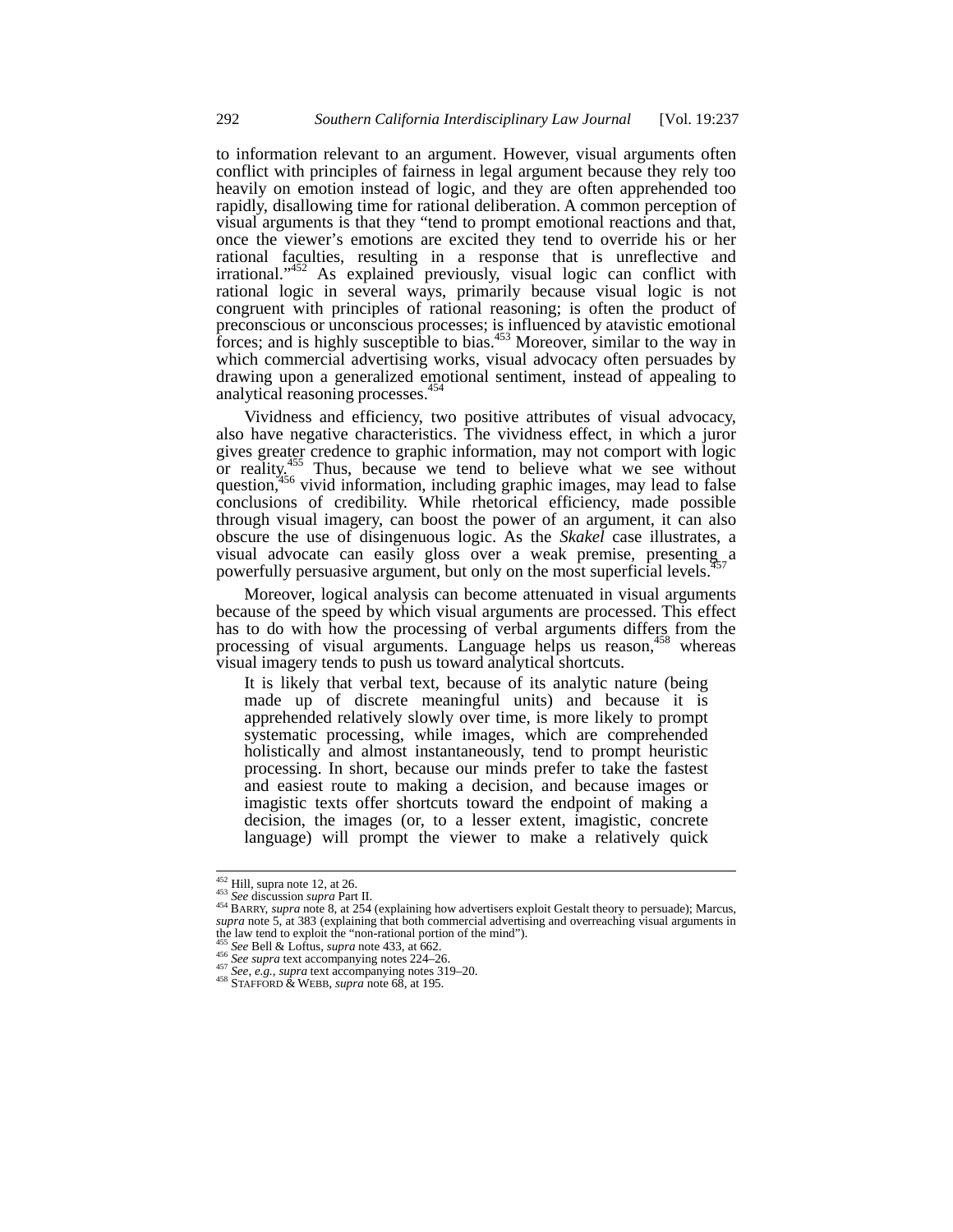decision, largely ignoring the more analytical, abstract information in verbal form.<sup>459</sup>

Further, from an evolutionary standpoint, visual thinking is geared toward making rapid decisions, a process that derives from an ancient time when speed meant the difference between life and death. $460$  Thus, when we see things, we tend to act first and ask questions later.<sup>461</sup> With visual information, people believe what they see and will not step back and critically examine the conclusions they reach, unless they are explicitly motivated to do so. $462$  Thus, the alacrity by which we process and make decisions based on visual information conflicts with a bedrock principle of our legal system—that reasoned deliberation is necessary for a fair justice system.<sup>463</sup>

Legal commentators have offered two more objections to visual advocacy, arguing that it leads to unfair results in the courtroom. First, there is the argument that visual presentations are just too persuasive and too effective. For instance, Robert Aronson and Jacqueline McMurtrie argue that visually presented arguments are potentially more prejudicial "because they can include effective multimedia presentations that are more persuasive to the lay juror."<sup>464</sup> As I will explain more fully below, a visual argument usually only becomes too persuasive when opposing attorneys fail to develop their own visual strategies and counter the other side's visual themes. Critics also mention resource disparities, where one party has a greater ability to shoulder the expense of a visual presentation, as another reason that visual presentations can lead to unfair results.<sup>465</sup> While the use of complex computer-generated animations may produce resource disparities,<sup>466</sup> resource disparities are not an issue for the subject of this article because current technology enables lawyers to inexpensively produce simple, but effective, visual advocacy presentations with basic imaging software (such as Photoshop) and presentation programs (such as PowerPoint).<sup>467</sup> Today, most courtrooms have projection technology that lawyers can access by connecting a laptop computer to the equipment.<sup>4</sup>

# C. SOLUTIONS

Some commentators, believing that the negative aspects of visual advocacy outweigh its benefits, advocate an approach that focuses on

 $459$  Hill, *supra* note 12, at 33.

Hand, Sapra note 8, at 24.<br>
461 Id.<br>
462 Id. at 285.<br>
463 Id. at 285.<br>
463 See generally, William J. Bowers, Benjamin D. Steiner & Marla Sandys, *Death Sentencing in Black*<br>
463 See generally, William J. Bowers, Benjamin D PENN. J. CONST. L. 171, 261 (2001) (citing JEFFREY ABRAMSON, WE, THE JURY: THE JURY SYSTEM AND THE IDEAL OF DEMOCRACY (1994)) (generally discussing the basic democratic principle for jury trials is that deliberations should be a rational and reasoned process).<br> $464$  See Aronson & McMurtrie, *supra* note 24, at 1467.

<sup>&</sup>lt;sup>465</sup> See id. at 1460–61; Marcus, *supra* note 5, at 389.<br><sup>466</sup> See Aronson & McMurtrie, *supra* note 24, at 1461.<br><sup>467</sup> See supra text surrounding notes 50-53.<br><sup>468</sup> Frederic I. Lederer, *Technology For Trial Lawyers: Th* 2005).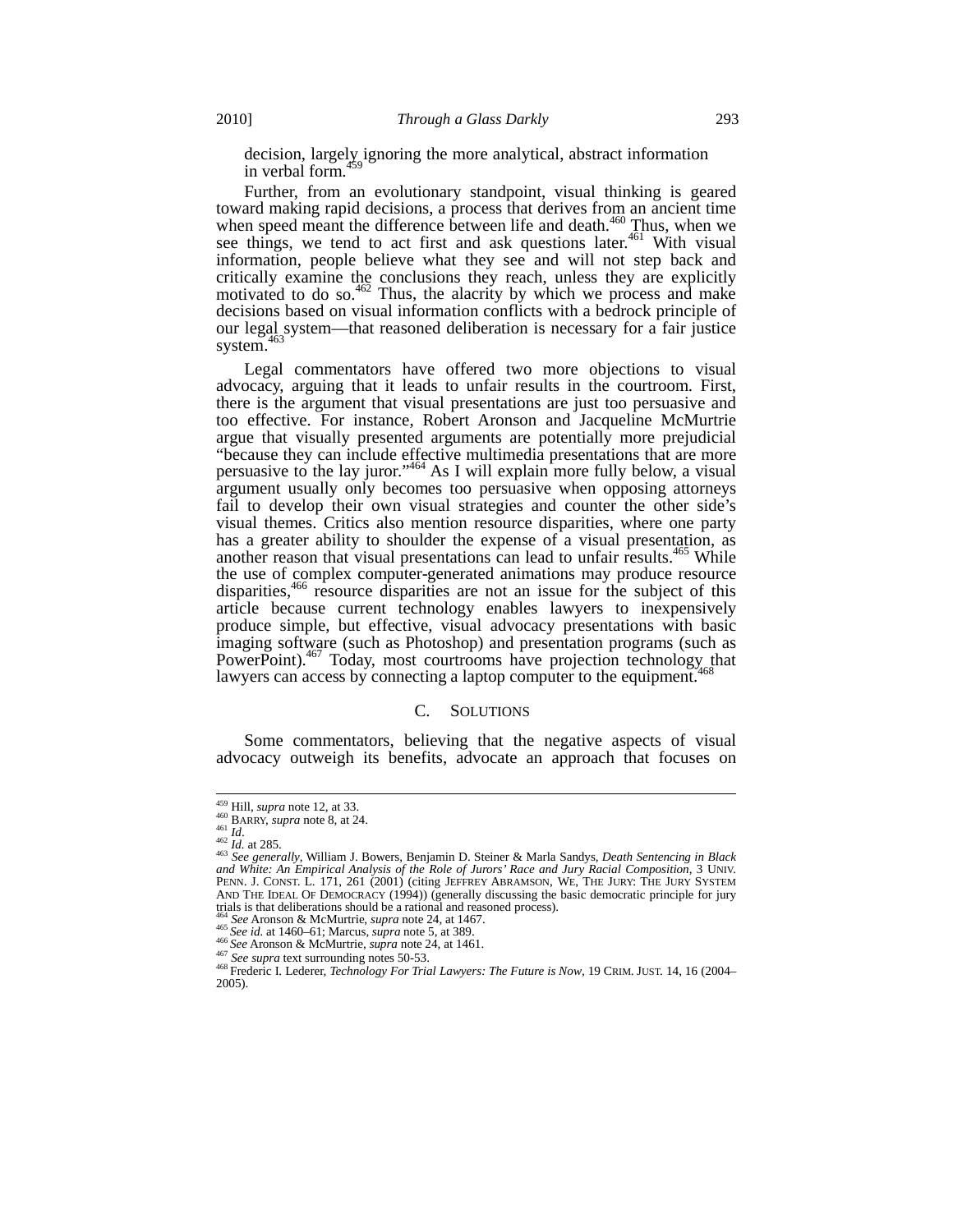limiting the use of visual arguments in the courtroom. Especially concerned with technology in the hands of prosecutors, Robert Aronson and Jacqueline McMurtrie discuss the idea that high-tech presentations should be avoided if "the same presentation can be made in a low-tech fashion," using testimony and charts, for instance.<sup>469</sup> Aside from the problem of whether a low-tech presentation can ever be "the same" as a high-tech presentation, a major objection to this approach would be that disseminating information in analog form no longer comports with how most people receive and process information.<sup>470</sup> Based on what we know about lower retention rates for unimodal presentations, $471$  it is simply not reasonable to confine advocates to low-tech presentations. Thus, while I agree that manipulative and overreaching visual arguments present serious problems for our advocacy system, a strictly limiting approach would be wrong. Advocating that attorneys should ignore the realities of our modern media culture and cling instead to legal culture populated by Dictaphones and yellow legal pads, is bad advice for anyone who is serious about zealously advocating for their client.

There is a more balanced solution that will reduce some of the negative aspects of visual advocacy while accentuating its many positives. The solution encompasses four approaches. First, courts should take a more constrained approach for evaluating and analyzing visual evidence and visual arguments. Second, there needs to be a more even playing field in terms of the use of visual arguments. Third, attorneys who use visual advocacy must be willing to critically evaluate their own presentations, searching for logical fallacies and untoward appeals to emotion and prejudice. Finally, in order to achieve the first three approaches, attorneys must develop a deeper level of knowledge about visual arguments and visual processing.

The first step for diffusing the negative effects of visual arguments would be for the courts to take a stronger gate-keeping role with respect to visual evidence and arguments. $472$  I agree with visual advocacy critics in that courts should take a more sophisticated approach to visual issues, especially in light of recent research on implicit bias, unconscious processing, and rapid emotional reactions. However, courts are not likely to engage in a deeper analysis of visual evidence and visual argument issues until attorneys start effectively educating courts on how these arguments work. A working knowledge of visual rhetoric and the scientific principles that underlie visual arguments will enable attorneys to make more specific arguments as to how visual presentations exploit unconscious processes and implicit biases as well as persuade based on irrational logic and prejudice. Stated differently, new arguments concerning the prejudicial

<sup>469</sup> <sup>469</sup> Aronson & McMurtrie, *supra* note 24, at 1487 (citing Robert B. Bennet, Jr. et al., Seeing is Believing: Or Is It? An Empirical Study of Computer Simulation as Evidence, 34 WAKE FOREST L. REV. 257, 286 (1999)).<br><sup>470</sup> See supra Part V.A. and text accompanying notes 448–52.

<sup>470</sup> *See supra* Part V.A. and text accompanying notes 448–52. <sup>471</sup> *See supra* Part V.A. and text accompanying notes 430–31. While a low-tech presentation that uses testimony and charts would not technically be unimodal, definite inefficiencies arise from the process of arranging unwieldy posterboard illustrations so that the jury and the witness are able to see and comprehend the information. <sup>472</sup> Aronson & McMurtrie, *supra* note 24, at 1467; Marcus, *supra* note 5, at 390.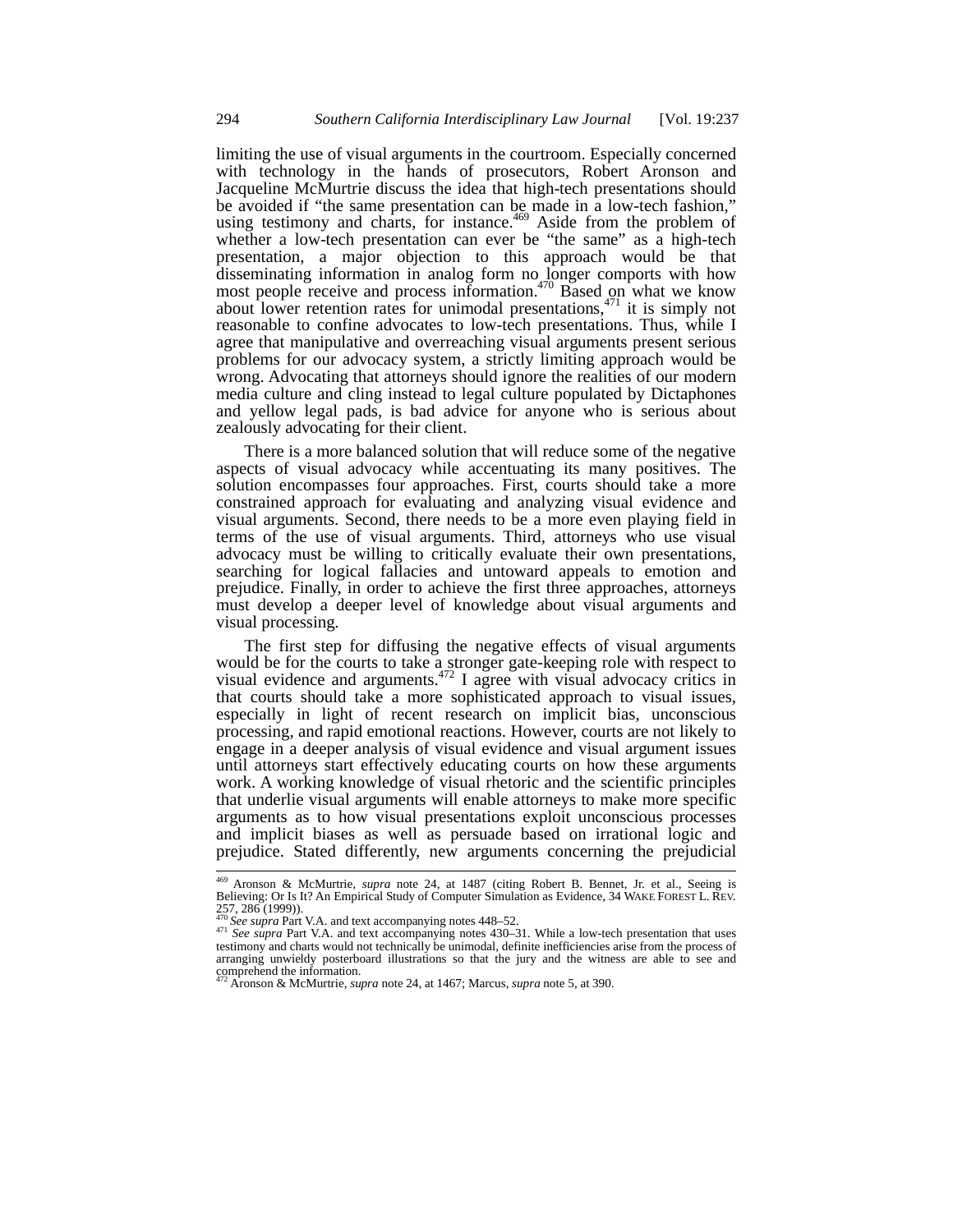effects of visual arguments could lead to a change in the way that courts evaluate visual issues.

In addition to a more educated and constrained approach from the courts, we also need to develop a more robust adversarial system for visual advocacy. Most of the cases involving improprieties in visual advocacy have also contained grievous imbalances in the deployment of visual arguments. For instance, in the *Skakel* case, the defense did not have a visual strategy of its own and did not effectively anticipate or counter the visual arguments that the prosecution made. To realize the full positive potential for visual advocacy, we need a system where both sides vigorously use visual arguments and counter-visual strategies. Such a system should serve as a checks and balances system, ensuring that visual arguments are used fairly and that any attempts to overreach are blocked.

As with any statement made to a judge or a jury, attorneys who use visual arguments should self-evaluate their presentations, checking that their arguments are ethical, professional, and do not rely on bias or prejudice.<sup>473</sup> However, because decisions of whether an argument is  $\frac{1}{2}$ inflammatory<sup>474</sup> or whether a piece of evidence is more prejudicial than probative $475$  remain in the judge's discretion, the propriety of visual arguments will almost always reside in the gray areas. Thus, for the most part, an attorney's internal evaluation will proceed as a professional, as opposed to an ethical, inquiry. In other words, the lawyer evaluates whether or not a particular argument *should* be making a particular argument as opposed to whether an argument *can* be made.<sup>476</sup> As I stated above, however, the concept of a professional self-evaluation is highly optimistic and somewhat naïve. $477$  It also competes with the maxim that lawyers are supposed to zealously advocate on behalf of their clients.<sup>478</sup> Thus, because there is no guarantee that lawyers will professionally regulate what arguments they choose to present, it is crucially important that we also have a balanced adversarial system for visual advocacy.

To enable attorneys to educate judges on visual arguments, contribute to a balanced adversarial system for visual advocacy, and self-evaluate the

 $\overline{\phantom{a}}$ 

 $473$  At least two disciplinary rules are implicated for attorneys who make misleading arguments in court. For instance, Rule 3.3, which prohibits attorneys from making false statements of fact or law to a tribunal, could be violated with arguments that seek to evade facts and persuade through emotion alone.<br>MODEL RULES OF PROF'L CONDUCT R. 3.3 (2009). Rule 3.5, which prohibits attorneys from seeking to MODEL RULES OF PROF'L CONDUCT R. 3.3 (2009). Rule 3.5, which prohibits attorneys from seeking to influence a judge, juror, or prospective juror though illegal means, could also present an issue. MODEL<br>RULES OF PROF'L CONDUCT R. 3.3 (2009).<br><sup>474</sup> See supra Part IV.A.1. and text accompanying notes 267-75 (discussing the

prosecutors are granted for closing arguments and the difficult standard that must be met in order to overturn a verdict based on prosecutorial misconduct) and *supra* Part IV.A.2. and text accompanying notes 290–93 (discussing the abuse of discretion standard of review for overreaching arguments in the civil context).

<sup>475</sup> Coleman v. Home Depot, Inc., 306 F.3d 1333, 1345 (3d Cir. 2002) ("the decision of whether or not [a piece of evidence] is more probative than prejudicial is within the discretion of the trial court, and to be determined on a case-by-case basis.") (citing Hines v. Brandon Steel Decks, Inc., 886 F.2d 299, 302 (11th Cir. 1989); Cortes v. Maxus Exploration Corp., 977 F.2d 195, 201–02 (5th Cir. 1992); Johnson v. Yellow Freight Systems, 734 F.2d 1304, 1309 (8th Cir. 1984); United States v. MacDonald, 688 F.2d

<sup>224, 229–30 (4</sup>th Cir. 1982)). <sup>476</sup> *See supra* Part IV.A.3. and text accompanying notes 294–95. <sup>477</sup> *See id.* <sup>478</sup> *See* Vogelman, *supra* note 195, at 574.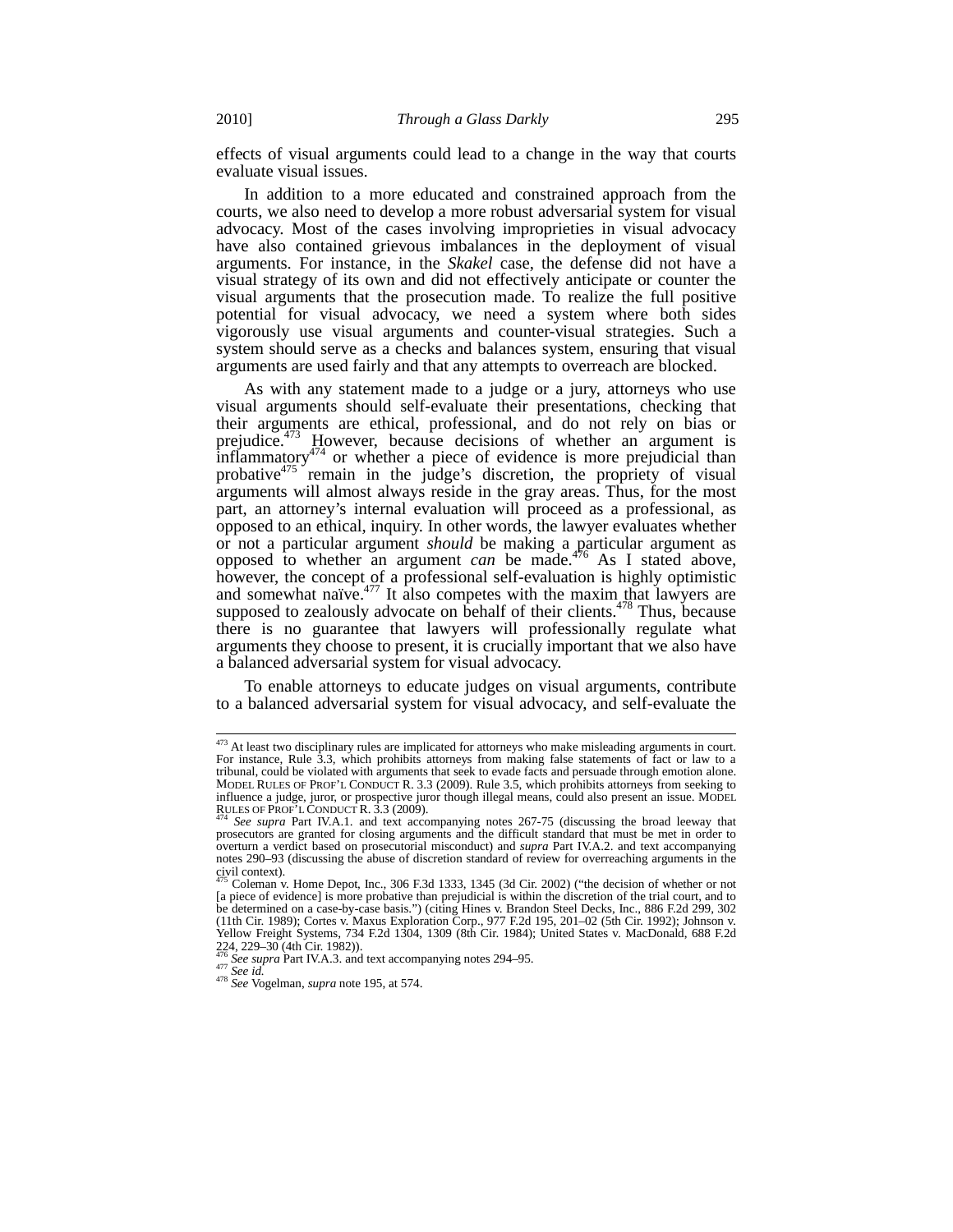professionalism of their own arguments, attorneys need to know how these arguments work. The minimum knowledge that lawyers need to be competent visual advocates includes a working knowledge of the scientific principles that explain visual processing and basic visual rhetoric concepts.

With respect to the science, knowing a bit about how the mind processes information will help attorneys in constructing visual arguments that captivate their audience and improve retention rates. Knowing how a person tends to react to visual information will also help attorneys counter and attack the other side's argument. For instance, knowing that a particular image sequence may generate an unconscious emotional reaction should tell the attorney that a strategy needs to be developed to make "the unconscious conscious." $479$  Finally, a deeper knowledge of visual processing will better prepare attorneys for objecting to particular visual displays, enabling specific explanations as to how and why a presentation is inflammatory or prejudicial.

With respect to building a knowledge base for visual rhetoric, the starting point is cultivating the skill of translating a visual argument into a text-based form and vice-versa. Given the primacy of iterative text in our common law system, law will not likely become a completely visual culture.480 Since law remains a logo-centric enterprise at its essence, visual arguments should always, in some way, connect back to inductive or deductive logic or a narrative theme. Thus, attorneys should begin where they always begin, with a strong theory and theme for their case. Knowledge of visual rhetoric can then guide an attorney towards complementing that theme and theory with visual imagery.

Being able to see the narrative or logical structure within a visual argument will also ensure that attorneys are prepared to point out fallacies and weak premises. In this sense, the art of countering a visual argument is not much different than countering a text-based argument. Aristotle's advice, that an advocate should either highlight the fallacies and weak premises in an opponent's argument or construct a competing syllogism<sup>481</sup> applies with equal force to visual arguments. Finally, understanding the various ways in which a text-based theory or narrative can be represented visually will enable attorneys to anticipate their opposing counsel's arguments. Anticipating visual arguments is an especially important skill because the work product doctrine allows attorneys to keep their visual arguments, especially their closing argument visuals, under wraps.<sup>482</sup>

# VI. CONCLUSION

The integration of visual components into legal arguments has brought many positive benefits to legal advocacy. Visual images help captivate an audience and are an especially helpful aid in this age of miniscule attention spans, where attorneys battle boredom and culturally ingrained urges to

<sup>479</sup> *See supra* text accompanying note 217. <sup>480</sup> *See supra* text accompanying notes 54-59. <sup>481</sup> ARISTOTLE, RHETORIC, *supra* note 304, at 138. <sup>482</sup> Carney & Feigenson, *supra* note 4 at 35.